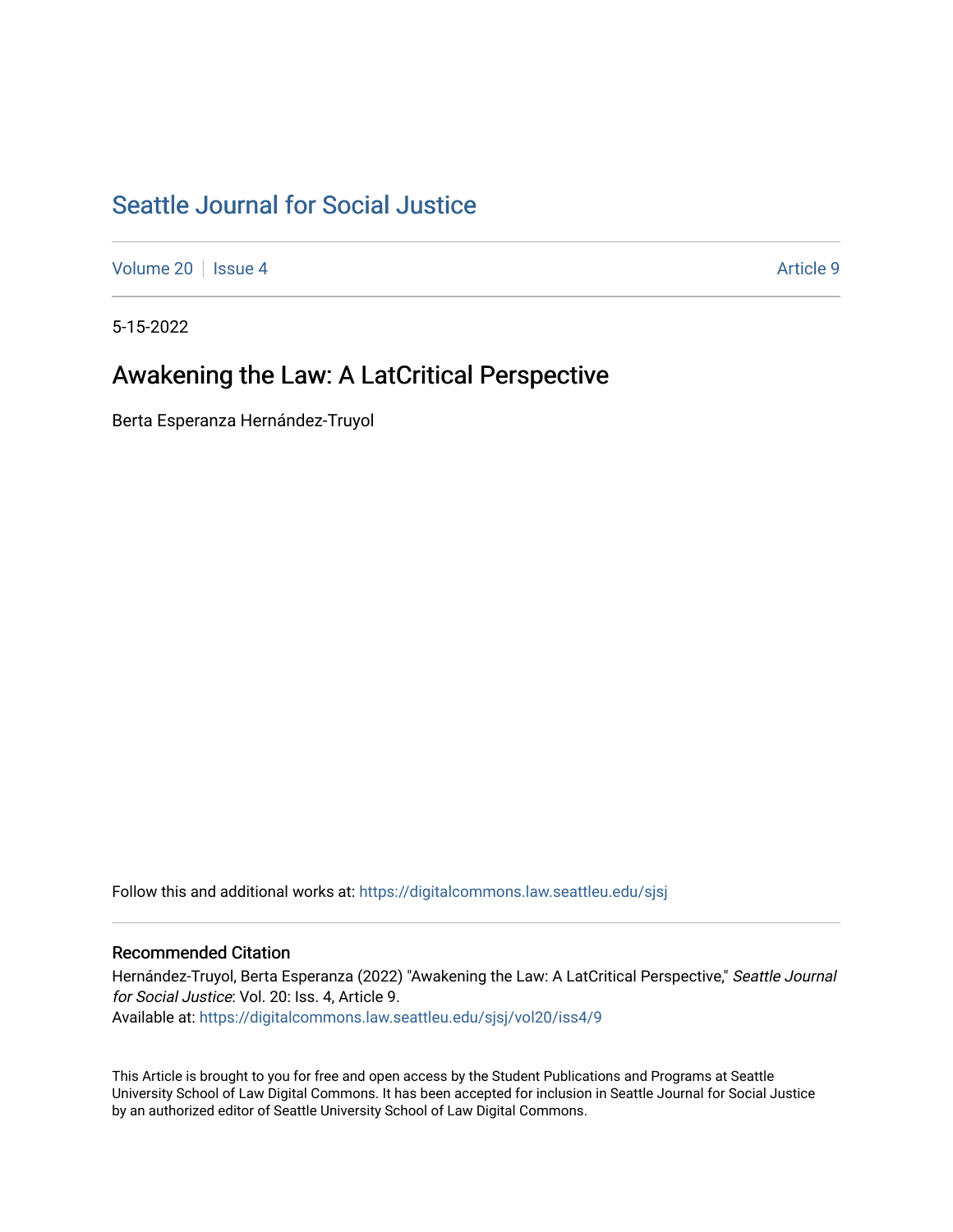## **Awakening the Law: A LatCritical Perspective**

Berta Esperanza Hernández-Truyol\*

#### I. INTRODUCTION

The law is asleep; it needs "awakening"—a concept deployed across myriad disciplines to denote attaining a deep consciousness about and connection with the human condition, human actions, and their consequences.<sup>1</sup> The outcome of an awakening is a realization of raw truths that allows seeing realities otherwise obscured by our perceptual playbooks—learned narratives that create rote scripts in our minds founded upon family, culture, religion, and a skewed majoritarian version of "history and tradition" among other factors. Awakening deconstructs the learned myths that perpetuate the status quo and its false claim to neutrality.<sup>2</sup>

The goal of an awakening is the bettering of human existence. Interestingly, although the law is central to the creation of systems of order that affect humanity, the awakening conversation, so far, is nonexistent in

<sup>\*</sup> Berta Esperanza Hernández-Truyol, Stephen C. O'Connell Chair, University of Florida Levin College of Law. My deepest thanks to the participants at the LatCrit Biennial Conference for their valuable comments during the presentation of this work. Many thanks to Professor Jonathan Cohen, University of Florida College of Law and Solangel Maldonado, Eleanor Bontecou Professor Law, Seton Hall University School of Law, for their comments on an earlier draft. Much appreciation for the invaluable research assistance of Jordan Grana (UF '22), Meagan McGurl (UF '22), and William Bacharach (UF '23). Much gratitude to Victoria A. Redd for her assistance with the production of this essay for publication. Finally, I am very grateful for the University of Florida Levin College of Law Summer Research and Sabbatical Program that provides robust support for intellectual endeavors. Thanks to the SJSJ editors who worked diligently on this essay. One note on structure: the SJSJ's standards require capitalization of all racial descriptors except for "white." However, I have asked that all racial descriptors be capitalized, so this work does not fully reflect the Journal's standards.

<sup>1</sup> *See infra* Part II. Awakening in the law will encompass awakening of those who create, enforce, and apply/interpret the law.

<sup>2</sup> *See infra* Part II; Peter Amato, The Theory of Awakening: A Classic Grounded Theory 99 (2016) (Ph.D. dissertation, Saybrook University) (ProQuest).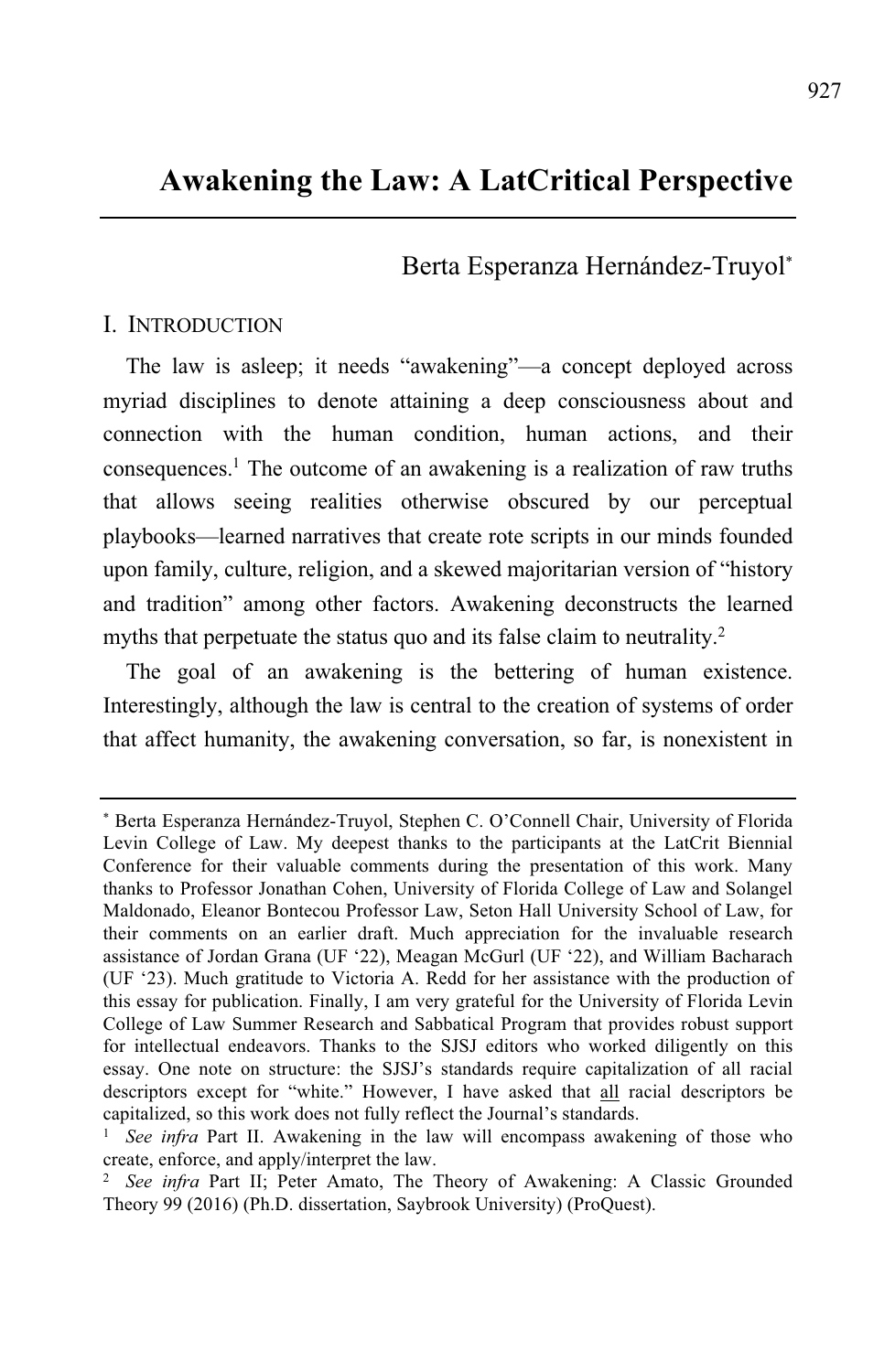law. Notwithstanding that void, or perhaps because of it, the law, patently, is asleep, a state in which awareness of and vigilance to dignitarian affronts and other injustices is impossible. The slumbering law perpetuates the farfrom-just legal status quo and often results in unjust privations and inequitable processes and norms. The law is ripe for an awakening that nourishes dignity and justice for all. This essay strives to start the important conversation about awakening the law.

Throughout history, and still actively in the twenty-first century, every day we encounter intentional but unawakened moves to subordinate, marginalize, and exclude others. The law plays either the protagonist or a lead accomplice role in creating and implementing these unjust hierarchies. Examples of present-day subordination and marginalization for which the law is directly responsible range from the voter suppression movements to the anti-transgender movements, from the attacks on reproductive rights to the assault on Critical Race Theory (CRT), from the killing of George Floyd to the loss of lives, families, and freedoms at the southern border. These realities beg for an awakening of the law, for the introduction, integration, and application of an awakened paradigm to law as well as to legal processes and structures.

This essay utilizes a LatCritical lens to initiate the conversation concerning *Awakening the Law*. LatCrit principles of anti-subordination, multidimensionality, and rotating centers <sup>3</sup> provide necessary pillars to support the initial stage of the *Awakening the Law* project. With the purpose of crafting both a theoretical framework and a methodology for such an unchartered undertaking, this essay first addresses the general idea of *awakening.* Next, it discusses the historically created structural challenges encountered in theorizing awakening the law. To this end, this essay provides a brief overview of the historic creation of power hierarchies, as

<sup>3</sup> *LatCrit–Latina & Latino Critical Legal Theory*, LatCrit.org [hereinafter LatCrit Website].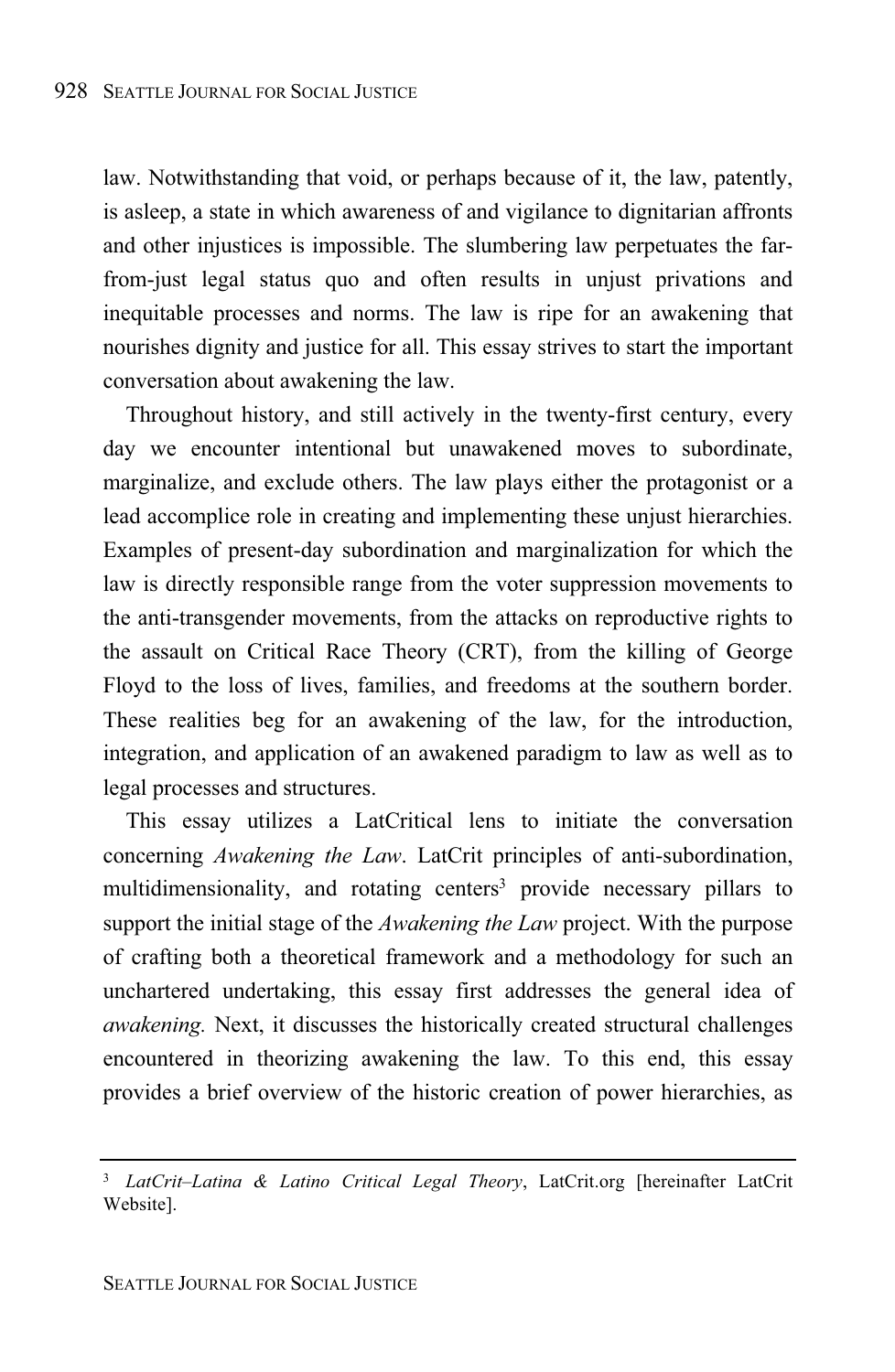well as of social and legal movements that, throughout history, have nudged the law to awakening yet have encountered resistance from those who seek to perpetuate the status quo. This essay provides two recent examples that demonstrate the law is asleep: the killing of George Floyd and the disparate burdens of COVID-19 based on race, ethnicity, gender, and sexuality. These narratives provide the background framework to conceptualize an awakened law through a LatCritical lens.

Finally, to provide an example of awakening praxis, this essay closes by applying the proposed paradigm to one of the most contentious constitutional issues of our time: the collision between religious rights on the one hand and liberty rights—particularly, privacy, intimacy, and equality rights—on the other. Specifically, this essay examines the recent and disquieting case of *Fulton v. City of Philadelphia* 4 to show that notwithstanding much input by interest groups and civil society,<sup>5</sup> the outcome evidences an asleep law. The analysis utilizes the proposed paradigm to illustrate the application of the awakening model. This essay concludes that the time is ripe for Awakening the Law.

#### II. AWAKENING

#### *A. The Concept*

Awakening is a concept that embraces reaching intentional consciousness. As such, it dovetails with the idea of attaining a critical consciousness,<sup>6</sup> a model originally developed by Paolo Freire to foster literacy among the oppressed.<sup>7</sup> To be sure, everyone, not just the oppressed,

<sup>4</sup> Fulton v. Philadelphia, 141 U.S. 1868 (2021).

<sup>5</sup> *See* Adam Feldman, *Amicus Briefs on the Merits for the 2020 Supreme Court Term*, THE JURIS LAB (June 3, 2021), https://above the law.com/2021/06/amicus-briefs-on-themerits-for-the-2020-supreme-court-term/ [https://perma.cc/HPE4-DVAU].

<sup>6</sup> Alexis Jemal, *Critical Consciousness: A Critique and Critical Analysis of the Literature*, URB. REV. 602, 603–06 (2017).

<sup>7</sup> *See* PAULO FREIRE, PEDAGOGY OF THE OPPRESSED 35 (30th ed. 2000).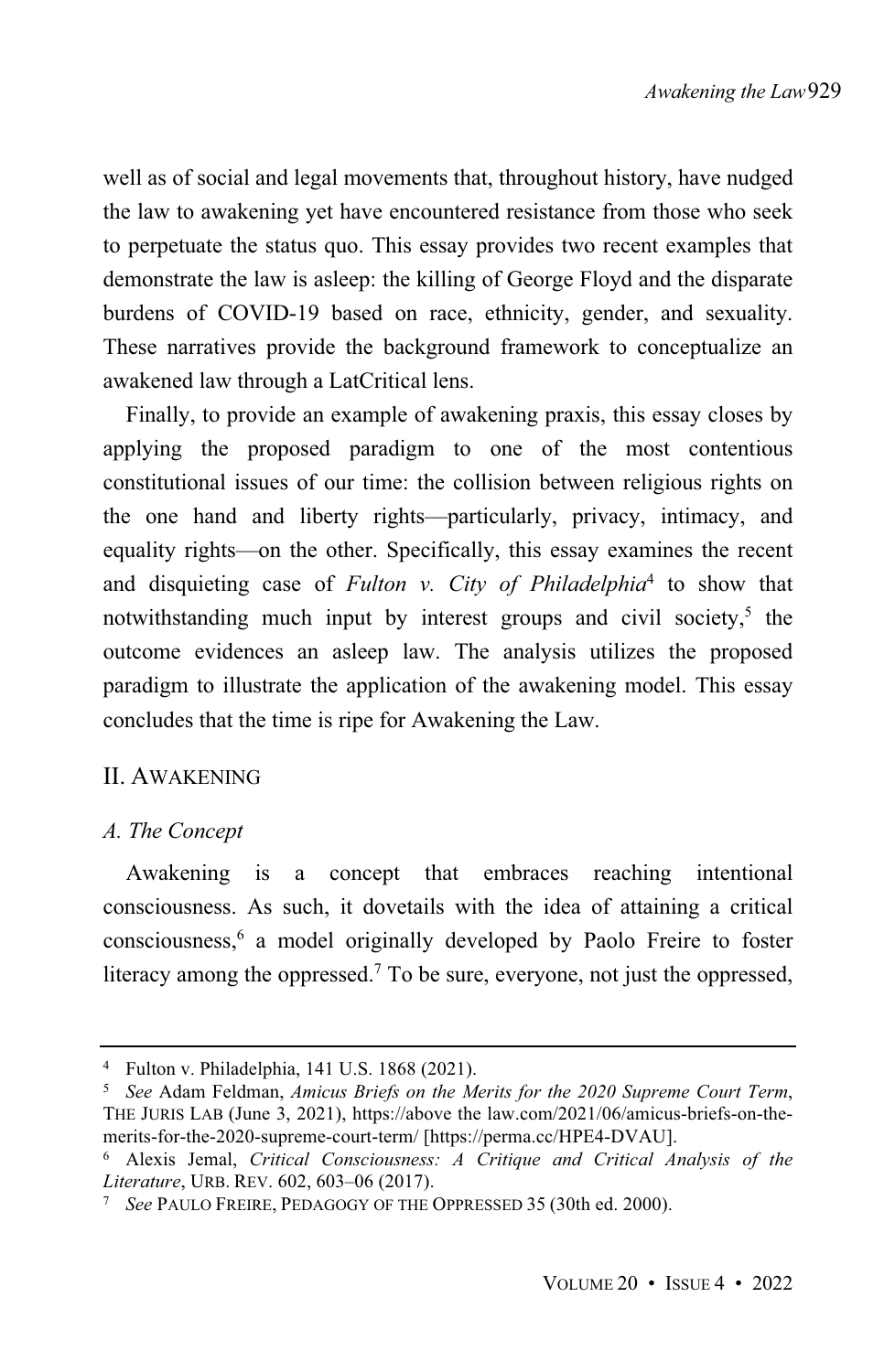needs to awaken or develop consciousness. For example, to attain liberation for the oppressed who because of their location are aware of injustice, it is imperative that the oppressors and the privileged remove their blinders and recognize their role in the system of "social injustice, unfair distribution of resources and opportunities, and inequity . . . ."<sup>8</sup> Awakening or attaining consciousness entails a "critical social analysis of [a circumstance such as] inequality and taking action to reduce [the problem such as] inequality [in] order to] unlock[] human agency," that is, to experience liberation.<sup>9</sup>

Myriad disciplines embrace the awakening paradigm. Indeed, the notion of awakening is widely accepted and has been advanced in the context of political science,<sup>10</sup> religion,<sup>11</sup> psychology,<sup>12</sup> education,<sup>13</sup> economics,<sup>14</sup> and sociology,<sup>15</sup> but, surprisingly, is wholly lacking in law. To be sure, the related mindfulness movement has reached the law, but mindfulness pertains to the individual's personal state of mind—to the self—not necessarily society and certainly not to the discipline.<sup>16</sup>

<sup>8</sup> Jemal, *supra* note 6, at 617.

<sup>9</sup> *See generally* Saliha Kozan et al., *Awakening, Efficacy, and Action: A Qualitative Inquiry of a Social Justice-Infused, Science Education Program*, 17 ANALYSES SOC. ISSUES & PUB. POL'Y 205 (2017).

<sup>10</sup> *See, e.g.*, Hsin-Yi Yeh, *Using an Awakening Narrative to Leave Behind a Former National-Identity: An Investigation of the Conversion of National-Identity in Taiwan*, 22 NATIONS & NATIONALISM 542 (2016).

<sup>11</sup> *See, e.g.*, Nancy Young & Jessica Finnigan, *Mormon Feminist Perspectives on the Mormon Digital Awakening: A Study of Identity and Personal Narratives*, 47 DIALOGUE: J. MORMON THOUGHT 47 (2014).

<sup>12</sup> *See, e.g.*, SHEFALI TSABARY, A RADICAL AWAKENING (2021) [hereinafter SHEFALI]; TARA BRACH, RADICAL ACCEPTANCE: AWAKENING THE LOVE THAT HEALS FEAR AND SHAME (2003).

<sup>13</sup> *See, e.g.,* Kozan et al., *supra* note 9.

<sup>14</sup> *See, e.g.,* Alexis Habiyaremye, '*Angola-mode' Trade Deals and the Awakening of African Lion Economics*, 25 AFR. DEV. REV. 636 (2013).

<sup>15</sup> *See, e.g.,* Patrick Michael Casey, *Conversion to Islam: Narratives of Awakening, Continuity, and Return*, 34 SOC. F. 752 (2019).

<sup>16</sup> *See, e.g.,* RHONDA V. MAGEE, THE INNER WORK OF RACIAL JUSTICE: HEALING OURSELVES AND TRANSFORMING OUR COMMUNITIES THROUGH MINDFULNESS (2019) (showing that mindfulness pertains to the individual's personal state of mind).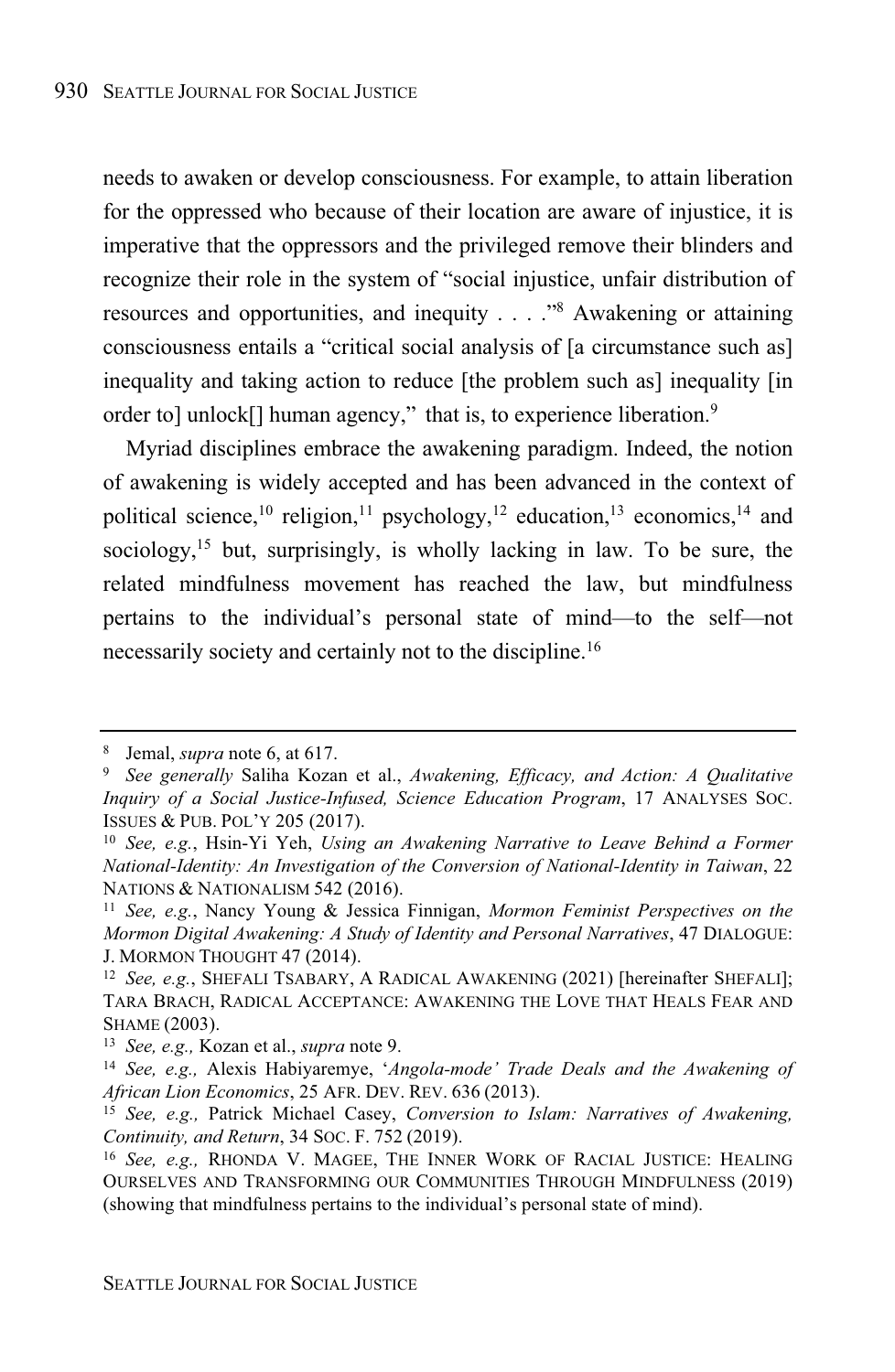The formulae of awakening in the various fields have commonalities. Across disciplines, awakening entails interrogating the status  $quo<sup>17</sup>$ —a nonneutral position presented as objective truth—often by listening to and analyzing narratives and counternarratives, in particular those voices that have been excluded, erased, or marginalized. In questioning the status quo, awakening demands an examination of whether there exists an ingroup and an outgroup to ascertain whose narrative the status quo confirms and whose narrative the status quo omits or erases. The analysis must query whether patterns of action or proposed actions include the voices of all interested/affected persons and why the action or proposed action fails to include the voices of all those affected. The investigation locates the relevant site of power and examines whether some affected voices are excluded, silenced, or marginalized.<sup>18</sup> Thus, to awaken the law, one needs systematically to explore and identify the existence of sites of power, exclusion of voices, and presence of hierarchies.

Awakening is an ongoing process that first requires awareness of a problem/concern. Upon recognition of a problem, awakening entails naming, reflecting upon, and solving it.<sup>19</sup> Thus, to develop the awakening paradigm in law requires, first the recognition and acknowledgement of a problem, and next, analyzing, questioning, and resolving it. In finding solutions, it is imperative to reject any locations in which there exist inequities not only in law, its creation, interpretation, and application, but also in legal systems, and take action to reduce the unearthed inequities.<sup>20</sup> In other words, it requires introspection of the locations where justice is lacking.

<sup>17</sup> Melissa Summer, "*You Are a Racist": An Early Educator's Racialized Awakening*, 105 SOC. STUD. 193 (2014). *See* Jonathan R. Cohen, *Open-Minded Listening*, 5 CHARLOTTE L. REV. 139, 150 (2014).

<sup>18</sup> *See generally* Summer, *supra* note 17.

<sup>19</sup> *See generally id*.

<sup>20</sup> Kozan et al., *supra* note 9.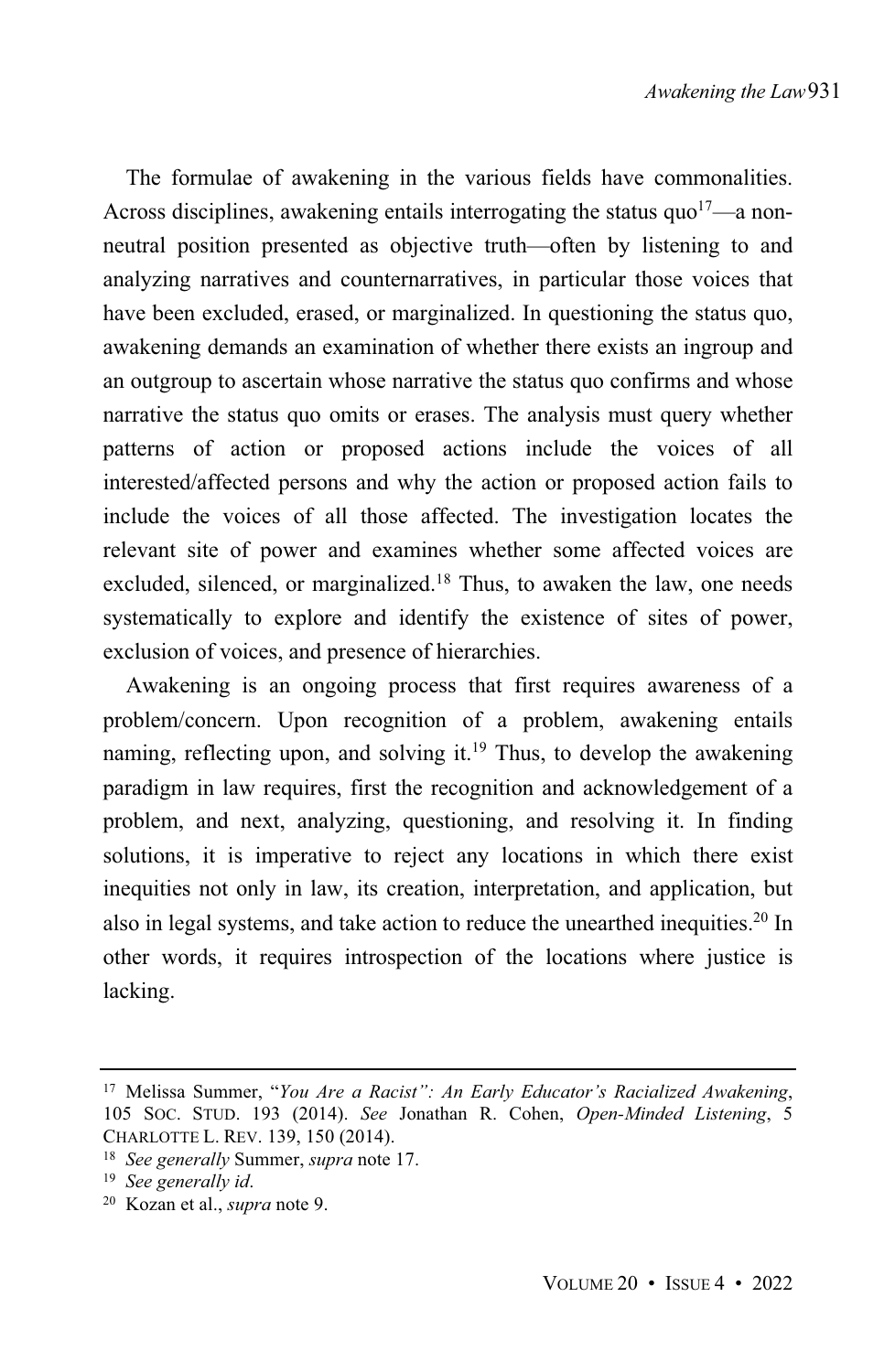Significantly, in the process of interrogation, interrogators must be aware of and acknowledge their own biases; that is, interrogators must be awakened. For example, in making laws, lawmakers need to become aware of their own predispositions, those fixed in their perceptual playbooks, in order not to embed their personal biases in law. Similarly, law enforcers and judges need to interrogate their actions and positions to ensure they are not the result of biases rooted in their perceptual playbooks.

An important element of awakening for everyone, including interrogators, is that awakening recognizes and embraces the reality that each and every person is guided by what I label our perceptual playbook the collection of systems of beliefs,<sup>21</sup> cognitive scripts,<sup>22</sup> created and passed down by families, religious traditions, cultures, the societies in which we live as well as by the law, the legal system, and its developed jurisprudence. Each of our perceptual playbooks is imbued with ideas, theories, and tropes that not only define us as individuals but guide how we perceive human interactions and delineate how we comprehend society and the world.<sup>23</sup> Awakening entails the realization that we operate based on our playbooks; it implicates an awareness that each of our perceptual playbooks constitutes the foundation for our viewpoints. Having the realization that the perceptual playbooks are ingrained in us and define our thoughts, our viewpoints, we must engage in a critically conscious analysis of what the foundations for the perceptual playbooks are—a naming of the myriad foundations—an

<sup>21</sup> *See generally* SHEFALI, *supra* note 12.

<sup>22</sup> Anna Welpinghus, *The Imagination Model of Implicit Bias*, 177 PHIL. STUD. 1611, 1622 (2020).

<sup>23</sup> *See*, *e.g.*, Berta Esperanza Hernández-Truyol, *Hope, Dignity, and the Limits of Democracy*, 10 NE. U. L. REV. 624 (2018); Berta Esperanza Hernández-Truyol, *Latina Multidimensionality and LatCrit Possibilities: Culture, Gender, and Sex*, 53 U. MIAMI L. REV. 811 (1998-99) [hereinafter Hernández-Truyol, *Latina Multidimensionality*]; Berta Esperanza Hernández-Truyol, *Borders (En)Gendered: Normativities, Latinas, and a Latcrit Paradigm*, 72 N.Y.U. L. REV. 882 (1997) [hereinafter Hernández-Truyol, *Borders (En)Gendered*]. *See also* Russell K. Robinson, *Perceptual Segregation*, 108 COLUM. L. REV. 1093 (2008).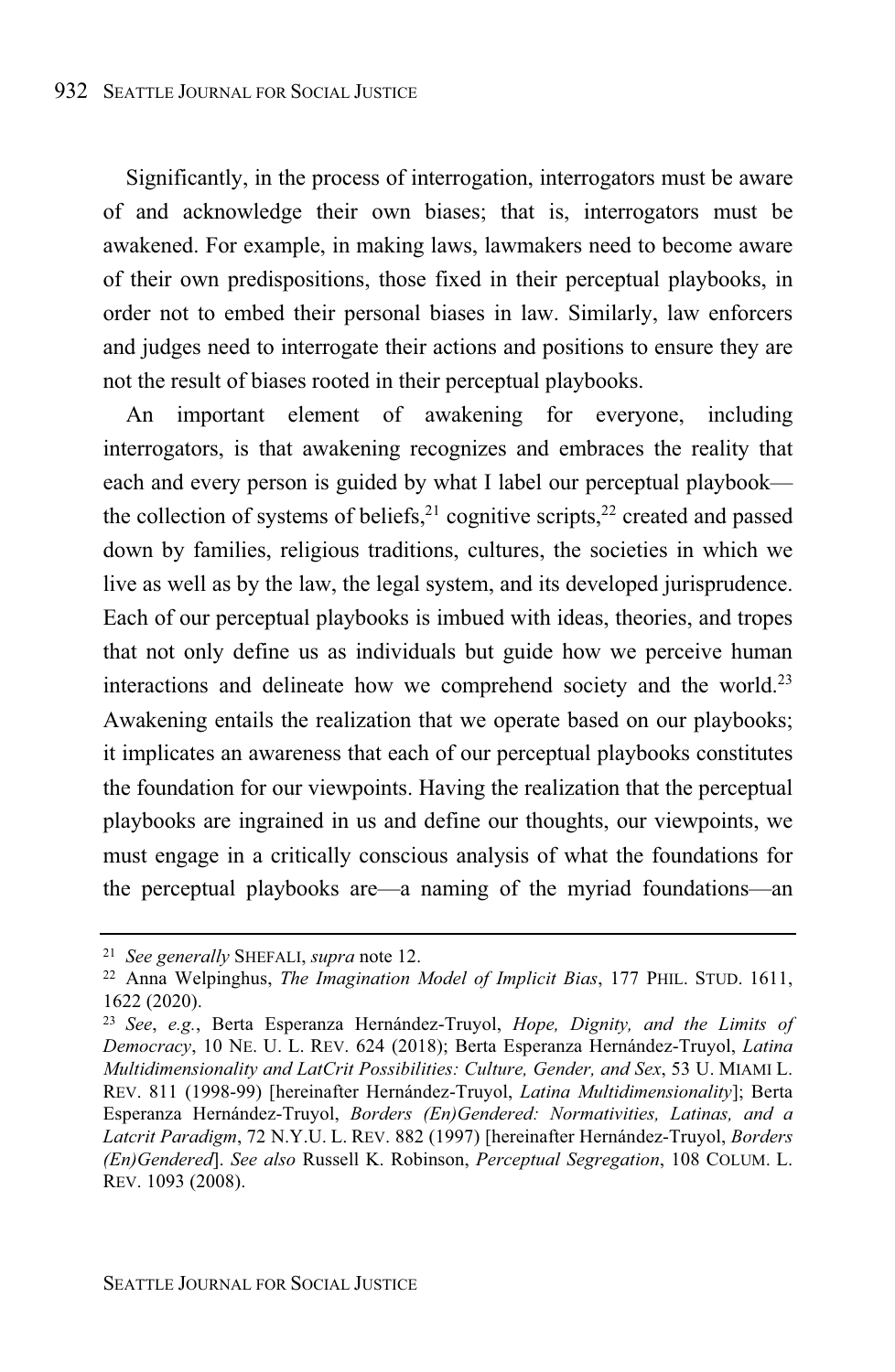interrogation of their consequences, and action as necessary to resolve the tensions in the foundations of inequitable beliefs.<sup>24</sup>

What does all this mean? For interrogators, it signifies that they must be not only cognizant of, but also engage in, the deconstruction of their perceptual playbooks. Only with this process will the interrogator be capable of crafting appropriate and relevant questions that can guide finding a just solution to the problem at hand. Moreover, awareness of the playbooks is critical for the interrogator to analyze the responses received in a conscious—an awakened—manner as opposed to a habitual manner based on their ingrained playbook scripts. 25

A specific example illustrates the process of awakening. Hsin-Yi Yeh utilized an awakening narrative to study the conversion of national identity in Taiwan from Chinese to Taiwanese.<sup>26</sup> Viewing nationalism as a "civil religion" and "[b]ecause people's national identities represent something fundamental about their 'selves'[,]" Yeh considers the change in identity as a "significant event/process." 27

Yeh studied self-reports (narratives) of national conversions from Chinese to Taiwanese and illustrated how persons viewed the process as an awakening.<sup>28</sup> The reports exposed how textbooks, by adopting and teaching the status quo as fact, endorsed a particular (and skewed) perspective of history—a narrative of Chinese superiority. After awakening, converts to Taiwanese identity viewed the *pre-awakening* self, which once accepted the idea of Chinese superiority, as ignorant and passive.<sup>29</sup> The pre-awakening

<sup>24</sup> *See generally* Hernández-Truyol, *Hope, Dignity, and the Limits of Democracy*, *supra* note 23; Hernández-Truyol, *Latina Multidimensionality*, *supra* note 23; Hernández-Truyol, *Borders (En)Gendered*, *supra* note 23.

<sup>25</sup> *See generally* Hernández-Truyol, *Hope, Dignity, and the Limits of Democracy*, *supra* note 23; Hernández-Truyol, *Latina Multidimensionality*, *supra* note 23; Hernández-Truyol, *Borders (En)Gendered*, *supra* note 23.

<sup>26</sup> Yeh, *supra* note 10, at 542.

<sup>27</sup> *Id*. at 543.

<sup>28</sup> *Id.*

<sup>29</sup> *Id*. at 548.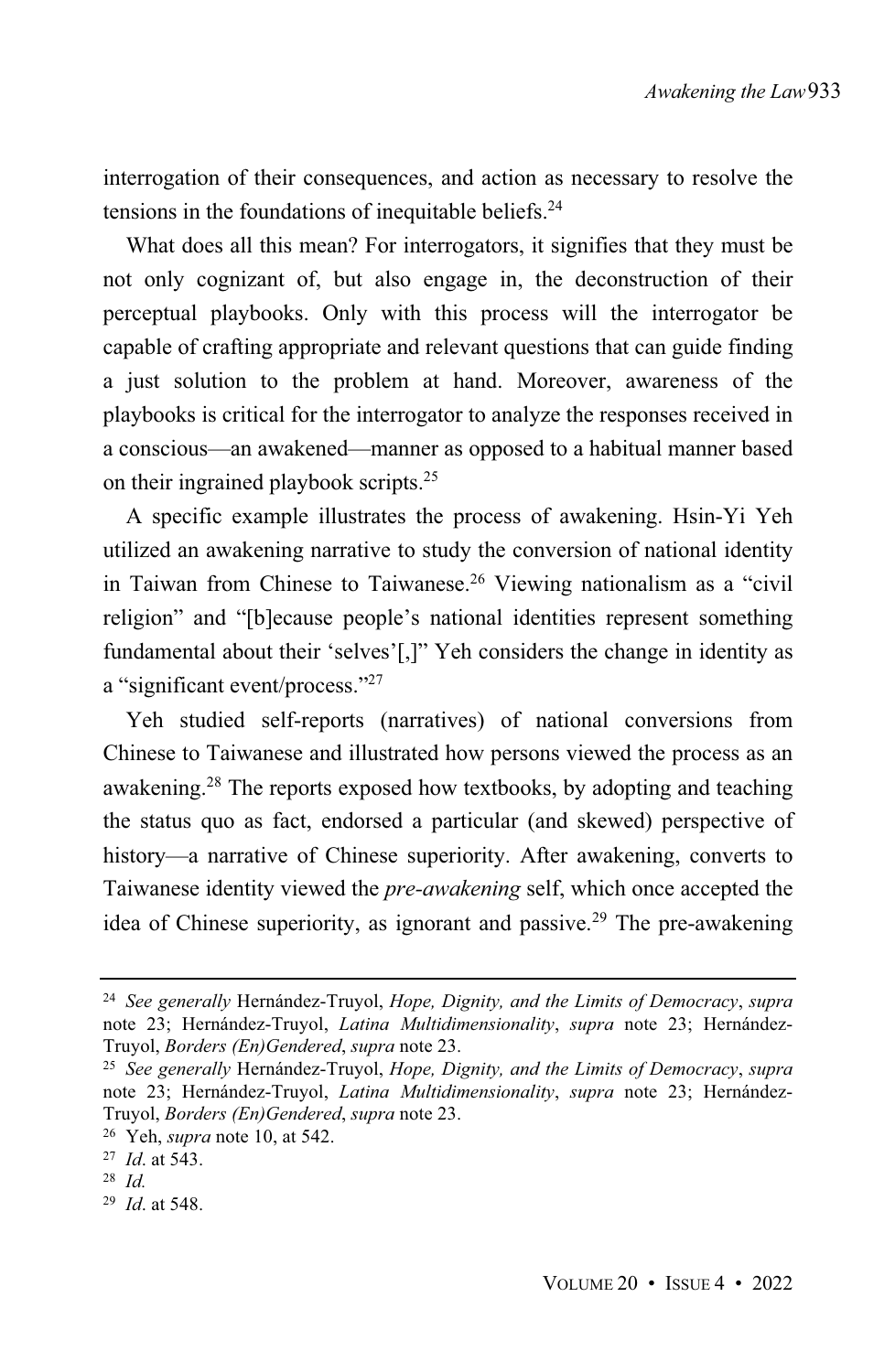self accepted the status quo—Chinese superiority—created by the perceptual playbooks learned and internalized from family, religion, culture, and society.<sup>30</sup> In contrast, converts to Taiwanese identity described the *post-awakening* self as knowledgeable and active.<sup>31</sup> The awakened self pursued the truth unmasked by the interrogation and critical deconstruction of the scripts contained in the perceptual playbooks that ingrained and normalized the idea of Chinese superiority.<sup>32</sup> The post-awakened self debunked the status quo-endorsing narrative by engaging in critical analysis of history.<sup>33</sup>

A particularly telling narrative about which Yeh writes is the story of a teacher, Lai, who after critical interrogation and deconstruction of their nationalism playbook, awakened.<sup>34</sup> Upon awakening, Lai understood that they had internalized the status quo that was taught: China's normativity and Taiwan's erasure.<sup>35</sup> Lai proceeded to teach those "truths" as a history teacher.<sup>36</sup> Once awakened, Lai apologized to their students for teaching history with many mistakes—"fake history lessons;" Lai realized that what they taught was not history but politics.<sup>37</sup>

Significantly, Lai's narrative parallels the current assault on CRT.<sup>38</sup> As explained by its proponents, CRT is an important body of scholarship that focuses on the U.S. history of subordination of Persons of Color (POC). 39 The CRT perspective unveils how that subordination is embedded in the fabric of the country, including law as well as legal and other institutions,

<sup>30</sup> *Id.* <sup>31</sup> *Id.* <sup>32</sup> *Id.* at 550. <sup>33</sup> *Id.* <sup>34</sup> *Id.* <sup>35</sup> *Id.* <sup>36</sup> *Id.* <sup>37</sup> *Id*. at 549.

<sup>38</sup> *See, e.g.,* Stephen Sawchuk, *What is Critical Race Theory, and Why Is It Under Attack*?, EDUC. WKLY. (May 18, 2021), https://www.edweek.org/leadership/what-iscritical-race-theory-and-why-is-it-under-attack/2021/05 [https://perma.cc/P5WX-9JY2]. <sup>39</sup> *Id.*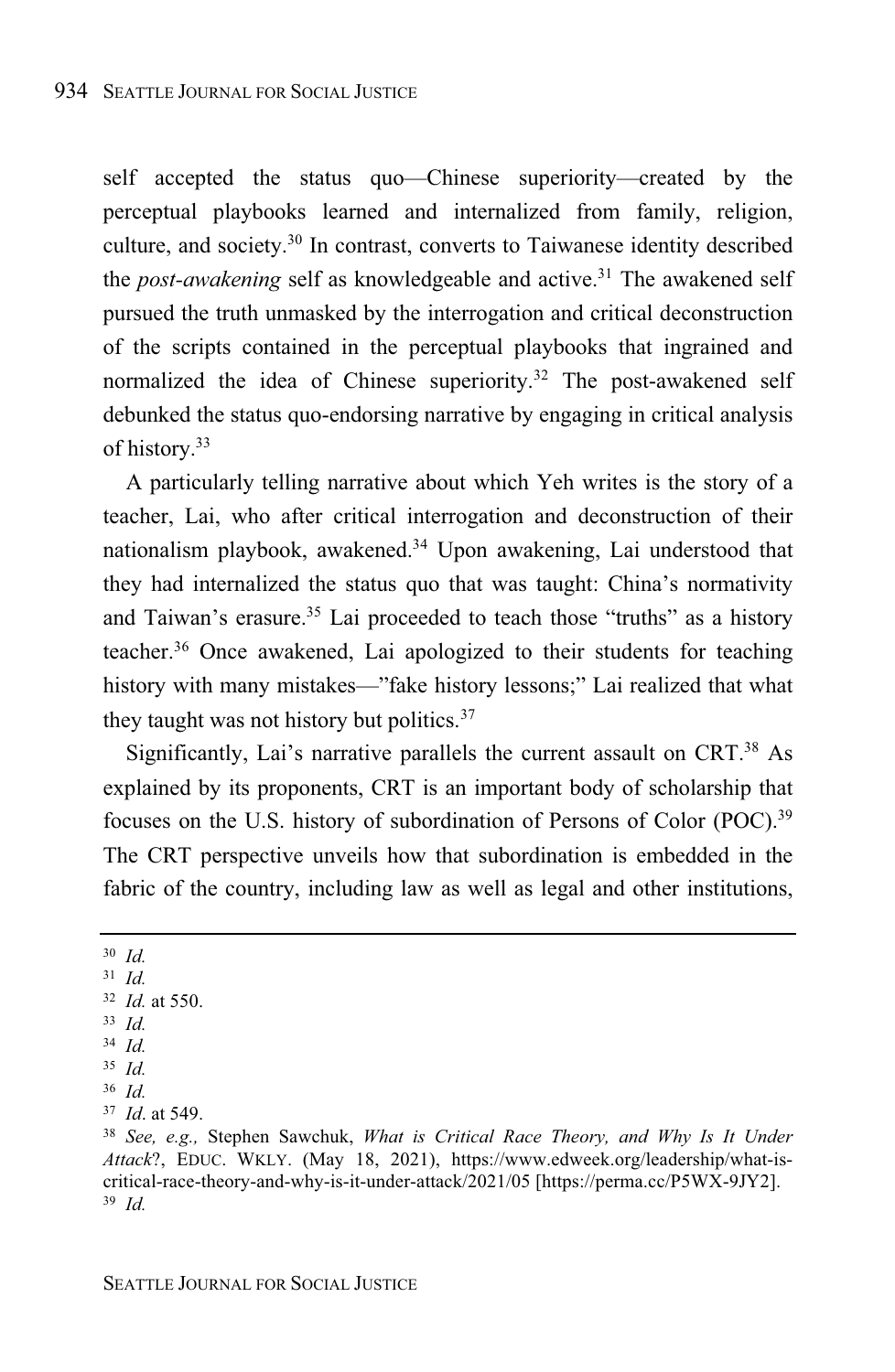with the consequence of an enduring racial hierarchy.<sup>40</sup> One goal in revealing the history of racial hierarchy as well as other locations of subordination—gender, ethnicity, religion, class, ability—is to show that the status quo in law is replete with inherent biases. CRT exposes the inherent racial biases of the existing legal system, seeks to eliminate the hidden and patent partiality with that revealed knowledge base, and proposes a dismantling of the existing biased systems and a reconstruction of the law and legal structure that promotes equality and justice for all. In short, CRT teaches the systemic impacts of racial subordination that had been at best ignored and at worst erased from the prevalent history narratives contained in books and embraced and taught in this country. Indeed, as Yeh showed with respect to nationalism, CRT shows that, with respect to race, what has been and continues to be taught as history is actually "not history but politics." 41

Notwithstanding the factual accuracy of CRT's historical narrative about racial subordination, anti-CRT sentiments are high and anti-CRT mandates are proliferating.<sup>42</sup> CRT antagonists seeking to teach not history but a particular perspective on race and consequently erase "history," are legislating against hurting the feelings <sup>43</sup> of those privileged and benefitted

<sup>40</sup> *See generally* NIKOLE HANNAH-JONES, THE 1619 PROJECT: A NEW ORIGIN STORY (2021); KIMBERLÉ CRENSHAW ET AL., CRITICAL RACE THEORY: THE KEY WRITINGS THAT FORMED THE MOVEMENT (1995); RICHARD DELGADO & JEAN STEFANCIC, CRITICAL RACE THEORY: AN INTRODUCTION (2017).

<sup>41</sup> Yeh, *supra* note 10, at 549.

<sup>42</sup> David Theo Goldberg, *The War on Critical Race Theory*, BOSTON REV. (May 7, 2021), https://bostonreview.net/articles/the-war-on-critical-race-theory/ [perma.cc/MR9C-YTJ7]; *see also* Sarah Schwartz, *Map: Where Critical Race Theory Is Under Attack*, EDUC. WKLY. (Dec. 3, 2021),

https://www.edweek.org/policy-politics/map-where-critical-race-theory-is-underattack/2021/06 [https://perma.cc/BM7Q-LWCK].

<sup>43</sup> LatCrit Website, *supra* note 3; *see, e.g.,* Bill No. A08253, 2021-2022 Reg. Sess. § 1 (N.Y. 2021) (describing a proposed amendment, § 801-b, to existing NY education law); *see also* TENN. CODE ANN., tit. 49, ch. 6, pt. 10, § 51 (effective July 1, 2021), https://wapp.capitol.tn.gov/apps/BillInfo/Default.aspx?BillNumber=HB0580. In Florida the legislature just passed, and the governor signed, the so-called "Stop Woke Act"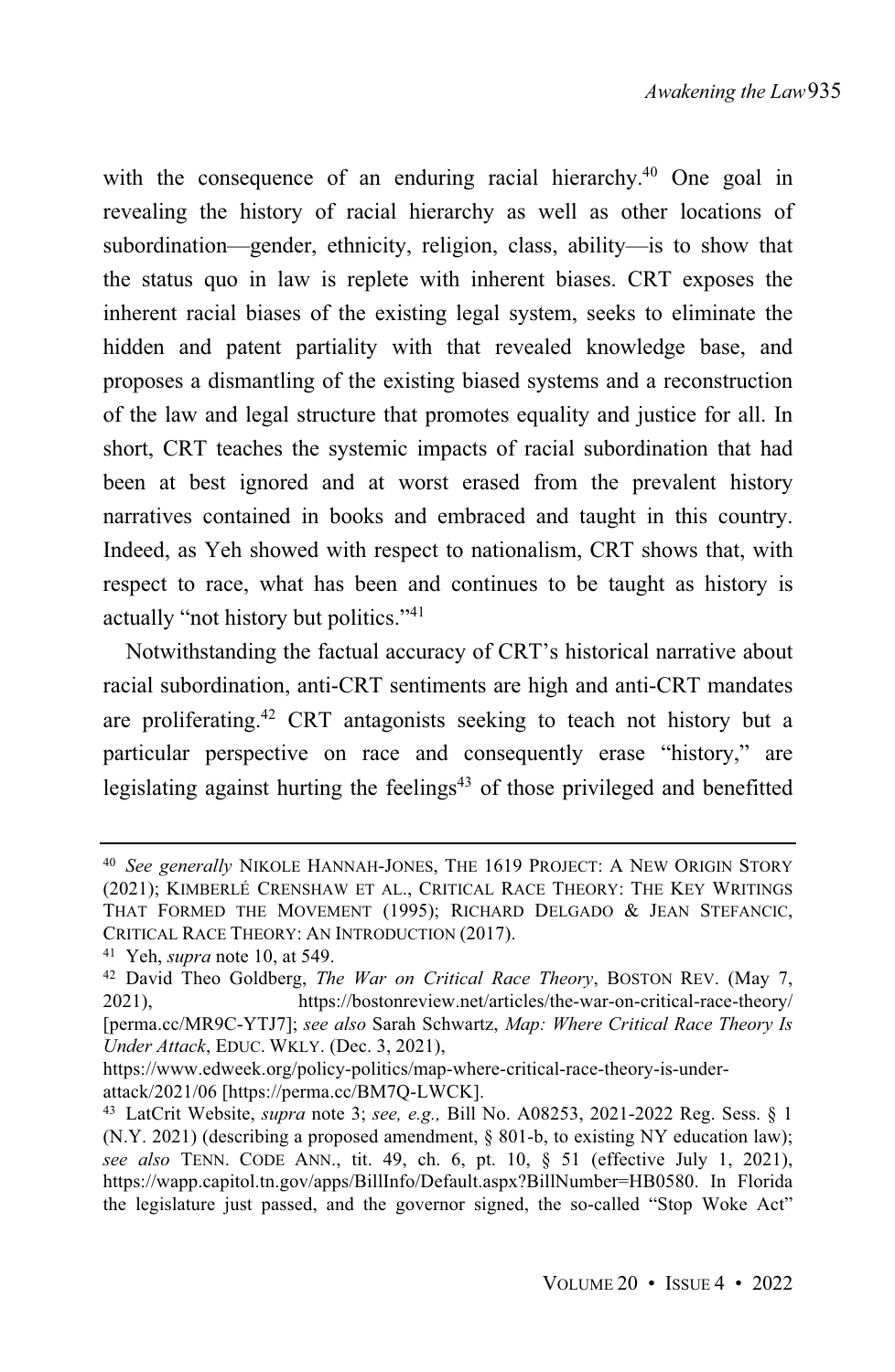by the prevailing history narrative—those who want to retain the tainted status quo. Indeed, the anti-CRT movement seeks to expunge an unseemly and very long chapter, one still being written, on the unfortunate side of the U.S. history on race. The assault urges, and in some instances requires, the telling of fake history lessons that erase actual occurrences of anti-Black actions.<sup>44</sup> Awakening unveils the raw truth of the erasure and subordination effected by the anti-CRT legislation; awakening exposes the flawed dominant racial history narrative embedded in history books and popular imagination.

#### *B. Perceptual Playbooks and Knowledge Gaps*

Beyond a realization of raw truths through a deconstruction of the biased perceptual playbooks, awakening requires accepting knowledge gaps admitting, even to ourselves, that there are things we do not know. Moreover, it requires resisting filling such knowledge gaps with learned perceptual playbooks' fabricated knowledge—a trope that allows us to navigate unchartered waters without deep analysis.

A significant way that awakening will disrupt injustice is by unveiling locations of unconsciousness.<sup>45</sup> This essay exposes stereotypes, implicit biases, and structural biases as three locations of unconscious biases in

which includes a section providing that "It shall constitute discrimination . . . to subject any student or employee to training or instruction that espouses, promotes, advances, inculcates, or compels such student or employee to believe any of the following concepts . . . A person, by virtue of his or her race, color, sex, or national origin, bears personal responsibility for and must *feel guilt*, *anguish*, *or other forms of psychological distress* because of actions, in which person played no part, committed in the past by other members of the same race, color, national origin, or sex." Chapter 2022-72 Committee Substitute for House Bill No. 7, at 5 (Fla. 2022) (emphasis added).

<sup>44</sup> *See* Letter from Robin E. Steenman, Chair, Moms for Liberty, to Penny Schwinn, Comm'r of the Tenn. Dep't of Educ. (June 30, 2021) (on file with Tennessee Department of Education).

<sup>45</sup> *See generally* Hernández-Truyol, *Hope, Dignity, and the Limits of Democracy*, *supra* note 23; Hernández-Truyol, *Latina Multidimensionality*, *supra* note 23; Hernández-Truyol, *Borders (En)Gendered*, *supra* note 23.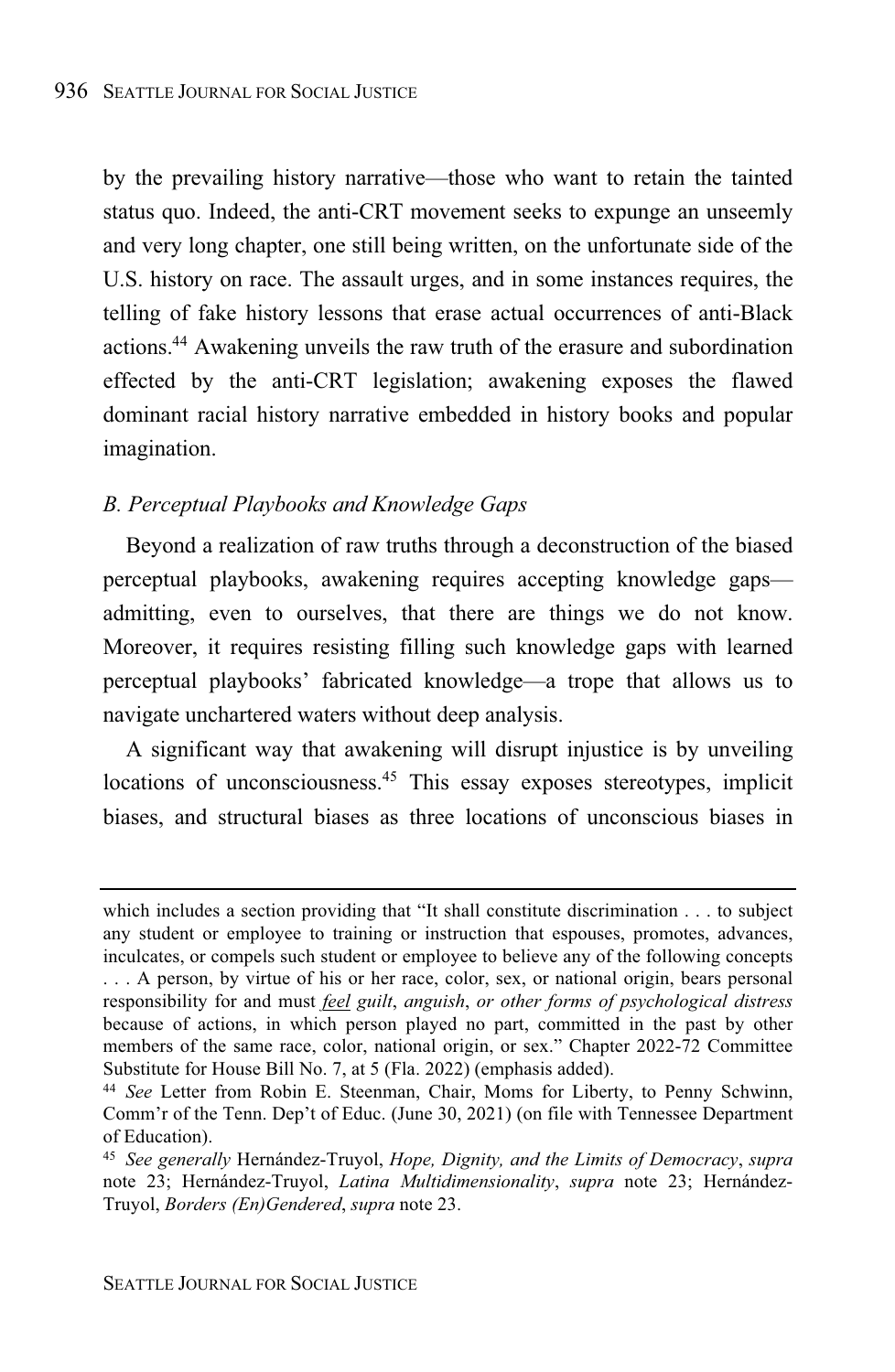perceptual playbooks that ingrain preconceptions as truths.<sup>46</sup> An exploration of these three sites allows an entry to their dismantling and enables conscious revealing of raw truths.

"[A] stereotype is a fixed, over generalized belief about a particular group or class of people."<sup>47</sup> Perceptual playbooks use stereotypes sexualized, classed, abled, racialized, religioned, ethnicized, and discriminatory (SCARRED)—to create a persona of outsiders (or insiders). <sup>48</sup> That stereotype interferes with true knowledge about a particular individual or group. Stereotypes—usually negative and subordinating based on race, sex, and gender, as well as on religion, ethnicity, ability, and class (and often in combination of any number of the categories) fill in knowledge gaps by creating automatic associations based on the stereotype. Psychological studies have shown that these gap fillers activate in human brains even if persons "disavow the normative content" of the stereotype.<sup>49</sup>

The pervasive phenomenon of implicit bias<sup>50</sup> dovetails with stereotyping. It is the process by which individuals unconsciously link stereotypes or negative/positive connotations to a class of persons.<sup>51</sup> Implicit bias creates a

<sup>46</sup> *See generally* Hernández-Truyol, *Hope, Dignity, and the Limits of Democracy*, *supra* note 23; Hernández-Truyol, *Latina Multidimensionality*, *supra* note 23; Hernández-Truyol, *Borders (En)Gendered*, *supra* note 23.

Saul McLeod, *Stereotypes*, SIMPLYPSYCHOLOGY (2017), https://www.simplypsychology.org/katz-braly.html [https://perma.cc/QR7K-CYK4].

<sup>48</sup> Tamar Szabó Gendler, *On the Epistemic Cost of Implicit Bias*, 156 PHIL. STUD. 33 (2011).

<sup>49</sup> *Id.*

<sup>50</sup> *See* Anthony G. Greenwald & Mahzarin R. Banaji, *Implicit Social Cognition: Attitudes, Self-Esteem, and Stereotypes*,102 PSYCH. REV. 4, 19 (1995).

<sup>51</sup> *See* Kathleen Osta & Hugh Vasquez, *Implicit Bias and Structural Racialization*, NAT'L EQUITY PROJECT, https://www.nationalequityproject.org/frameworks/implicitbias-structural-racialization [https://perma.cc/Y6SW-CAQP] [hereinafter Osta & Vasquez, *Implicit Bias*]; *see also* Kathleen Osta & Hugh Vasquez, *Don't Talk about Implicit Bias Without Talking About Structural Racism*, NAT'L EQUITY PROJECT, https://medium.com/national-equity-project/implicit-bias-structural-racism-6c52cf0f4a92 [https://perma.cc/W2VM-7524] [hereinafter Osta & Vasquez, *Don't Talk*].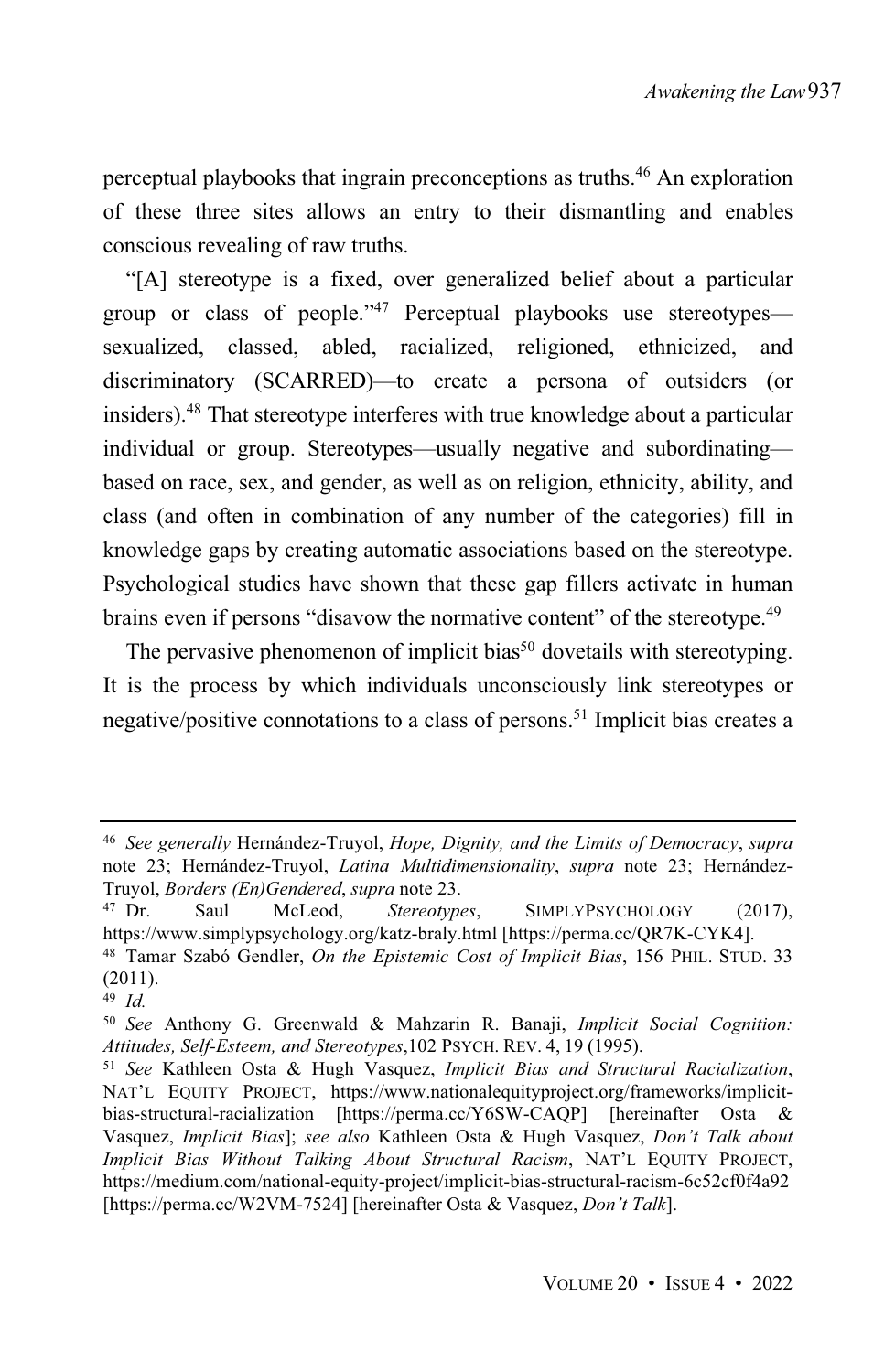"[pre-]disposition for skewed evaluations, without intention, which may persist despite conflicting intentions or beliefs."<sup>52</sup>

"Implicit biases come from culture. [They are] the thumbprint of the culture on our minds. Human beings have the ability to learn to associate two things together very quickly—that is innate. What we teach ourselves, what we choose to associate is up to us."<sup>53</sup> As the quote suggests, there are two parts to the way that implicit bias manifests in society. The first part is the implicit association (having the bias itself) and the second part is the influence this bias has on behavior (acting on the bias). <sup>54</sup> Most people have implicit associations, no matter how hard they try to avoid these biases. Not everyone, however, acts on these biases although it takes conscious mental work—awakening—to avoid acting on one's biases.

Implicit biases are learned;<sup>55</sup> nobody is born with distinct sentiments toward any particular person or group. Yet, implicit bias affects everyone regardless of how vigorously people try to avoid it. The biases, which are an embedded part of our perceptual playbooks, come from life experiences as informed by culture, religion, family, school, society, and so forth.<sup>56</sup> Implicit biases result from the internalization and embrace of the daily messages delivered by the world that surrounds us about who belongs and who does not; who is intelligent and who misses the mark; who is strong and who is weak; who is violent and who is passive—in sum, who is "normal" and who deviates from that norm.<sup>57</sup> It is beyond peradventure that the messages embedded in our perceptual playbooks are SCARRED thereby providing the foundation for our implicit biases.

<sup>52</sup> Welpinghus, *supra* note 22, at 1629.

<sup>53</sup> CATHERINE HILL ET AL., WHY SO FEW? WOMEN IN SCIENCE, TECHNOLOGY, ENGINEERING, AND MATHEMATICS 78 (2010).

<sup>54</sup> Jules Holroyd, *Responsibility for Implicit Bias*, 43 J. SOC. PHIL. 274, 275 (2012).

<sup>55</sup> *See generally id.*

<sup>56</sup> Osta & Vasquez, *Implicit Bias*, *supra* note 51; *see also* HILL ET AL., *supra* note 53.

<sup>57</sup> *See* Osta & Vasquez, *Implicit Bias*, *supra* note 51.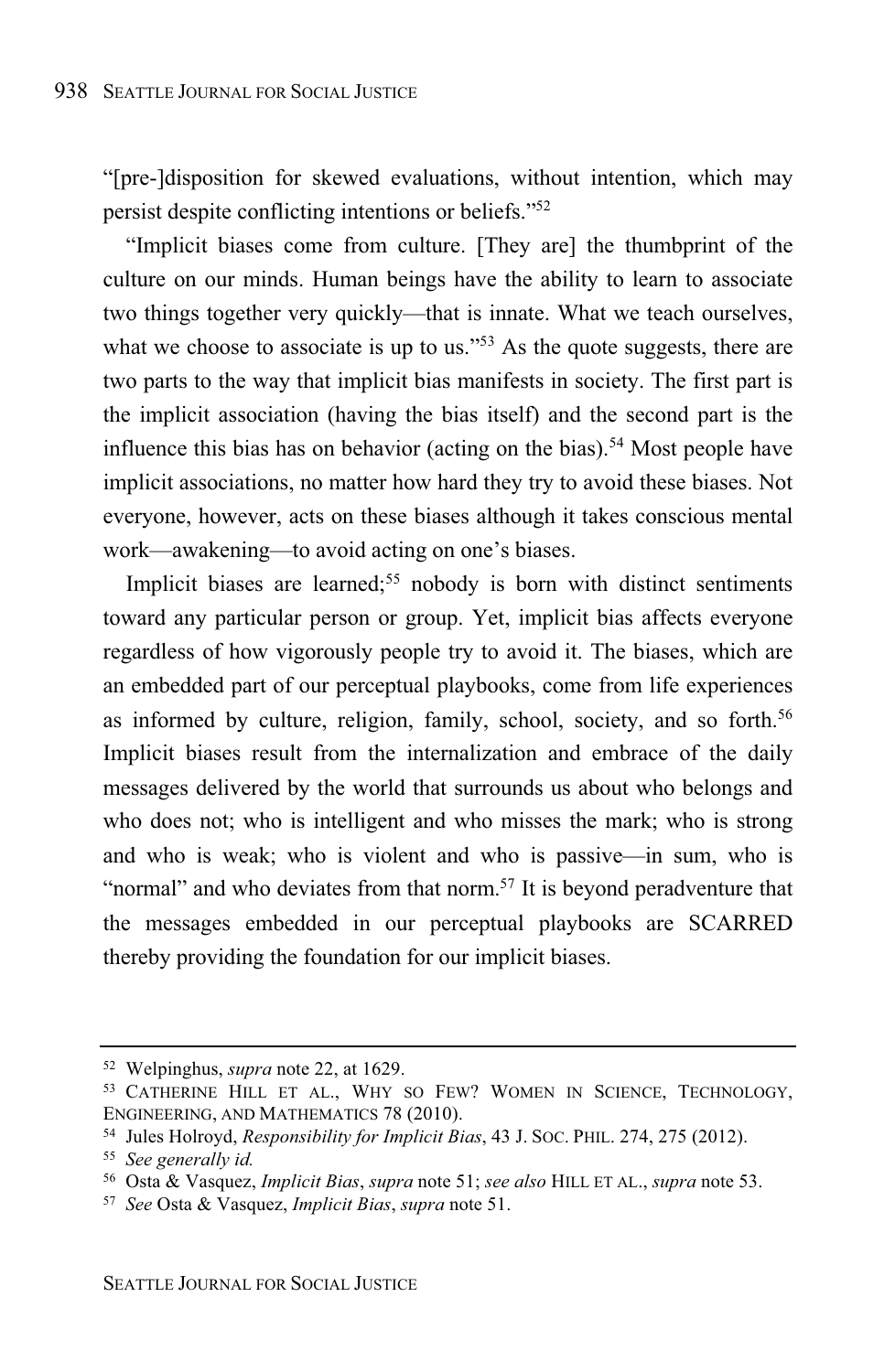Implicit bias is often categorized (some say wrongly) as spontaneous, unconscious reactions to certain groups of people and situations. 58 However, implicit bias is often more than spontaneous decision-making.<sup>59</sup> It can constitute the deployment of "considered decisions,"<sup>60</sup> such as when someone's experiences and ideas—their perceptual playbooks—inform their decisions, especially when they are making quick decisions about which they need to feel untroubled and at ease. For example, implicit bias can range from the way people react to strangers when meeting for the first time, to influencing the selection of job candidates,  $61$  to shaping which groups are most frequently killed by law enforcement.<sup>62</sup>

Thus, the implicit biases embedded in our perceptual playbooks have consequences. Such biases can be the basis for determining who gets jobs or other economic opportunities, educational opportunities, and healthcare, to name a few of the locations in which implicit bias effects inequality. Awakening exposes these realities so they can be transmogrified to render justice and fairness a reality.

Structural bias, juxtaposed to implicit bias, is the *institutional* foundation for subordination of others and perpetuation of SCARRED inequities.<sup>63</sup> Structural bias refers to the institutional patterns, policies, practices, and arrangements that privilege some and subordinate others based on identity characteristics.<sup>64</sup> For example, in a study on leader categorization,

<sup>58</sup> Welpinghus, *supra* note 22, at 1618.

<sup>59</sup> *Id.*

<sup>60</sup> *Id.*

<sup>61</sup> Yasir Billoo, *Implicit Bias and Its Application in the Life of a Lawyer*, 93 FL. BAR J. 10, 11 (2019).

<sup>62</sup> L. Elizabeth Sarine, *Regulating the Social Pollution of Systemic Discrimination Caused by Implicit Bias*, 100 CAL. L. REV. 1359, 1366 (2012).

<sup>63</sup> *See generally* Peggy McIntosh, *White Privilege: Unpacking the Invisible Knapsack*, PEACE & FREEDOM MAG. 10–12 (July/Aug. 1989); William M. Wiecek, *Structural Racism and the Law in America Today: An Introduction*, 100 KY. L. J. 1 (2011).

<sup>64</sup> Osta & Vasquez, *Don't Talk*, *supra* note 51; Wiecek, *supra* note 63, at 5–7.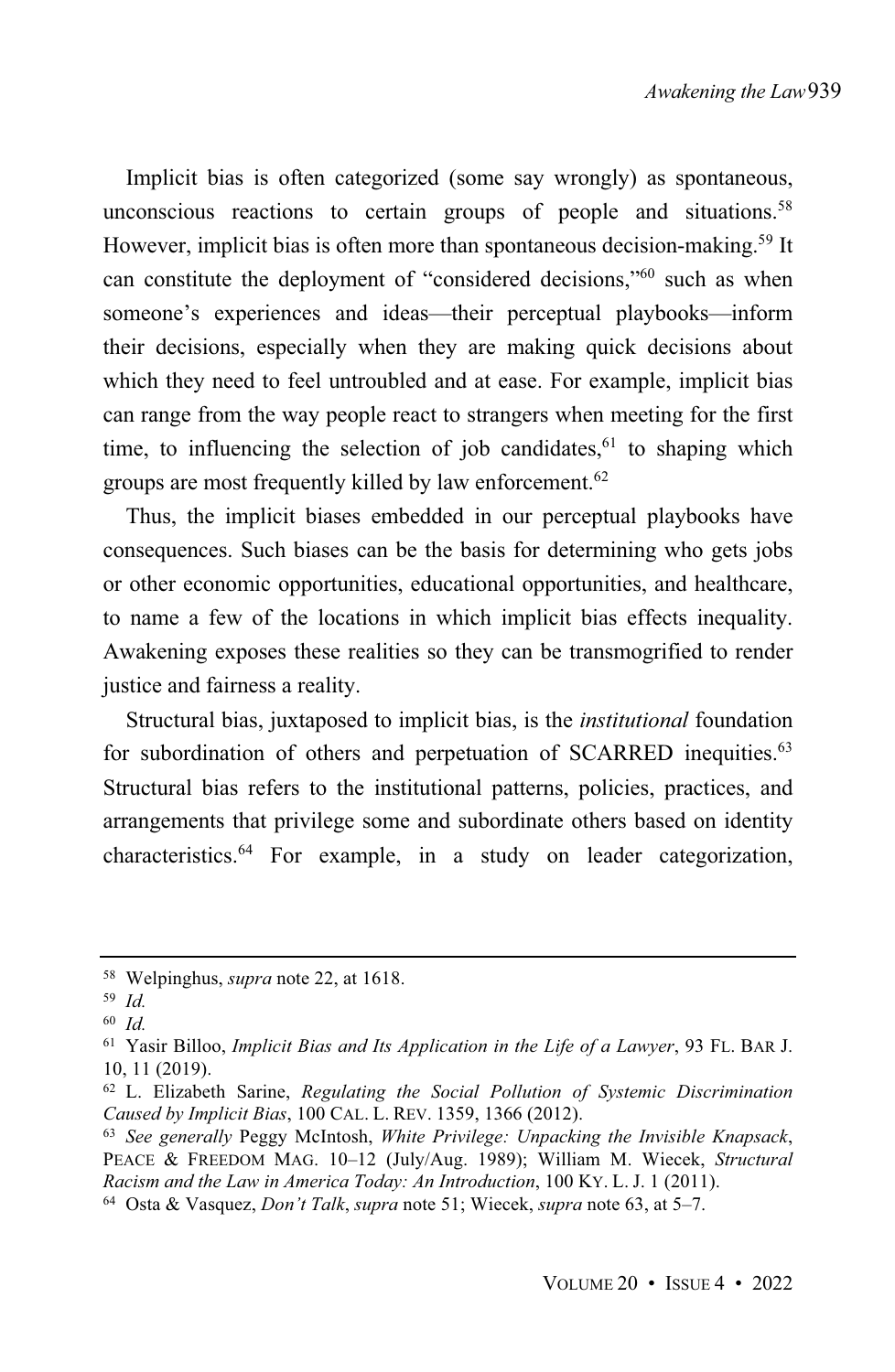researchers found that "Whiteness" is viewed as an attribute of a leader.<sup>65</sup> Thus, persons belonging to the ingroup are perceived and judged as either (a) better or more competent than, or (b) preferred to persons belonging to the outgroup. As a consequence, persons in the outgroups are excluded from the benefits that insiders obtain and even take for granted be it education, housing, employment, healthcare, or fair treatment at the hands of the law. The dominant narrative—the dominant perceptual playbook utilizes the outcomes of "others" having less, privations effected by the structural biases in the first place, as confirmation of their implicit biases (i.e., superiority) and as justification for inequality.

Thus, structural bias works together with implicit bias. In this context, affinity bias—the tendency to "gravitate toward people like ourselves in appearance, beliefs, and background,"<sup>66</sup>—is especially harmful to outsiders. In reality and in everyday life, this translates to the designers of social structures deploying affinity biases to benefit the ingroup and subordinate or deprive the outgroup of benefits. To end the endemic disparities of established systems, the system creators and administrators must recognize that their privileged position works to the detriment of "others"—those neither creators of nor participants in the creation of the systems—and be willing to dismantle these hierarchical and biased structures. For example, lawmakers need to become aware of the biases embedded in their perceptual playbooks before they can author laws that can truly achieve just outcomes for all. Both implicit bias and the structures founded upon those biases need awakening.

Thus, awakening consists of critically conscious analysis that exposes the series of assumptions, and patterns of behavior embedded in each of our perceptual playbooks as well as on the structural playbooks created by and

<sup>65</sup> Ashleigh Shelby Rosette et al., *The White Standard: Racial Bias in Leader Categorization*, 93 J. APPLIED PSYCH. 758 (2008).

<sup>66</sup> *See What is Affinity Bias?*, LEAN IN, https://leanin.org/education/what-is-affinity-bias [https://perma.cc/9T5U-Z7RV].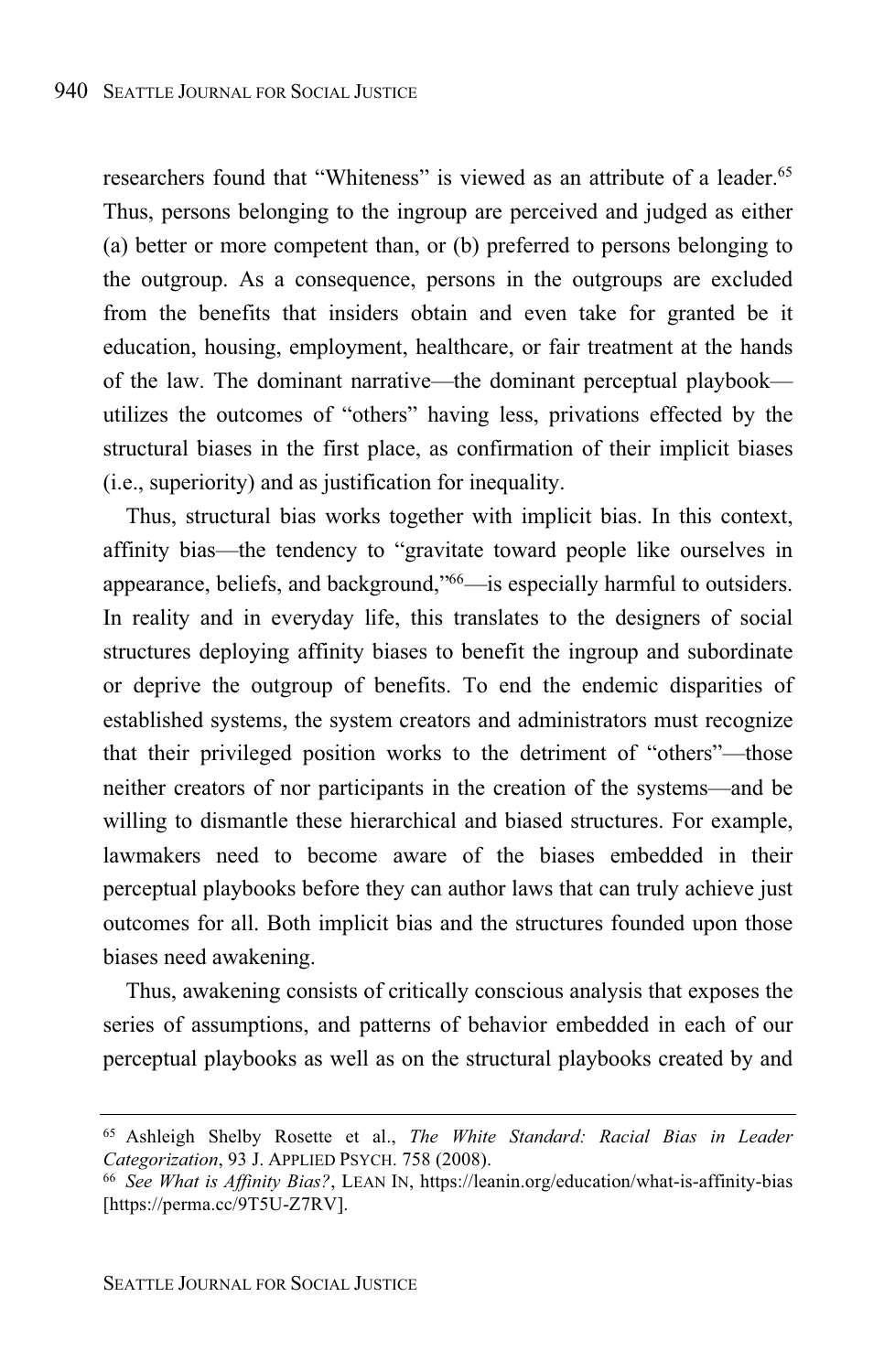based upon the perceptual playbooks of those in power. Deconstructing perceptual playbooks will allow persons to arrive at raw truth<sup>67</sup>—a truth that eschews learned dualities of good/bad; right /wrong; proper/improper; superior/inferior. For example, in the process of awakening, much as Lai did, I have reached awareness that my individual culture is not the "truth." In my case, it translates to the "raw truth" that marianismo and machismo are \*not\* the "correct and only" way to express or perform gender roles; that SCARRED binaries are constructed to maintain the status quo and enforce continued control over the disempowered; that many sexuality and other tropes—racial, gendered, religious, etc.—that set up hierarchies are simply the heteropatriarchy asserting its power; and that bowing to any trope reflects internalized oppression.<sup>68</sup>

Awakening is a life-long process of critical deconstruction of our thoughts grounded upon our learned perceptual playbooks. Every new knowledge or circumstance requires interrogation: how is this knowledge/situation informed by an existing perceptual playbook and what are the impacts of the existing playbook? Awakening allows us to pierce the veil of our individual, internalized perceptual playbooks. That awareness opens the road to liberation. Through awakening, we expose a false self, based on inherited tropes. In awakening, we give birth to an authentic self who becomes cognizant of existing patterns, interrogates those patterns and their sources, systemically challenges and dismantles the playbooks, and creates new narratives/counternarratives.<sup>69</sup> This evaluation is critically necessary for individuals, communities, societies, and the law.

<sup>67</sup> Amato, *supra* note 2, at 99.

<sup>68</sup> Hernández-Truyol, *Borders (En)Gendered, supra* note 23, at 882–927; Berta Esperanza Hernández-Truyol, *Latinas—Everywhere Alien: Culture, Gender, and Sex*, *in* CRITICAL RACE FEMINISM: A READER 57 (Adrienne Wing ed., 2d ed. 2003); Hernández-Truyol, *Latina Multidimensionality*, *supra* note 23.

<sup>69</sup> SHEFALI, *supra* note 12 ("On day 5, Shefali looks at the cycle of belief system, leading to a condition, which leads to a thought, which leads to a feeling, which leads to behavior.").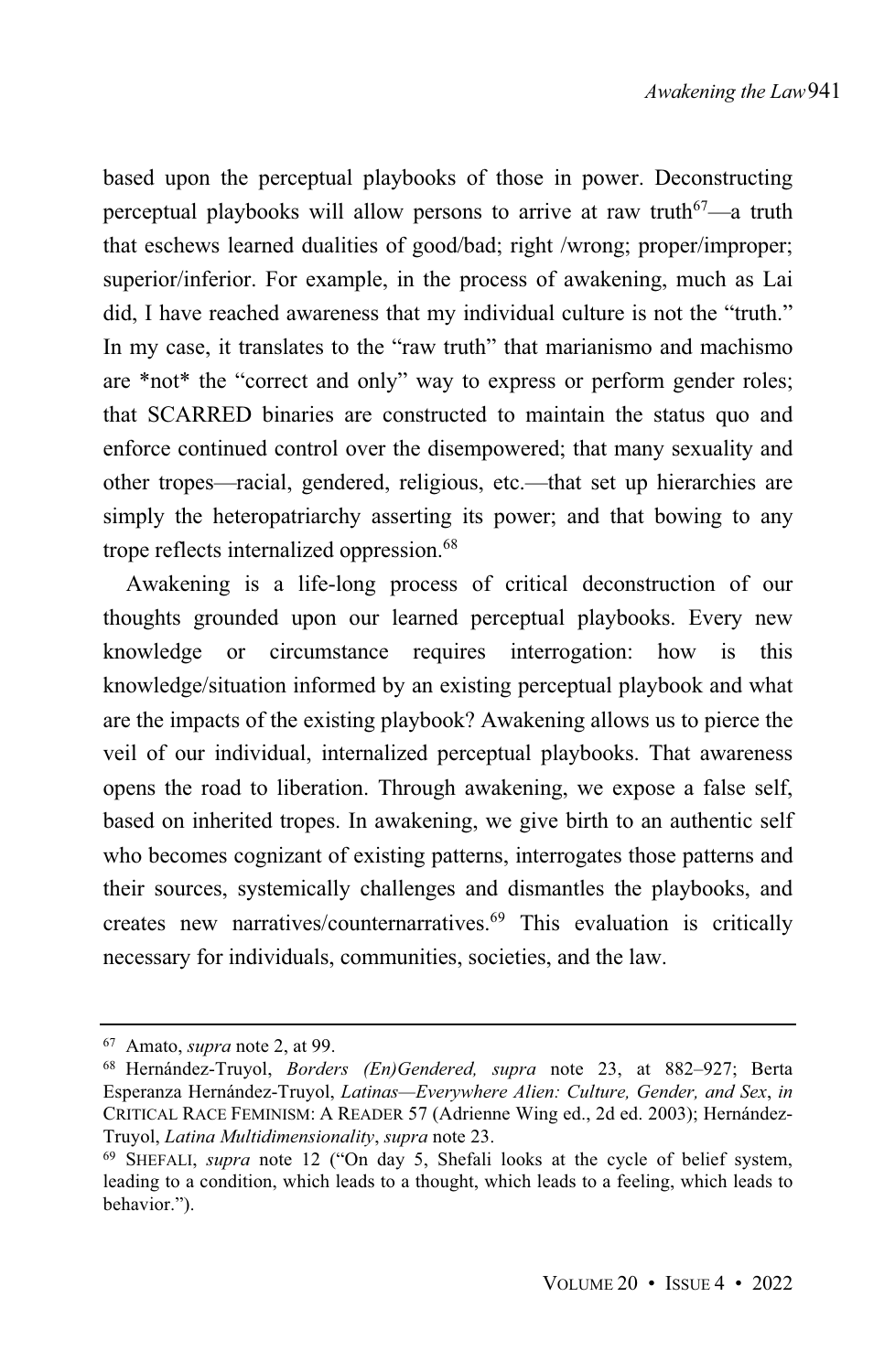Awakening is a process of truth and reconciliation<sup>70</sup> imbued with continuous cycles of progression and regression.<sup>71</sup> The cycles are clear in the not-yet-completed journeys towards racial, sex, sexuality, economic, and ability justice, to name a few. In these arenas we see progress and retrenchment—concepts addressed in the next section.

#### III. THE LAW SLEEPS

It is patent that throughout the history of the United States, even before its formation, the law has been asleep. To be sure, a review of history reveals cycles of semi-awakenings—the ebbs and flows of progress and retrenchment.<sup>72</sup> Yet, the state of sleep has resulted in the entrenchment of the biased perceptual playbooks of the conquerors, the founding fathers, and those who have been in socioeconomic, political, and legal power.

#### *A. A Brief History of Racial Subordination*

The history of European colonialism in the Americas, much as the recent murder of George Floyd and COVID experiences, is a history of violence cultural/ethnic, medical, and spiritual.<sup>73</sup> Despite the romanticized Thanksgiving narrative, racial/ethnic violence has been present since the first pilgrims at Plymouth Colony.<sup>74</sup>

For example, the materials used in U.S. schools to teach the country's early history dialectically frame the lands taken by European colonists as

<sup>70</sup> *Id.* (Day 1, Viral Wisdom).

<sup>71</sup> Amato, *supra* note 2, at 99.

<sup>72</sup> Claire Bugos, *The Myths of the Thanksgiving Story and the Lasting Damage They Imbue: In Truth, Massacres, Disease and American Indian Tribal Politics Are What Shaped the Pilgrim-Indian Alliance at the Root of the Holiday*, SMITHSONIAN MAG. (Nov. 26, 2019), https://www.smithsonianmag.com/history/thanksgiving-myth-and-whatwe-should-be-teaching-kids-180973655/ [https://perma.cc/HE8Y-9ZCY]. *See also* Derrick A. Bell, Jr., Brown v. Board of Education *and the Interest-Convergence Dilemma*, 93 HARV. L. REV. 518 (1980).

<sup>73</sup> *Id.*

<sup>74</sup> *Id.*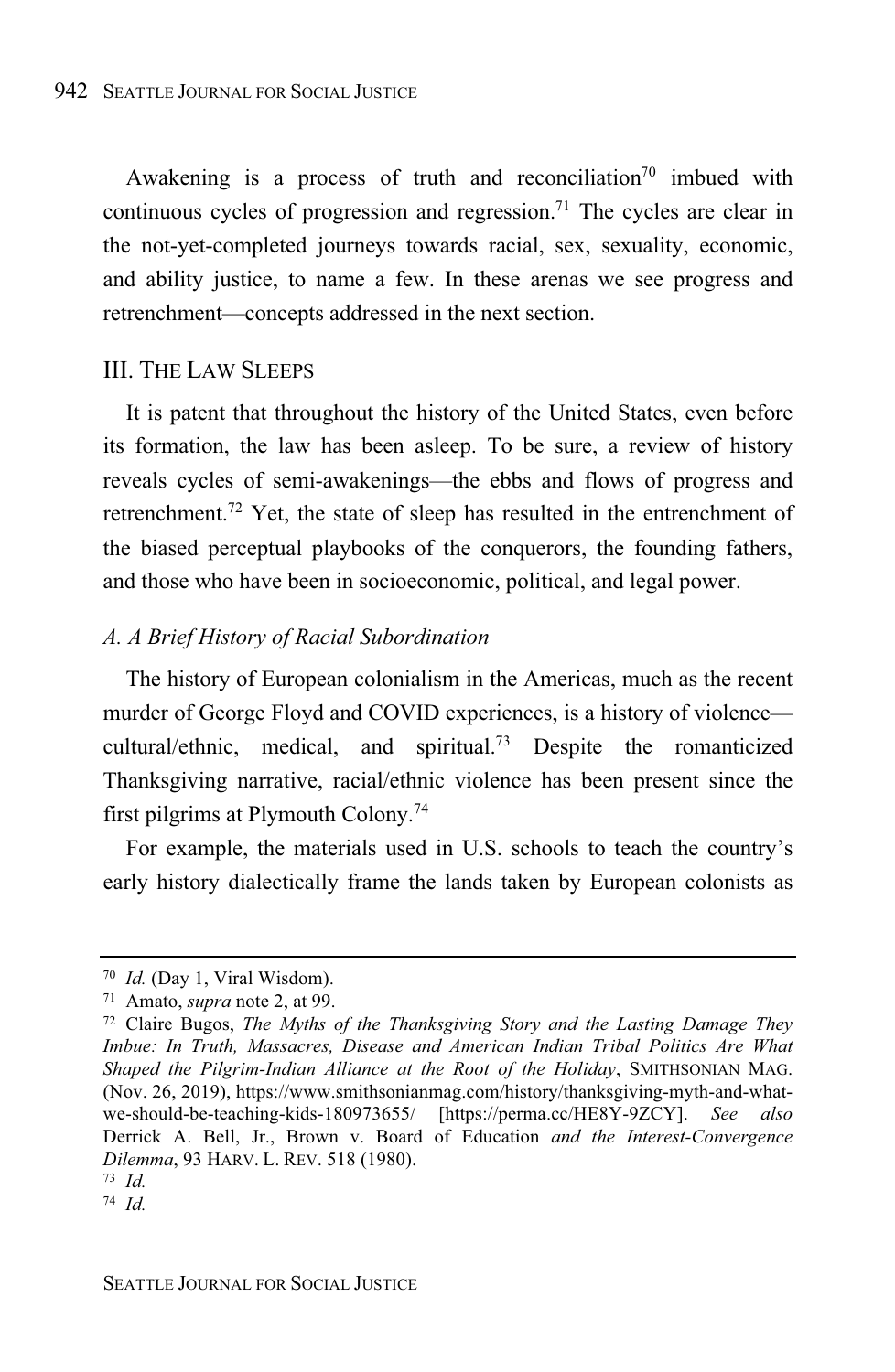virginal,<sup>75</sup> a disingenuous move as the lands that would come to be referred to as North and South America were densely populated.<sup>76</sup> That population was decimated as Natives suffered catastrophically high death tolls as a result of diseases spread during the Columbian Exchange.<sup>77</sup> In establishing a hierarchy that survives to date, colonizers viewed themselves as superior to the Native population, a view that opened the door to taking Native land. <sup>78</sup> Considered "barely human—as 'heathens' not readily open to Christianization, they could be forcefully removed in order to make room for the newcomers."<sup>79</sup> This biased view of White superiority and, consequently, Native inferiority was not only socioeconomic, it was entrenched in law.<sup>80</sup> Hence the national perceptual playbook was early established and ingrained in the social and legal fabric of the United Stated creating the complex web of implicit and structural bias still being unearthed and challenged today.

Conceptualizations of racial supremacy over disparate groups was not limited to the treatment of Native Americans. The Colonies, in response to a shift away from White indentured servants to enslaved Sub-Saharan Africans, adopted a racialized caste system. $81$  The growth of slavery culture

<sup>77</sup> Ydstie, *supra* note 75. <sup>78</sup> Lewis et al., *supra* note 76.

<sup>75</sup> John Ydstie, '*1491' Explores the Americas Before Columbus*, NPR: ALL THINGS CONSIDERED (Aug. 21, 2005, 12:00 AM), https://www.npr.org/2005/08/21/4805434/1491-explores-the-americas-before-columbus [https://perma.cc/XY4B-EMKD].

<sup>76</sup> Simon Lewis et al., *Colonization of Americas Led to so Much Death It Caused a Period of Global Cooling*, NEWSWEEK (Dec. 8, 2021), https://www.newsweek.com/americas-colonization-christopher-columbus-nativeindigenous-death-global-1313097 [https://perma.cc/XS5R-FV86].

<sup>79</sup> *Id.*

<sup>80</sup> Johnson v. McIntosh, 21 U.S. 543, 588 (1823). *See generally* ROBERT A. WILLIAMS, JR., THE AMERICAN INDIAN IN WESTERN LEGAL THOUGHT: THE DISCOURSE OF CONQUEST (1990).

<sup>81</sup> Tally Botzer, *Myths and Misunderstandings: Slavery in the United States*, AM. CIV. WAR MUSEUM (Aug. 15, 2017), https://acwm.org/blog/myths-and-misunderstandingsslavery-united-states/ [https://perma.cc/C34B-M3SU].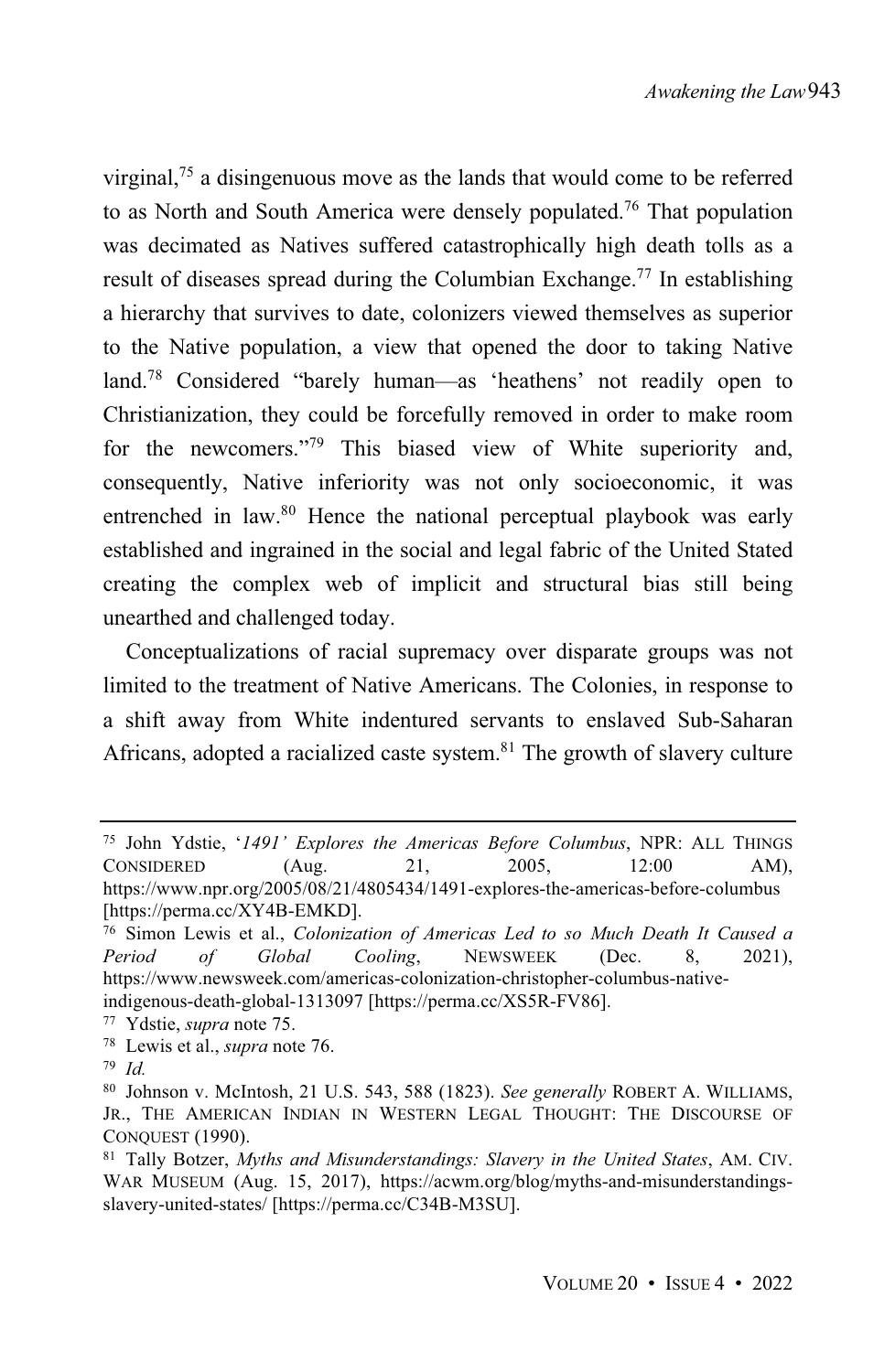in the Colonies<sup>82</sup> made ownership of enslaved persons a mark of status.<sup>83</sup> The Constitution, a founding document written by and for land owning White men (often slaveholders), was designed with only that power dynamic in mind and has remained relatively consistent in reinforcing the imprint of racial hierarchy in the legal playbooks for almost 200 years.<sup>84</sup>

The early relationship of White male privilege and power results in the racialized and gendered structural bias in law and legal culture of today.<sup>85</sup> In the context of race, the mere existence of slavery is evidence of an unawakened law—the idea that one human being can own another is an unawakened injustice. The idea that the non-White color of a person's skin makes them something less than human, merely chattel, is further evidence of unawakening. The Three-Fifths Clause, counting slaves as three-fifths of a person simply to ensure slave owners' higher representation in Congress was intentional but asleep; it was unawakened: unconscious, and unjust.<sup>86</sup> The Three-Fifths Clause treated the lives of enslaved Black persons as bargaining chips for proportional regional political power.

Finally, although enslaved persons were theoretically set free, $87$  racial oppression persisted and, throughout history, cycles of racial progress marked by White backlash exist with each cycle serving to solidify the

<sup>82</sup> Russell R. Menard, *Making a 'Popular Slave Society' in Colonial British America*, 43 J. INTERDISC. HIST. 377, 379 (2013).

<sup>83</sup> *Id.* at 395 (only after completion of the Jacksonian Revolution was the conceptualization of the political power base expanded to include non-landowning White men); *see* Stanley L. Engerman & Kenneth L Sokoloff, *The Evolution of Suffrage Institutions in the New World*, 65 J. ECON. HIST. 891 (2005).

<sup>84</sup> Engerman & Sokoloff, *supra* note 83, at 9; *see also* Kenneth B. Nunn, *Law as a Eurocentric Enterprise*, 15 LAW & INEQ. 323 (1997).

<sup>85</sup> *See, e.g.*, *March 2020 Snapshot: Diversity of the Federal Bench: Current Statistics on the Gender and Racial Diversity of the Article III Courts*, AM. CONST. SOC'Y (Feb. 24, 2020), https://www.acslaw.org/judicial-nominations/diversity-of-the-federal-benchmarch-2020/ [https://perma.cc/NN8R-L9AY].

<sup>86</sup> *See* HANNAH-JONES, *supra* note 40, at 169.

<sup>87</sup> *See* U.S. Const. amend. XIII (codifying the Emancipation Proclamation).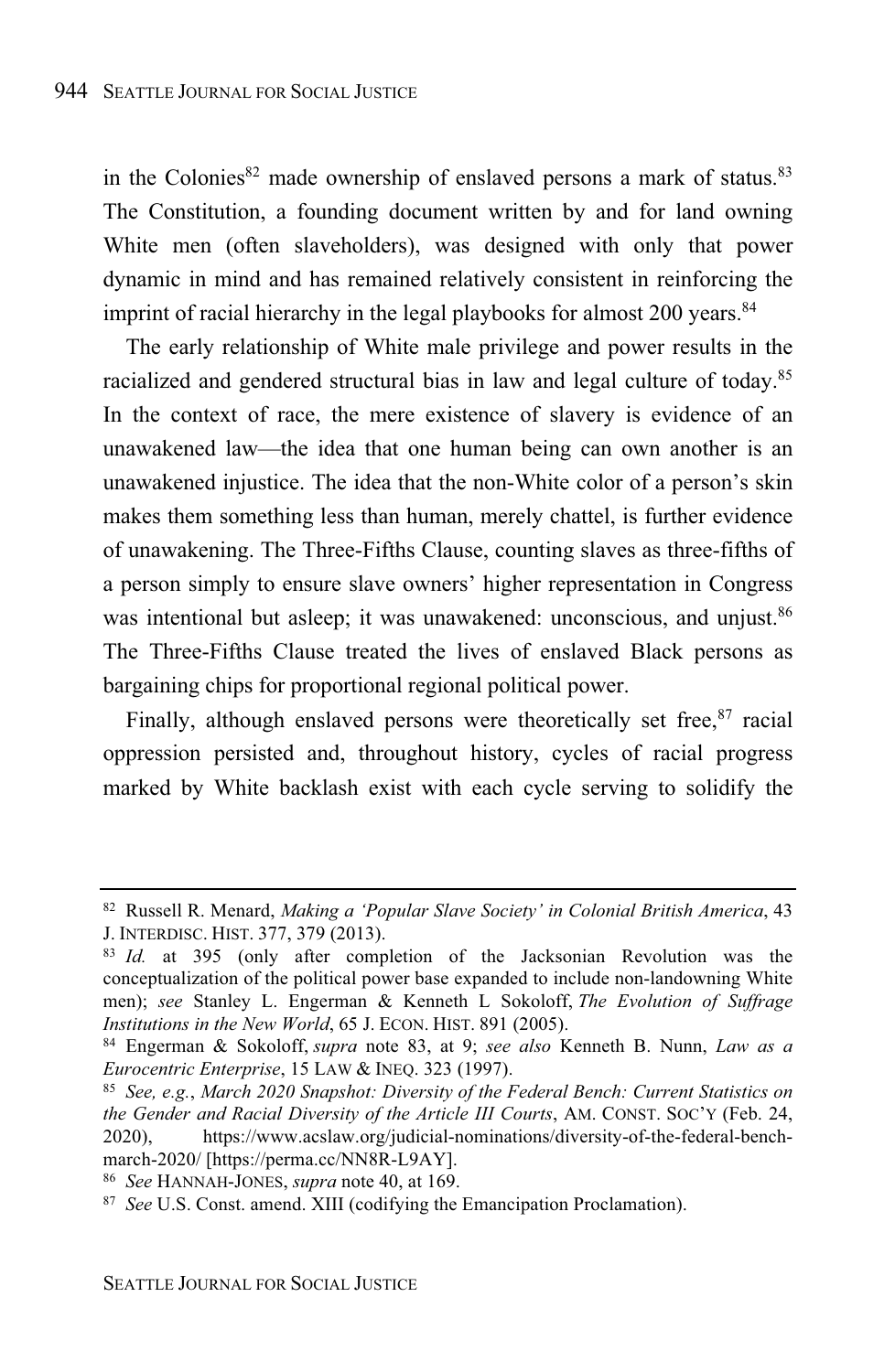formulated hierarchy of worth of certain persons.<sup>88</sup> With the freeing of enslaved persons came White fears—based on stereotypes (ingrained in perceptual playbooks) that persist to date—and led to the creation of the KKK and other organizations aimed at intimidating Black people and continuing Black peoples' subordination. <sup>89</sup> The legal end of slavery also resulted in the proliferation of Black Codes, repressive laws that limited the rights and permitted continued labor exploitation of Black persons.<sup>90</sup> The Reconstruction era that opened political office to Black persons and saw an increase in Black business ownership<sup>91</sup> resulted in sociopolitical and legal backlash—events like the Tulsa Massacre<sup>92</sup> and the passage of Jim Crow laws.<sup>93</sup> The Civil Rights Movement resulted in brief individual and collective moments of attenuated consciousness as well as legal reform. 94 But the awakenings did not take hold; it looks more like sleep-walking. Sixty years later, we are still awaiting much needed change as the killing of

<sup>88</sup> *See, e.g.*, *Brotha Kaba*, BLACK AWAKENING MOVEMENT (Aug. 31, 2015), https://blackawakeningmovement.com/meetings/brotha-kaba-2/ [https://perma.cc/DYE8- WK3D]; *Cycle of White Backlash in Chart*, BLACK AWAKENING MOVEMENT (Aug. 31, 2015), https://blackawakeningmovement.com/meetings/cycle-of-white-backlash-in-chart-4/ [https://perma.cc/T2L6-SG53].

<sup>89</sup> *See White Southern Responses to Black Emancipation*, PBS WUFT: AMERICAN EXPERIENCE, https://www.pbs.org/wgbh/americanexperience/features/reconstructionwhite-southern-responses-black-emancipation/ [https://perma.cc/R7MP-EWHS].

<sup>90</sup> Nadra Kareem Nittle, *How the Black Codes Limited African American Progress After the Civil War: The Black Codes Effectively Continued Enslavement for African Americans by Restricting Their Rights and Exploiting Their Labor*, HISTORY.COM (Jan. 28, 2021), https://www.history.com/news/black-codes-reconstruction-slavery [https://perma.cc/8GCE-AQ5E].

<sup>91</sup> *Reconstruction*, HISTORY.COM, https://www.history.com/topics/american-civilwar/reconstruction [https://perma.cc/3M5U-C4LJ].

<sup>92</sup> *Tulsa Race Massacre*, HISTORY.COM (May 26, 2021), https://www.history.com/topics/roaring-twenties/tulsa-race-massacre [https://perma.cc/JCC3-X6E2].

<sup>93</sup> *Jim Crow Laws*, HISTORY.COM (May 26, 2021), https://www.history.com/topics/early-20th-century-us/jim-crow-laws [https://perma.cc/54S5-TYS4].

<sup>94</sup> Civil Rights Act of 1964 & 7, 42 U.S.C. § 2000e (1964).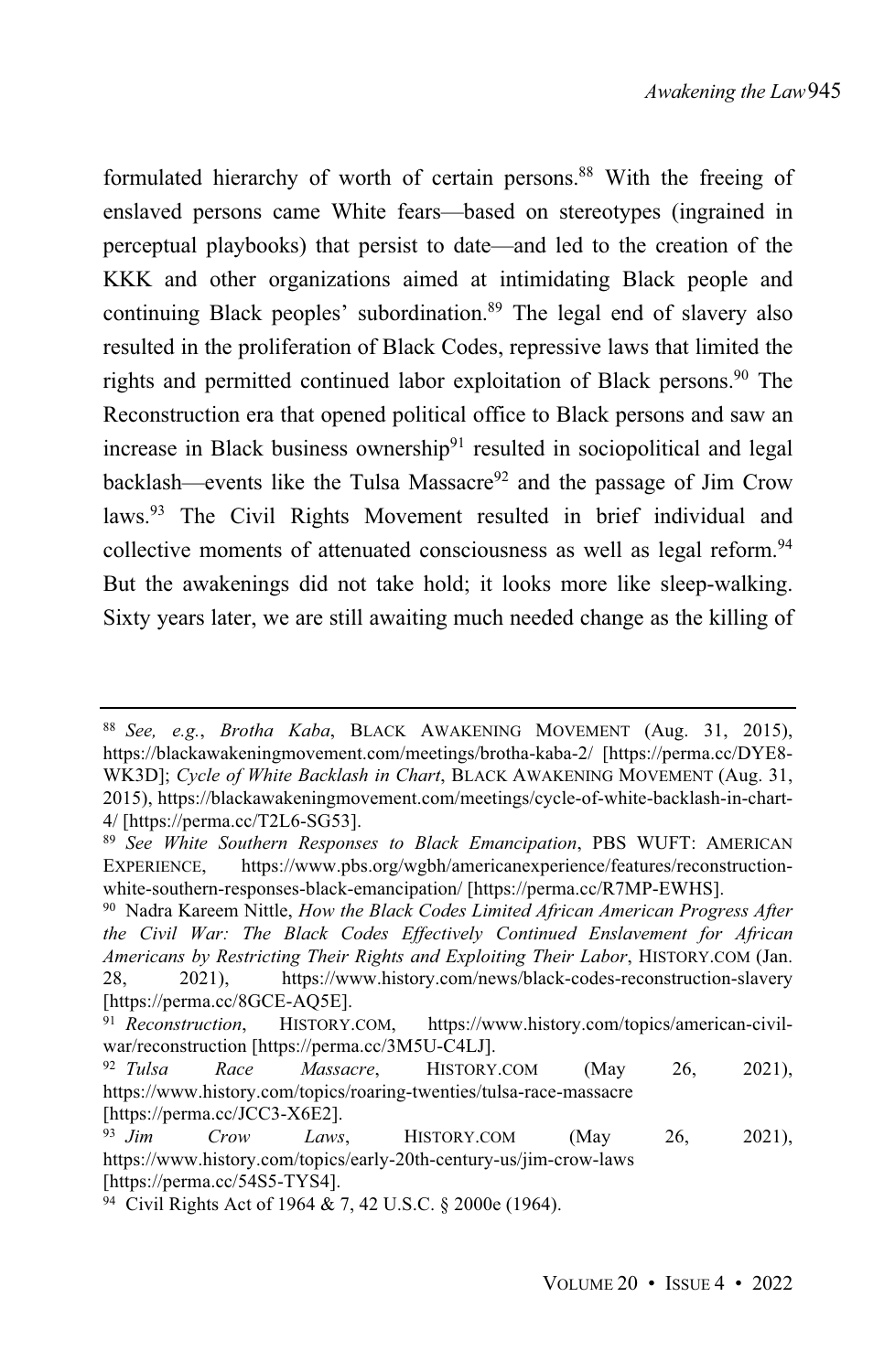George Floyd and the COVID-19 pandemic's disparate health outcomes confirm.

#### *B. Progress and Backlash of Race, Gender, and Sexuality*

The progress/backlash model is not limited to race. Women obtaining the right to control their bodies led to anti-abortion activism that we might soon see succeed in eviscerating women's autonomy.<sup>95</sup> The ruling of *Smith*<sup>96</sup> led to RFRA.<sup>97</sup> The *Obergefell*<sup>98</sup> ruling led to a proliferation of state RFRAs,<sup>99</sup>

<sup>95</sup> *Roe v. Wade* held that women had a right to choose to terminate a pregnancy until viability. *Dobbs v. Jackson Women's Health* challenges a Mississippi law that bans abortions after 15 weeks and could overturn *Roe*. Commentators believe that the Court will uphold the Mississippi law. *See* Adam Liptak, *The Supreme Court Seems Poised to Uphold Mississippi's Abortion Law*, N.Y. TIMES (Dec. 1, 2021), https://www.nytimes.com/2021/12/01/us/politics/supreme-court-mississippi-abortion-

law.html [https://perma.cc/H2GS-Q3WP]. A leak of a draft opinion in Dobbs, while not the final opinion, reveals that five justices, Alito, Thomas, Gorsuch, Kavanaugh, and Coney Barrett, appear prepared to overrule *Roe* and *Planned Parenthood v. Casey*, 505 U.S. 833 (1992). Josh Gerstein & Alexander Ward*, Supreme Court has Voted to Overturn Abortion Rights, Draft Opinion Shows*, POLITICO (May 3, 2022, 2:14 PM), https://www.politico.com/news/2022/05/02/supreme-court-abortion-draft-opinion-

<sup>00029473.</sup> *See also* Draft Opinion at p.5. *Read Justice Alito's Initial Draft Abortion Opinion Which Would Overturn* Roe v. Wade, POLITICO (May 2, 2022, 9:30 PM), https://www.politico.com/news/2022/05/02/read-justice-alito-initial-abortion-opinion-

overturn-roe-v-wade-pdf-00029504 (draft providing that "[w]e hold that *Roe* and *Casey* must be overruled.").

<sup>96</sup> Emp. Div., Dep't of Hum. Res. of Or. v. Smith, 494 U.S. 872 (1990) (religious beliefs do not excuse compliance with an otherwise valid law prohibiting conduct that government is free to regulate).

<sup>97</sup> Religious Freedom Restoration Act of 1993, Pub. L. No. 103-141, 107 Stat. 1488 (Nov. 16, 1993) (codified as 42 U.S.C. §§ 2000bb-2000bb4) [hereinafter RFRA of 1993] (creating strict scrutiny tests to ensure protection of religious freedom).

<sup>98</sup> Obergefell v. Hodges, 576 U.S. 644 (2015) (holding that the Due Process Clause of the Fourteenth Amendment guarantees the right to marry as one of the fundamental liberties it protects, and that analysis applies to same-sex couples as well as oppositivesex couples).

<sup>99</sup> In *Obergefell v. Hodges*, the Court held the Fourteenth Amendment protects same-sex marriage. *See id.*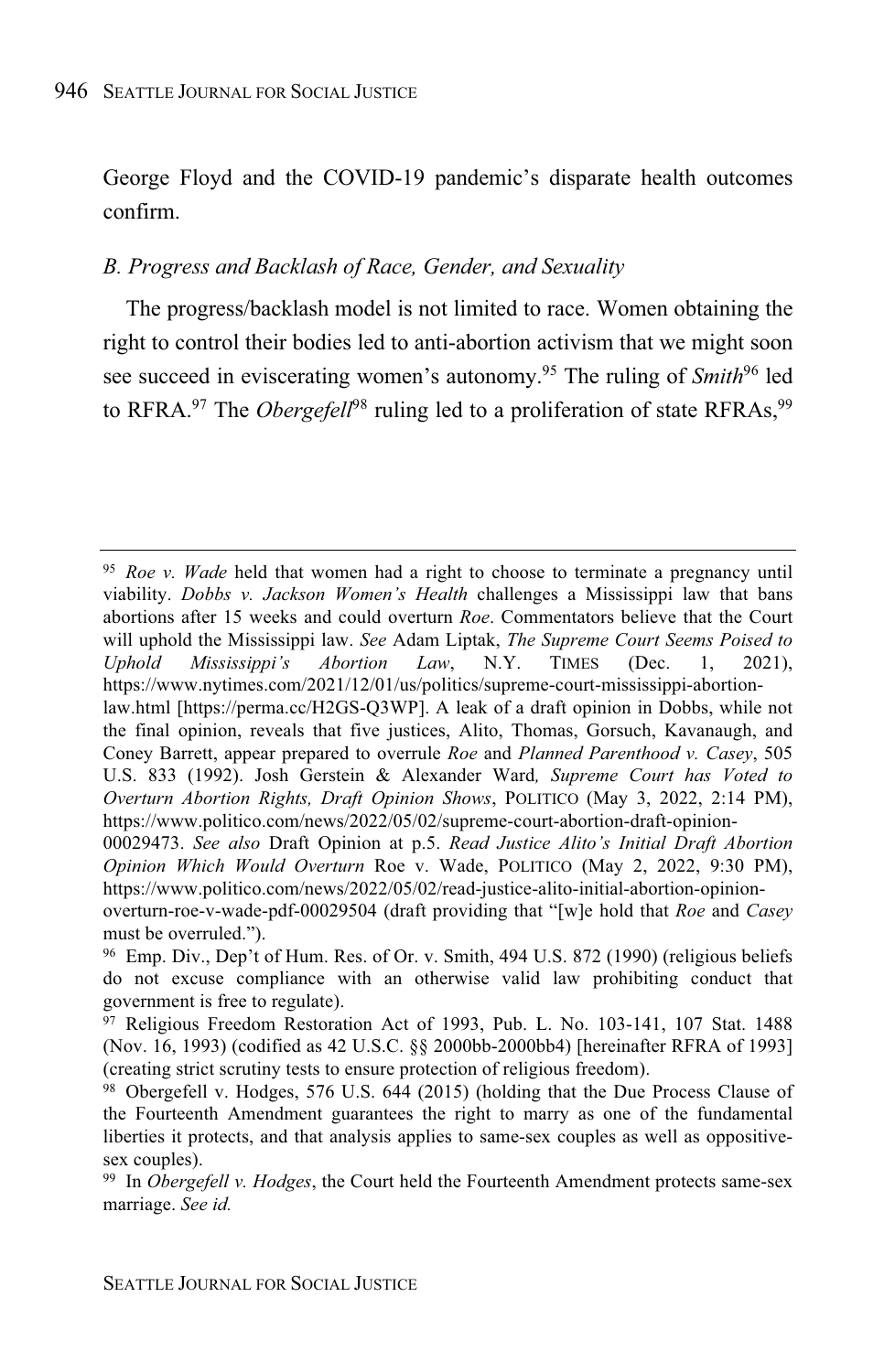with an interesting intersection with *Hobby Lobby*<sup>100</sup> having utilized the Federal RFRA to erode women's access to full healthcare. Just in 2020, the *Bostock*<sup>101</sup> case, which held that the term sex in Title VII included protection of gays, lesbians, and transgender persons, led to an explosion of anti-trans bills across the country.<sup>102</sup> The election of a Black president and more recently, Black and Jewish senators in Georgia, have opened the floodgates of voting restriction laws across the states.<sup>103</sup> Desperation caused by illness, poverty, hunger, political unrest, and authoritarianism has resulted in massive migrations around the globe that have been met by nativistic resistance and very unawakened outright cruelty. These moves underscore that awakening is not the same as intentionality; consciousness is not the same as knowing. All these moves are as intentional as they are unconscious.

#### *C. Social and Legal Nudges to Awakening*

Notwithstanding the ebbs and flows of consciousness, there have been social and legal nudges that have inspired periodic attempts at awakening. For example, social and racial justice *movements* have prodded awakenings including the emancipation,  $104$  anti-miscegenation,  $105$  civil rights,  $106$ 

<sup>100</sup> Burwell v. Hobby Lobby Stores, Inc., 572 U.S. 683 (2014) (holding that Congress intended for the RFRA to apply to corporations, consequently allowing exclusion of conception from health coverage).

<sup>101</sup> Bostock v. Clayton Cty., 140 U.S. 1731 (2020) (holding that title VII prohibition of discrimination on the basis of sex includes prohibition against discrimination in employment against gay and transexual persons).<br><sup>102</sup> Legislative Tracker: Al

Tracker: Anti-Transgender Legislation, https://freedomforallamericans.org/legislative-tracker/anti-transgender-legislation/ [https://perma.cc/528B-2HUV].

<sup>103</sup> Fredreka Schouten, *Voter Rights Under Attack: 19 States Passed this Year Laws to Restrict Voting, New Tally Finds*, CNN POLITICS (Oct. 4, 2021, 1:38 PM), https://www.cnn.com/2021/10/04/politics/voting-laws-restrictive-map-

october/index.html [https://perma.cc/ZXZ7-RA4J].

<sup>104</sup> *Emancipation Movements*, SLAVERY & REMEMBRANCE: A GUIDE TO SITES, MUSEUMS, AND MEMORY, http://slaveryandremembrance.org/articles/article/?id=A0077 [https://perma.cc/5Q2B-ZKX2].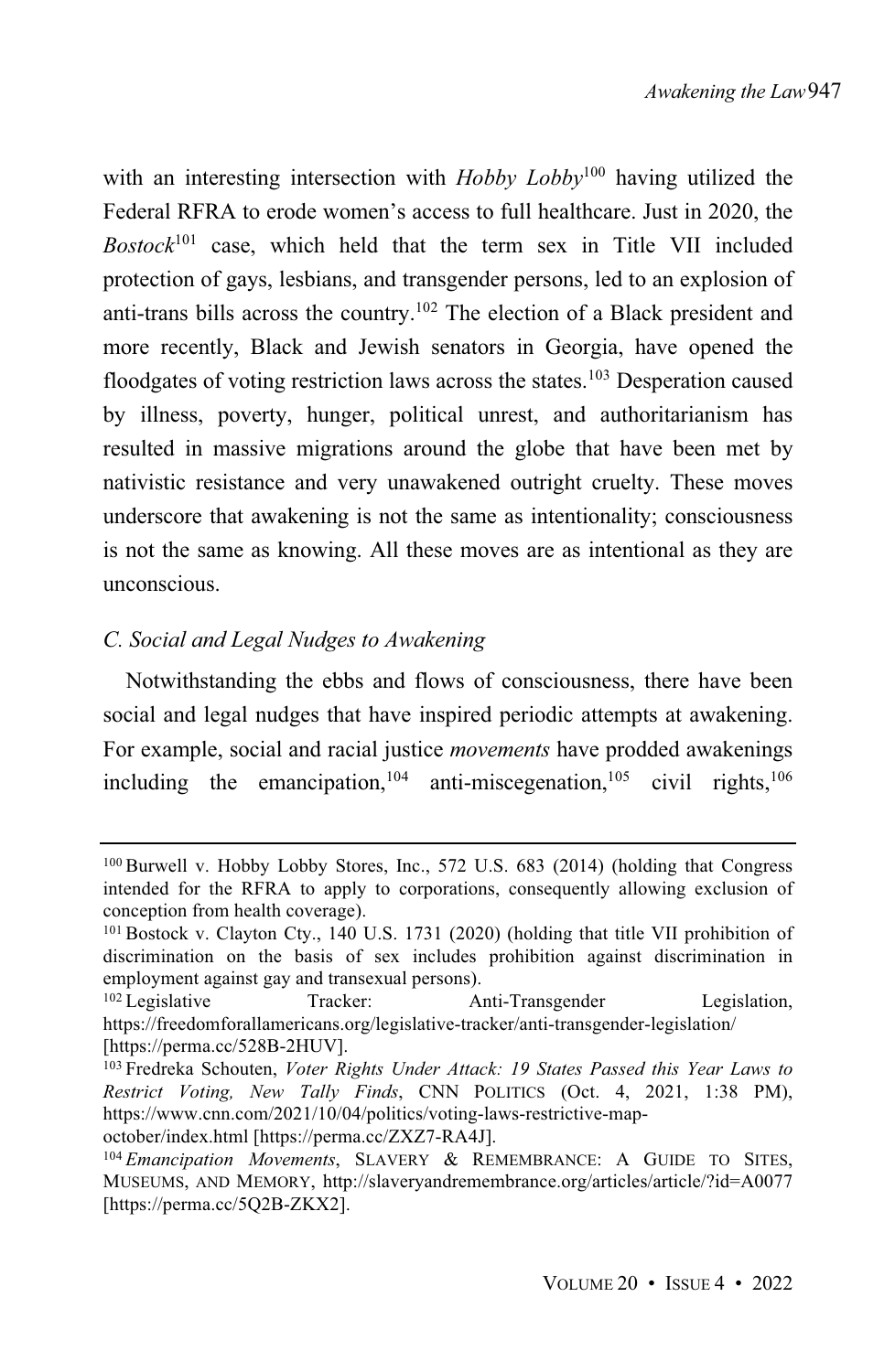feminist,  $107$  queer,  $108$  social and criminal justice movements.  $109$  To be sure, each of these movements has seen/triggered backlashes as noted above. Similarly, and sometimes parallel to the social movements, legal theoretical movements—legal realism,<sup>110</sup> crits,<sup>111</sup> femcrits,<sup>112</sup> racecrits,<sup>113</sup> queer crits,<sup>114</sup> discrits,<sup>115</sup> class crits,<sup>116</sup> and laterits<sup>117</sup>—have worked to awaken the law by revealing, through conscious critical analysis, how social, gendered, racial and ethnicized, sexualized, abled, classed, religioned, and multidimensional

<sup>113</sup> *See generally supra* note 40.

<sup>114</sup> *See, e.g.,* NIKKI SULLIVAN, A CRITICAL INTRODUCTION TO QUEER THEORY (2003) (unveiling sexualized hierarchy favoring heteropatriarchy).

<sup>105</sup> *On This Day: Supreme Court Rejects Anti-Interracial Marriage Laws*, NAT'L CONST. CTR. (June 12, 2021), https://constitutioncenter.org/blog/today-in-supreme-court-historyloving-v-virginia [https://perma.cc/A5J8-7WCB].

<sup>106</sup> *Civil Rights Movement*, HISTORY.COM (Oct. 27, 2009), https://www.history.com/topics/black-history/civil-rights-movement [https://perma.cc/V9CW-N87J].

<sup>107</sup> Constance Grady, *The Waves of Feminism, and Why People Keep Fighting Over Them, Explained: If You Have No Idea Which Wave of Feminism We're In Right Now, Read This*., VOX (July 20, 2018, 9:57 AM), https://www.vox.com/2018/3/20/16955588/feminism-waves-explained-first-secondthird-fourth [https://perma.cc/MQE7-UR4P].

<sup>108</sup> Christina B. Hanhardt, *Queer History*, ORG. OF AM. HISTORIANS, https://www.oah.org/tah/issues/2019/may/queer-history/ [https://perma.cc/7YAA-AWNR].

<sup>109</sup> Aldon Morris, *From Civil Rights to Black Lives Matter: Protest Expert Aldon Morris Explains How Social Justice Movements Succeed*, SCI. AM. (Feb. 3, 2021), https://www.scientificamerican.com/article/from-civil-rights-to-black-lives-matter1/ [https://perma.cc/3WUC-BZWC].

<sup>110</sup> *See generally* WILLIAM W. FISHER ET AL., AMERICAN LEGAL REALISM (1993) (law is enmeshed with social issues).

<sup>111</sup> *See generally* ROBERTO UNGER, THE CRITICAL LEGAL STUDIES MOVEMENT (1986) (law is imbued with social biases that serve the interests of those in power, maintain subordination of the marginalized and vulnerable, and maintain the hierarchy of the status quo).

<sup>112</sup> *See, e.g.,* CATHERINE MACKINNON, FEMINISM UNMODIFIED (1987) (exposes mail as norm).

<sup>115</sup> *See, e.g.*, DAVID J. CONNOR & BETH FERRI, DISCRIT (2016) (unmasking the scripts embedding dis/ability).

<sup>116</sup> *See, e.g.*, Athena D. Mutua, *Introducing ClassCrits: From Class Blindness to a Critical Legal Analysis of Economic Inequality*, 56 BUFF. L. REV. 859 (Dec. 2008). <sup>117</sup> *See, e.g.*, LatCrit Website, *supra* note 3.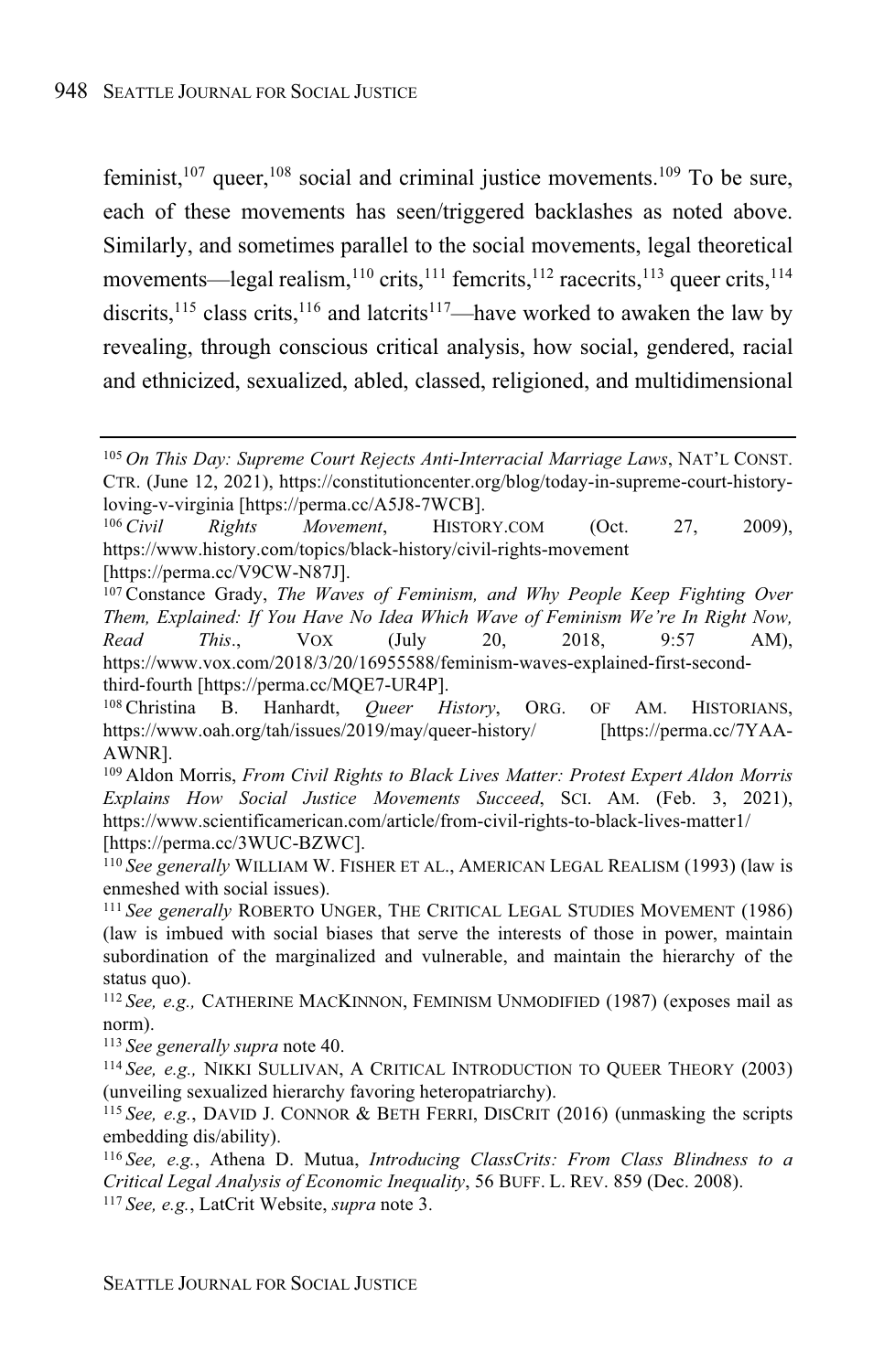biases are part of the fabric of the law. Justice can only be achieved by dismantling law's flawed foundation.

Recent social realities support the grave need for awakening the law. Indeed, many have referred to the tragic narrative of George Floyd as a moment of racial awakening.<sup>118</sup> The filming of the treatment of Floyd by the police created a collective gasp; only one wholly unconscious could remain with a knee on a human being's neck after hearing—over twenty times—a plea: "I can't breathe!"<sup>119</sup> Deservedly, the killing of George Floyd sparked local (U.S.) and global widespread outrage and protests against racism. <sup>120</sup> The differential treatment of racial minorities and non-racial minorities, such as sexual minorities, at the hands of law enforcement became a cry for justice and yet another nudge for the law to emerge from slumber<sup>121</sup>

Indeed, significant actions taken in response to the protests suggest at least a conscious blink to America's history of institutional racism. For example, across the South, governments removed Confederate monuments

<sup>118</sup> *See, e.g.*, Gregory Scott Parks, '*When They See Us': The Great Awakening to Black Humanity*, 21 U. MD. L.J. RACE RELIGION GENDER & CLASS 1 (2021); Gentrix Shanga, *How Black Lives Matter Became a Multicultural Awakening*, ABC NEWS (July 9, 2020, 2:57 PM), https://abcnews.go.com/US/black-lives-matter-multiculturalawakening/story?id=71635471 [https://perma.cc/QJL6-C9DM]; Justin Worland, *America's Long Overdue Awakening to Systemic Racism*, TIME (June 11, 2020), https://time.com/5851855/systemic-racism-america/ [https://perma.cc/B5MF-8JAX]; Daniel Payne, *George Floyd, One Year Later: White America: Awakened*?, POLITICO (May 25, 2021, 5:00 AM), https://www.politico.com/news/2021/05/25/ white-peopleracial-justice-activism-george-floyd-490545 [https://perma.cc/JV6L-8FJV].

<sup>119</sup> Maanvi Singh, *George Floyd: George Floyd Told Officers "I Can't Breathe' More than 20 Times, Transcripts Show*, GUARDIAN (July 9, 2020), https://www.theguardian.com/us-news/2020/jul/08/george-floyd-police-killingtranscript-i-cant-breathe [https://perma.cc/Y6AZ-Y433].

<sup>120</sup> *How George Floyd Died, and What Happened Next*, N.Y. TIMES (Nov. 1, 2021), https://www.nytimes.com/article/george-floyd.html [https://perma.cc/4L8E-YNKP]. <sup>121</sup> *Id*.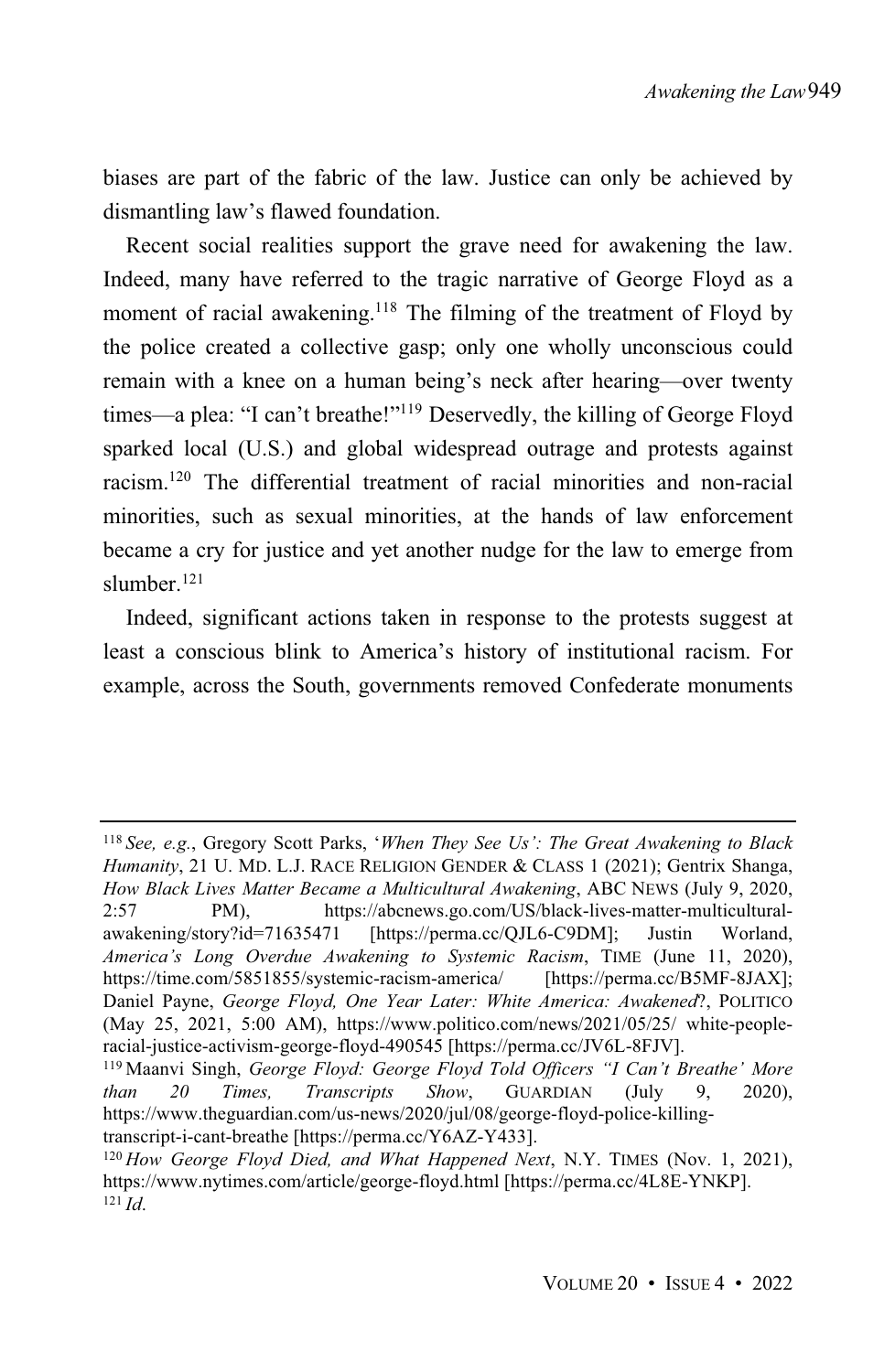from public lands.<sup>122</sup> Nascar banned the Confederate flag from its events.<sup>123</sup> Cities painted the slogan Black Lives Matter on their streets.<sup>124</sup> Mayors of many major cities, like Philadelphia and New York, made promises of "accountability" and police reform.<sup>125</sup> Congressional democrats wore Kente cloth and, in a show of "solidarity," knelt for the same time period that Officer Derek Chauvin's knee had remained on George Floyd's throat.<sup>126</sup> Corporations across America issued statements on the importance of Black lives; Netflix created a Black Lives Matter playlist on their streaming service, and Yelp created a "Black-Owned" category for restaurants.<sup>127</sup>

Such actions are signposts to an awakening regarding the U.S. institutional race-based injustice. As of March 2022, it is unclear how much long-term social or legal awakening will result from the 2020 protests.<sup>128</sup> A little over half of all American states have instituted some measures of

<sup>124</sup> *Id*.

<sup>125</sup> *Id*.

<sup>122</sup> Keeanga-Yamahtta Taylor, *Did Last Summer's Black Lives Matter Protests Change Anything*?, NEW YORKER (Aug. 6, 2021), https://www.newyorker.com/news/ourcolumnists/did-last-summers-protests-change-anything [https://perma.cc/H8XJ-FS3M]. <sup>123</sup> *Id*.

<sup>126</sup> *Why Were U.S. Democrats Wearing Ghana's Kente Cloth*?, BBC NEWS (June 9, 2020), https://www.bbc.com/ news/world-africa-52978780 [https://perma.cc/4MKE-6Q6X]. This move faced severe criticism from activists. *See* Jon Skolnik, *Nancy Pelosi Shrugs Off Criticism After Thanking George Floyd for "Sacrificing Your Life for Justice*," SALON (Apr. 21, 2021, 8:16 PM), https://www.salon.com/2021/04/21/nancypelosi-shrugs-off-criticism-after-thanking-george-floyd-for-sacrificing-your-life-tojustice/ [https://perma.cc/U49A-TLE3].

<sup>127</sup> *Netflix Introduces a Black Lives Matter Category*, HARPER'S BAZAAR (June 12, 2020), https://www.harpersbazaar.com/culture/film-tv/g32837611/black-lives-mattermovies-netflix/ [https://perma.cc/XD7D-XV7Q]; *see also* Tara Lewis, *Yelp Teams Up with My Black Receipt to Support Black-Owned Businesses*, YELP (June 18, 2020), https://blog.yelp.com/news/yelp-teams-up-with-my-black-receipt-to-support-blackowned-businesses [https://perma.cc/63DZ-RJYM].

<sup>128</sup> Andrew R. Chow, *Police Killings Didn't Decline After George Floyd's Murder*, TIME (May 13, 2021, 6:30 AM), https://time.com/6046645/police-killings-2021/ [https://perma.cc/UGM6-9JE4]; *see generally* Ram Subramanian & Leily Arzy, *State Policing Reforms Since George Floyd's Murder*, BRENNAN CTR. FOR JUST. (May 21, 2021), https://www.brennancenter.org/our-work/research-reports/state-policing-reformsgeorge-floyds-murder [https://perma.cc/U4VD-K2C4].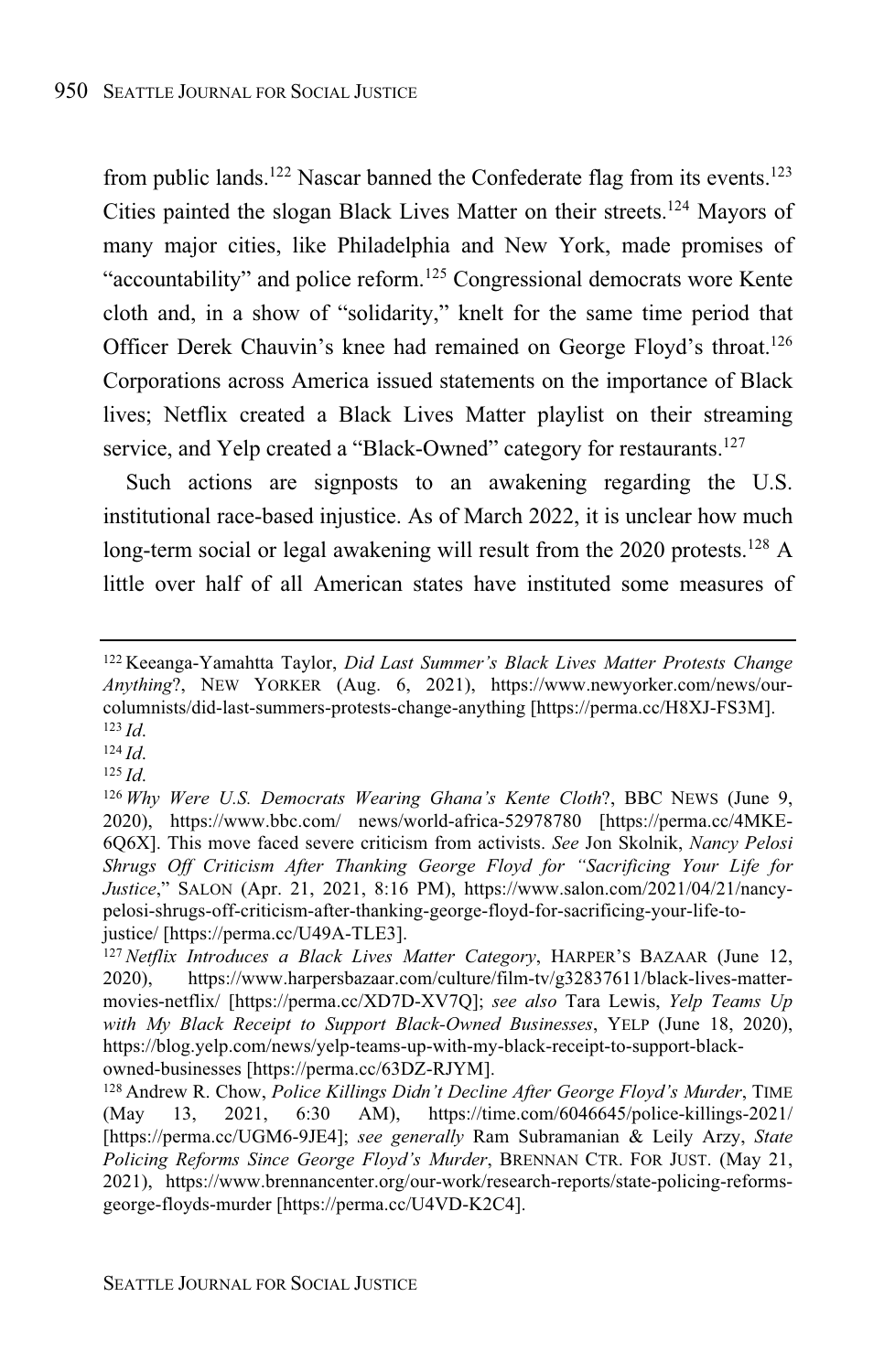police reform<sup>129</sup> including banning chokeholds, heightening legal standards on permissible use of force or lethal force by police, requiring state-wide reporting of police misconduct and use of force incidents, and increasing sanctions for abuse of police force.<sup>130</sup> Two locations, New York and Colorado, ended qualified immunity for police officers through legislation. <sup>131</sup> Some localities are experimenting with alternative visions of policing, including using non-police first responders such as social workers to respond to non-violent emergencies as a means of lessening openings for police violence. <sup>132</sup> Colorado's Attorney General investigated race-based profiling and police brutality in the Aurora Police Department to ensure compliance with Colorado's new police reform laws, and aspires to reform the department as a model for all of the state's police officers.<sup>133</sup>

However, even if those moves can be considered an awakening, a little under half of states in the United States remain fully asleep with no police reform at all.<sup>134</sup> Moreover, federal police reform seems unlikely, given recent political gridlock,<sup>135</sup> abandoning many Americans in the racial caste system of policing. It is impossible to predict whether this patchwork of police reform has deconstructed and reconstructed the perceptual playbooks of racial hierarchy—whether the country has experienced a true awakening—or whether it is simply a brief, passing reactive moment to untold brutality.

<sup>129</sup> Subramanian & Arzy, *supra* note 128.

<sup>130</sup> *Id*.

<sup>131</sup> *Id*.

<sup>132</sup> *Id*.

<sup>133</sup> Russell Berman, *What the Rest of America Can Learn from Colorado*, ATLANTIC (Sept. 22, 2021), https://www.theatlantic.com/politics/archive/2021/09/police-reformconsequences/620150/ [https://perma.cc/YE6A-NYYR]. <sup>134</sup> *Id.*

<sup>135</sup> Becky Sullivan, *With Slow Progress on Federal Level, Police Reform Remains Patchwork Across US,* NPR (Apr. 27, 2021, 3:48 PM), https://www.npr.org/2021/04/27/990580272/with-slow-progress-on-federal-level-policereform-remains-patchwork-across-u-s [https://perma.cc/QF75-Y3PS].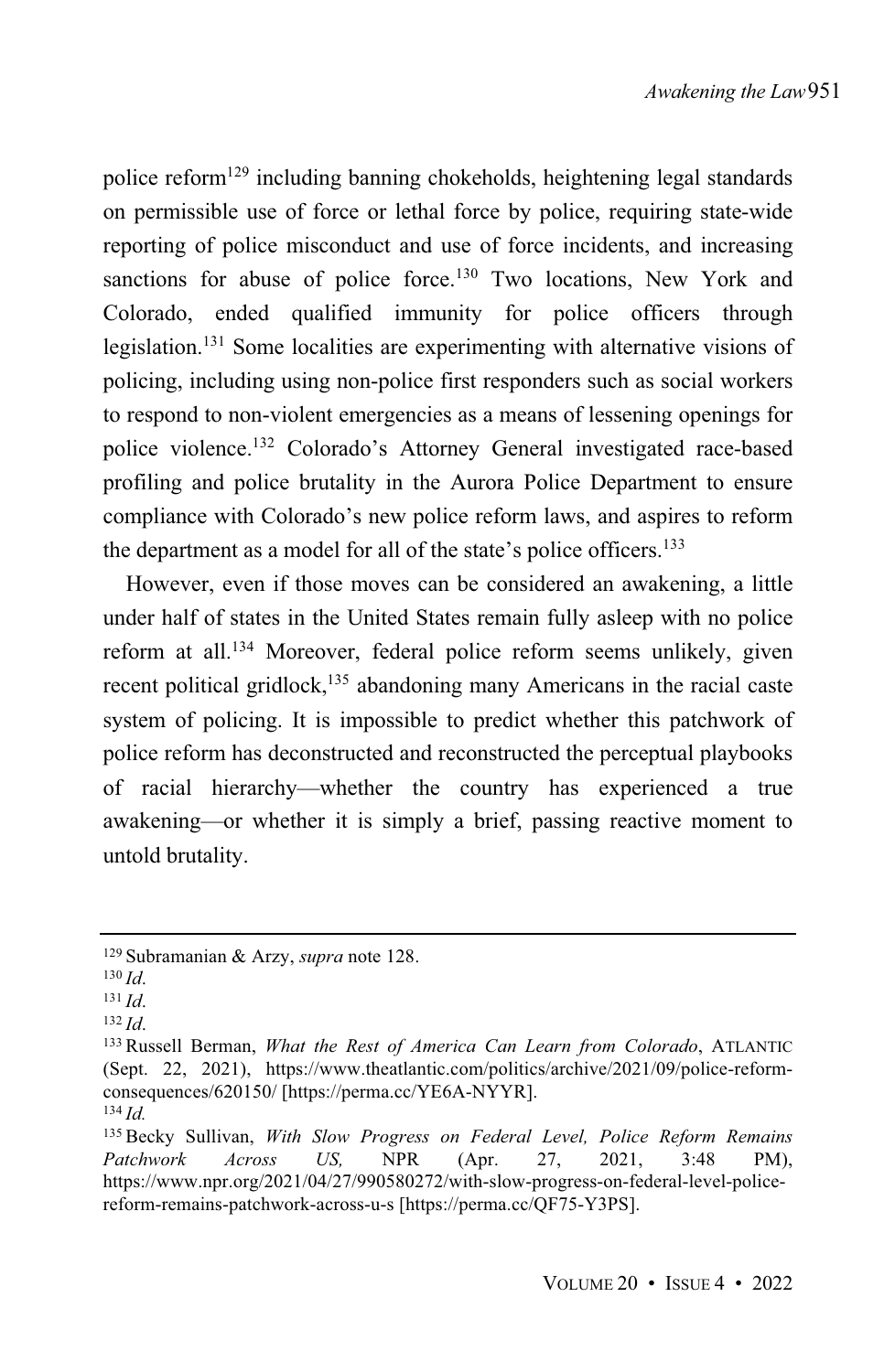Similarly, the COVID-19 pandemic, with its disparate impacts based on the CDC's "social determinants of health,"<sup>136</sup> should effect an awakening not only about racial, ethnic, gender, and sexuality structural biases, but also about the inefficacy of a single trait focus on a complex, multidimensional population. Viruses do not know race or ethnicity; yet, the pandemic has revealed that health certainly does. CDC data from 2020 established that Black, Latine, and Native people disproportionately suffer from COVID-19 with rates of contraction, hospitalization, and death greater than their proportionate representation in the general population.<sup>137</sup>

"Social determinants," the average socioeconomic differences between non-White and White Americans, are the major cause of COVID-19's disparate racial and ethnic impact. <sup>138</sup> This social hierarchy can be traced to the early days of the republic. It originated in the time of conquest and comprises part of the country's social and legal playbook. In the context of the pandemic, Black and Latine persons are more likely to work "essential" jobs, such as hospital custodial jobs and grocery store jobs, that do not offer the luxury of working from home. <sup>139</sup> Moreover, they are more likely to live in crowded housing, reside in densely populated areas, and rely on public transport. 140

<sup>136</sup> *See Introduction to COVID-19 Racial and Ethnic Health Disparities*, CTRS. FOR DISEASE CONTROL & PREVENTION (Dec. 10, 2020), https://www.cdc.gov/coronavirus/2019-ncov/community/health-equity/racialethnic-disparities/ [https://perma.cc/64F3-EBKK].

<sup>137</sup> *Health Equity Considerations and Racial and Ethnic Minority Groups*, CTRS. FOR DISEASE CONTROL & PREVENTION n.2, https://www.cdc.gov/coronavirus/2019 ncov/community/health-equity/race-ethnicity.html#fn2 [https://perma.cc/SRD9-MRWF] [hereinafter *Health Equity Considerations*]; Daniel Wood, *As Pandemic Deaths Add Up, Racial Disparities Persist—And in Some Cases Worsen*, NPR (Sept. 23, 2020, 1:01 PM), https://www.npr.org/sections/health-shots/2020/09/23/914427907/as-pandemic-deathsadd-up-racial-disparities-persist-and-in-some-cases-worsen [https://perma.cc/2QXK-WR3E].

<sup>138</sup> *Health Equity Considerations*, *supra* note 137, at n.2.

<sup>139</sup> *Id*.

<sup>140</sup> *Id*.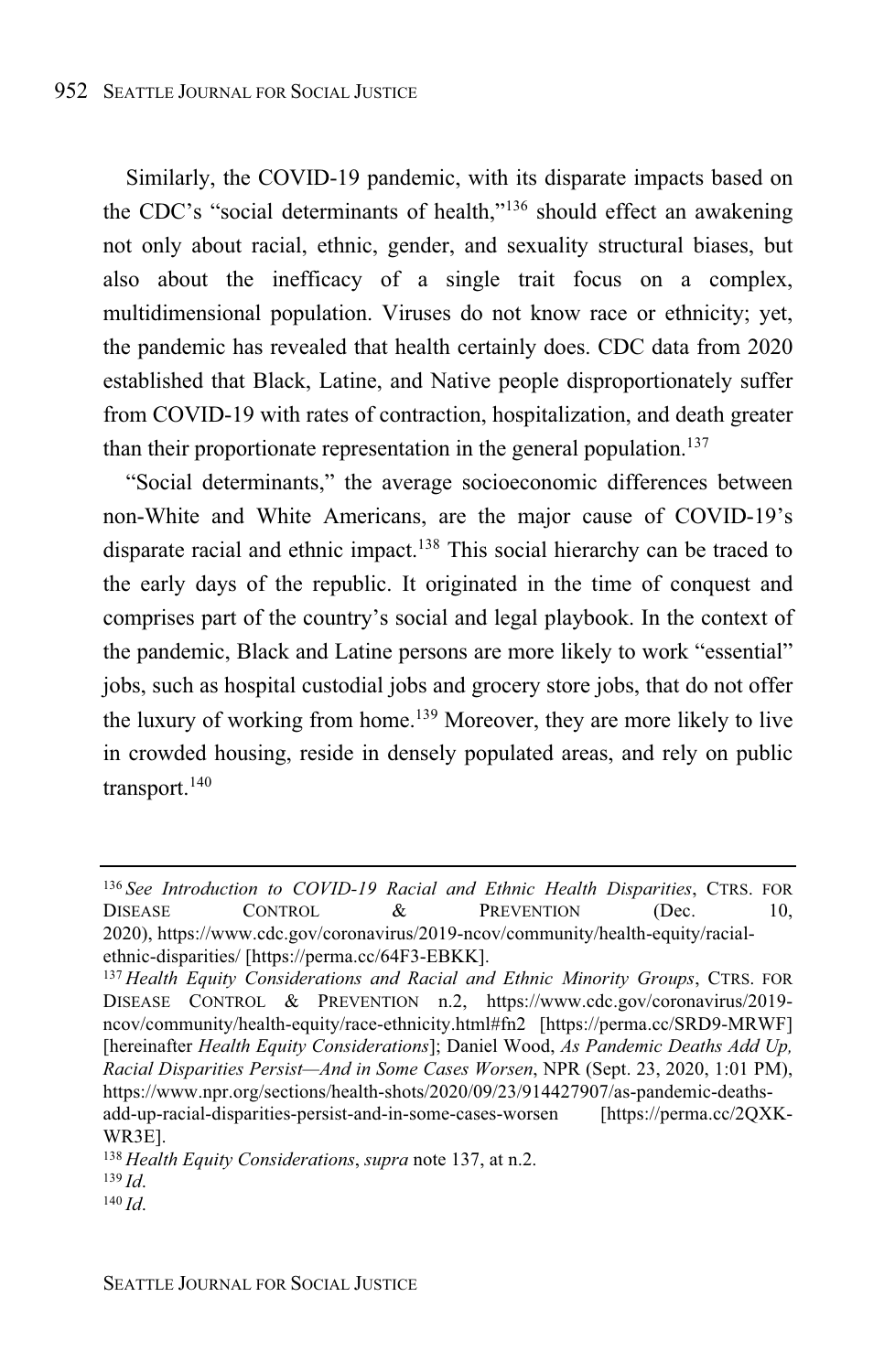Black and Latine persons also confront other barriers to obtaining healthcare access. Language barriers, for example, or being unable to afford to take time off of work, limit access to necessary healthcare.<sup>141</sup> The healthcare system itself discriminates against POC in myriad ways, worsening healthcare outcomes even in non-pandemic times.<sup>142</sup> And, of course, simply experiencing racism, whether on an individual or institutional level, presents many health risks that worsens the impact of COVID-19 on the body.<sup>143</sup> All of these factors and more contribute to a racially disparate outcome in COVID-19 statistics.

Recent studies also show disparate COVID-19 outcomes along the lines of sex. On a global scale, COVID-19 fatalities are disproportionately— 60%—men;<sup>144</sup> some research suggests that compared to women, men's immune system responses are inferior at combatting COVID-19.<sup>145</sup> However, in other contexts, COVID-19 has disparately harmed women. For example, first-choice N95 personal protection equipment (PPE) masks are designed in ways that successfully fit 95% of all men but only 85% of all women.<sup>146</sup> Such a reality reveals an alarming state of slumber as women make up about "three-quarters" of all essential healthcare workers in America.<sup>147</sup> Additionally, initial surveys expose an alarming increase in rates of domestic violence during the pandemic due to the isolating effects

<sup>141</sup> *Id*.

<sup>142</sup> *Id*.; Yin Paradies, *A Systematic Review of Empirical Research on Self-Reported Racism and Health*, 35 INT'L J. EPIDEMIOLOGY 889 (2006).

<sup>143</sup> *See Health Equity Considerations*, *supra* note 137, at n.2.

<sup>144</sup> Rick Harrison, *Sex Differences in COVID-19 Immune Responses Affect Patient Outcomes*, WOMEN'S HEALTH RSCH. AT YALE (Aug. 26, 2020), https://medicine.yale.edu/whr/news-article/sex-differences-in-covid-19-immuneresponses-affect-patient-outcomes/ [https://perma.cc/LEV7-G4S7].

<sup>145</sup> *Id*.

<sup>146</sup> Danielle A. D'Annibale et al., *Viewing the COVID-19 Pandemic Through a Sex and Gender Lens*, 30 J. WOMEN'S HEALTH 457 (2021). <sup>147</sup> *Id*.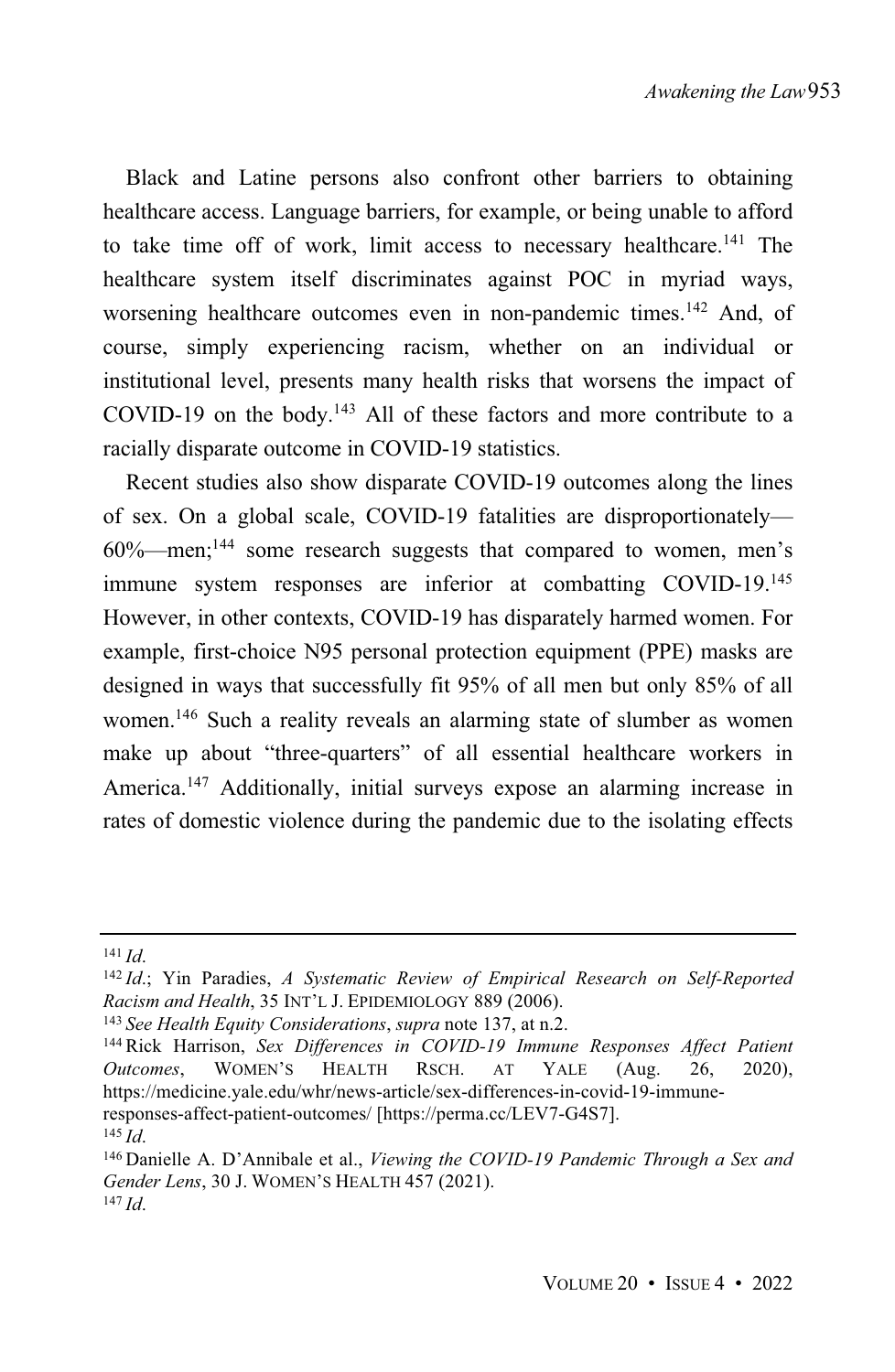of quarantines and social distancing;<sup>148</sup> women make up the majority of victims. <sup>149</sup> Finally, some studies indicate that clinical trials of vaccines failed to account adequately for gender and sex variables.<sup>150</sup>

Like other minority groups, LGBTQ people suffer disproportionately from COVID-19 due to social determinant factors.<sup>151</sup> Among other social determinants of health, LGBTQ people are notably more likely to work in healthcare and restaurant service industries, have less income on average, and suffer from more comorbidities than their non-LGBTQ counterparts. 152 Thus, LGBTQ people have suffered greater mental health issues and experienced more COVID-19-related job losses than their non-LGBTQ counterparts.<sup>153</sup>

The violence suffered by Floyd unveiled, for many, structural racial disparities in criminal justice.<sup>154</sup> The COVID-19 pandemic has unveiled structural biases in healthcare, education, employment, and housing. These historical events (with all the fields in which they unfold being regulated by law) have spurred awareness about the injustice ingrained in perceptual

<sup>148</sup> Karen Nikos-Rose, *COVID-19 Isolation Linked to Increased Domestic Violence, Researchers Suggest: Financial Stress Contributes*, UC DAVIS (Feb. 24, 2021), https://www.ucdavis.edu/news/covid-19-isolation-linked-increased-domestic-violenceresearchers-suggest [https://perma.cc/K5TS-HDVA**]**; Jeffrey Kluger, *Domestic Violence*

*Is a Pandemic Within the COVID-19 Pandemic*, TIME (Feb. 3, 2021, 11:15 AM), https://time.com/5928539/domestic-violence-covid-19/ [https://perma.cc/CXJ9-8XDJ]. <sup>149</sup> Nikos-Rose, *supra* note 148; Kluger, *supra* note 148.

<sup>150</sup> Emer Brady et al., *Lack of Consideration of Sex and Gender in COVID-19 Clinical Studies*, 12 NATURE COMM. OPEN § 6 Discussion (2021), https://www.nature.com/articles/s41467-021-24265-8#Sec6 [https://perma.cc/D77P-R4ZD].

<sup>151</sup> Lindsey Dawson et al., *The Impact of the COVID-19 Pandemic on LGBT People*, KFF POLLING (Mar. 11, 2021), https://www.kff.org/coronavirus-covid-19/poll-finding/theimpact-of-the-covid-19-pandemic-on-lgbt-people/ [https://perma.cc/LN2G-AS6Y].

<sup>152</sup> *Id*.; *see also COVID-19 and the LGBTQ Community: Vaccinations and the Economic Toll of the Pandemic*, HUM. RTS. CAMPAIGN, https://www.hrc.org/resources/covid-19 and-the-lgbtq-community-vaccinations-and-the-economic-toll-of-the-pandemic

<sup>[</sup>https://perma.cc/XXR7-W84G] [hereinafter *COVID-19 and the LGBTQ Community*]**.** <sup>153</sup> *COVID-19 and the LGBTQ Community*, *supra* note 152.

<sup>154</sup> *See, e.g.*, Payne, *supra* note 118; Singh, *supra* note 119.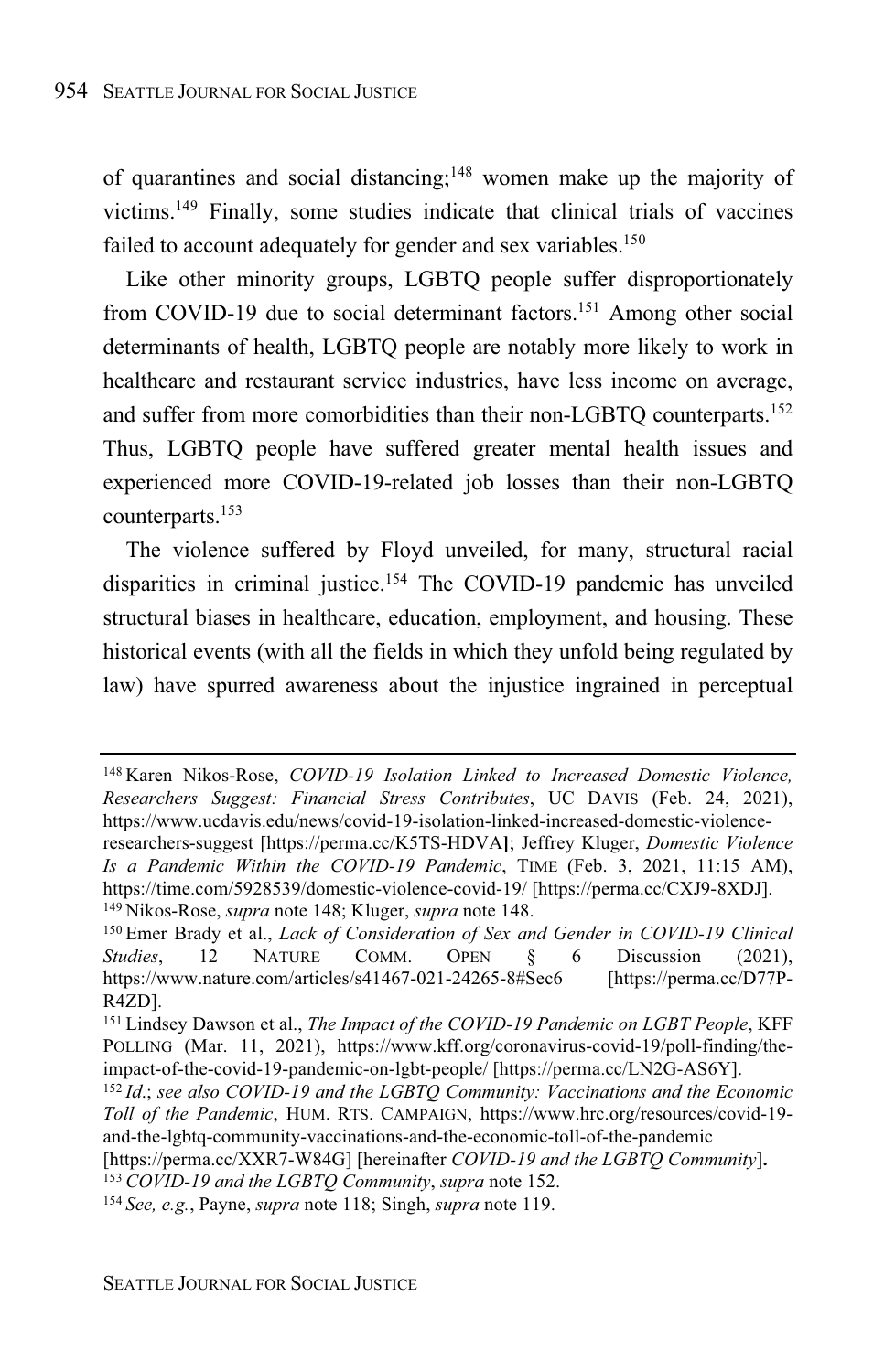playbooks. However, these recent events are in no way isolated. As the earlier review of history revealed, the foundations for the structural biases that led to George Floyd's killing and disparate COVID-19 outcomes are longstanding in the United States.

This brief historical narration, including more recent events, exposes how the law itself constitutes a perceptual playbook that is (as this essay has revealed with respect to individual perceptual playbooks) far from neutral. Embedded in every perceptual playbook are the predominant social, cultural, religious, political, economic and educational perceptions, belief systems, and cognitive scripts prevalent and accepted in its environment. The law is no exception. Institutionally ingrained in the law are both the individual perceptual playbooks of those who have made, administered, enforced, and interpreted the law as well as the structural legal playbooks created by these legal actors throughout history, dating to the time of conquest.

#### IV. AWAKENING THE LAW – A LATCRITICAL FRAMEWORK

Having the foundation for what an awakened law requires, it is appropriate to envision the process by which the law can reach the desired awakened state. This essay proposes a novel awakened paradigm that is both methodological and substantive. The methodological aspect of the process consists of a REDeS (Spanish for nets) formula, the deployment of which leads to awakening the law by exposing its biases. REDeS consists of the following steps: (1) *Recognition* of the legal quandary—what is the concern; (2) *Exposure—*investigating and unveiling whether and, if so, how the legal quandary is biased; (3) *Deliberation* on the predicament consideration of the bias and listening to narratives and counternarratives to ascertain the gravamen of the concern; and (4) proposal of a *Solution* that eliminates the unearthed injustice. This process bares the perceptual playbook upon which the quandary relies to appear neutral and considers alternatives that do not embed bias into law.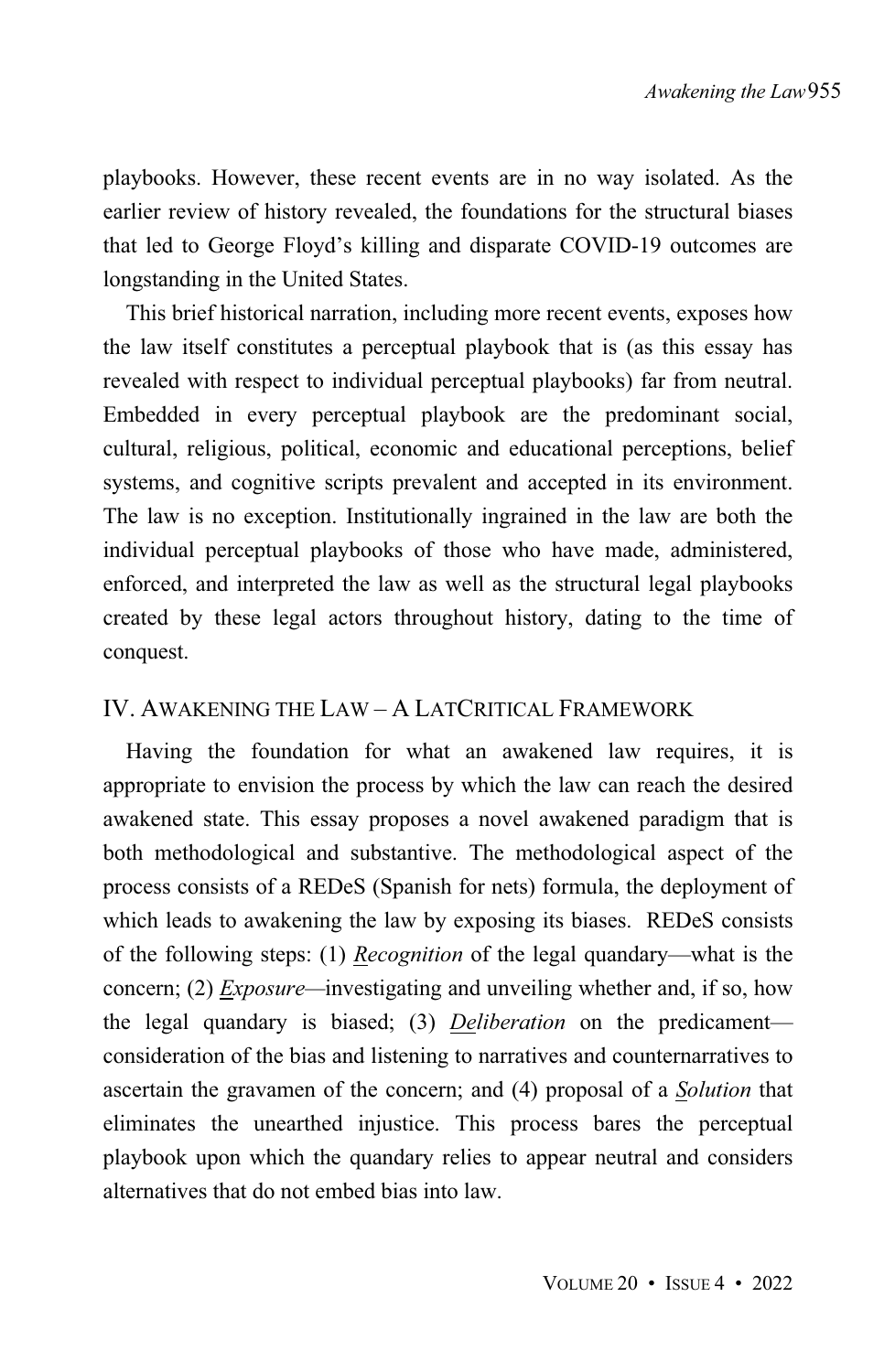The REDeS methodology is to be applied to the substantive framework which comprises one essential factor and three pillars that together create an analytical checklist for an awakened law. The essential factor is dignity. Although the word dignity is absent from the U.S. Constitution, some cases, notably cases on queer rights, embrace dignitarian rights.<sup>155</sup> That constitutional textual void notwithstanding, it is significant that international human rights law, which is part of U.S. law,  $156$  and I often utilize to develop, expand, and transform LatCritical ideas and concepts,<sup>157</sup> centers dignity.<sup>158</sup> If a law is a blind affront to dignitarian rights, it is asleep. Dignity—a concept that captures the uniqueness of the human spirit—is how every human should be treated simply because of their humanity. Thus, there needs to be recognition of the disparate respect for dignity a law may have, an exposure of the denial of dignity in those laws, a deliberation about how to modify the law so that everyone's dignity is respected, and a search for a solution that embraces dignity for all. A law that does not respect dignity is asleep.

Beyond the essential element of *Dignity*, the three substantive pillars of an awakened law are *Antisubordination*, *Multidimensionality*, and

<sup>155</sup> *See generally* Lawrence v. Texas, 539 U.S. 558 (2003) (holding that the Texas statue making it a crime for two persons of the same sex to engage in certain intimate sexual conduct violates the Due Process Clause); *see also* Obergefell v. Hodges, 576 U.S. 644 (2015) (holding that the Due Process Clause of the Fourteenth Amendment guarantees the right to marry as one of the fundamental liberties it protects, and that analysis applies to same-sex couples as well as oppositive-sex couples).

<sup>156</sup> *See generally* Paquete Habana, 175 U.S. 677 (1900) (holding that the capture of fishing vessels as prizes of war violates international law and is binding when integrated with U.S. law).

<sup>157</sup> *See generally* Hernández-Truyol, *Borders (En)Gendered*, *supra* note 23; Berta Esperanza Hernández-Truyol, *The Gender Bend: Culture, Sex and Sexuality—A LatCritical Human Rights Map of Latina/o Border Crossings*, 81 IND. L. J. 1283 (2008); Berta Esperanza Hernández-Truyol, *Globally Speaking—Honoring the Victims' Stories: Matsuda's Human Rights Praxis*, 112 MICH. L. REV. FIRST IMPRESSIONS 99 (2014).

<sup>158</sup> *See generally* Hernández-Truyol, *Hope, Dignity, and the Limits of Democracy*, *supra* note 23.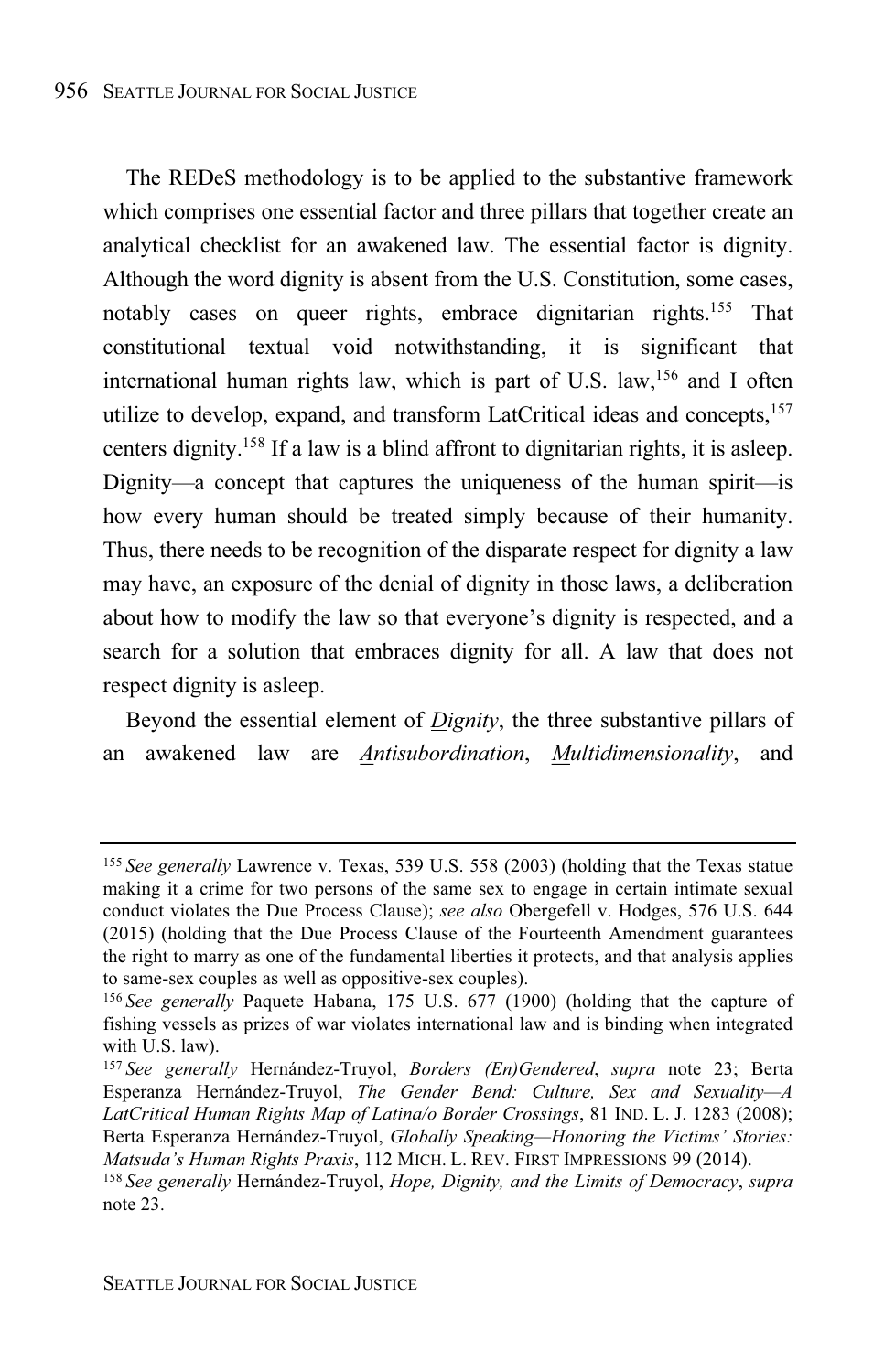*Marginability*<sup>159</sup>—all foundational concepts of LatCrit theory. <sup>160</sup> Thus, the acronym DAMM constitutes the substantive checklist factors for an awakened law deploying the REDeS methodology.

Specifically, an anti-subordination analysis acknowledges the existence and nature of hierarchies and hierarchical ideologies and assumptions that effect subordination. Anti-subordination unearths the many hierarchical systems of beliefs embedded in both individual and structural perceptual playbooks that consequently allow the unconscious privileging of some over others that an awakened law eschews. Significantly, consciousness is not synonymous with intentionality. To be sure, laws and large swaths of our legal system were intentionally crafted to exclude, marginalize, and disempower those considered less important, and even less human, than the empowered who control the systems of law and governance and historically placed themselves at the top of the biased hierarchy.<sup>161</sup> Consciousness is awareness—awakedness—that the law as intentionally crafted is unjust.

Once the reality of biased hierarchies is exposed, multidimensionality analysis allows a multilayered exploration of the possible locations of bias in the perceptual playbooks with respect to all the aspects of identity. Multidimensionality acknowledges that a person is the sum of their identities, not an isolated identity factor at a time as unawakened law myopically insists.<sup>162</sup> The framework recognizes that one person may be privileged in one aspect of identity (White or male or White male) but subordinated in another (sexuality, economics, ability). If we focus only on sex, there can be either privilege (male) or subordination (female, non-

<sup>159 &</sup>quot;Marginable" is a word coined by the author to encompass marginalized and vulnerable people. Berta Esperanza Hernández-Truyol, *Glocalizing Women's Health and Safety: Migration, Work and Labor*, 15 SANTA CLARA J. INT'L L. 48 (2017).

<sup>160</sup> *See generally* LatCrit Website, *supra* note 3.

<sup>161</sup> *See supra* Part II.

<sup>162</sup> The author coined the term "multidimensionality" in 1994. *See* Berta Esperanza Hernández-Truyol*, Building Bridges–Latinas and Latinos at the Crossroads: Realities, Rhetoric and Replacement*, 25 COLUM. HUM. RTS. L. REV. 369 (1994); *see generally supra* notes 23, 68, & 156.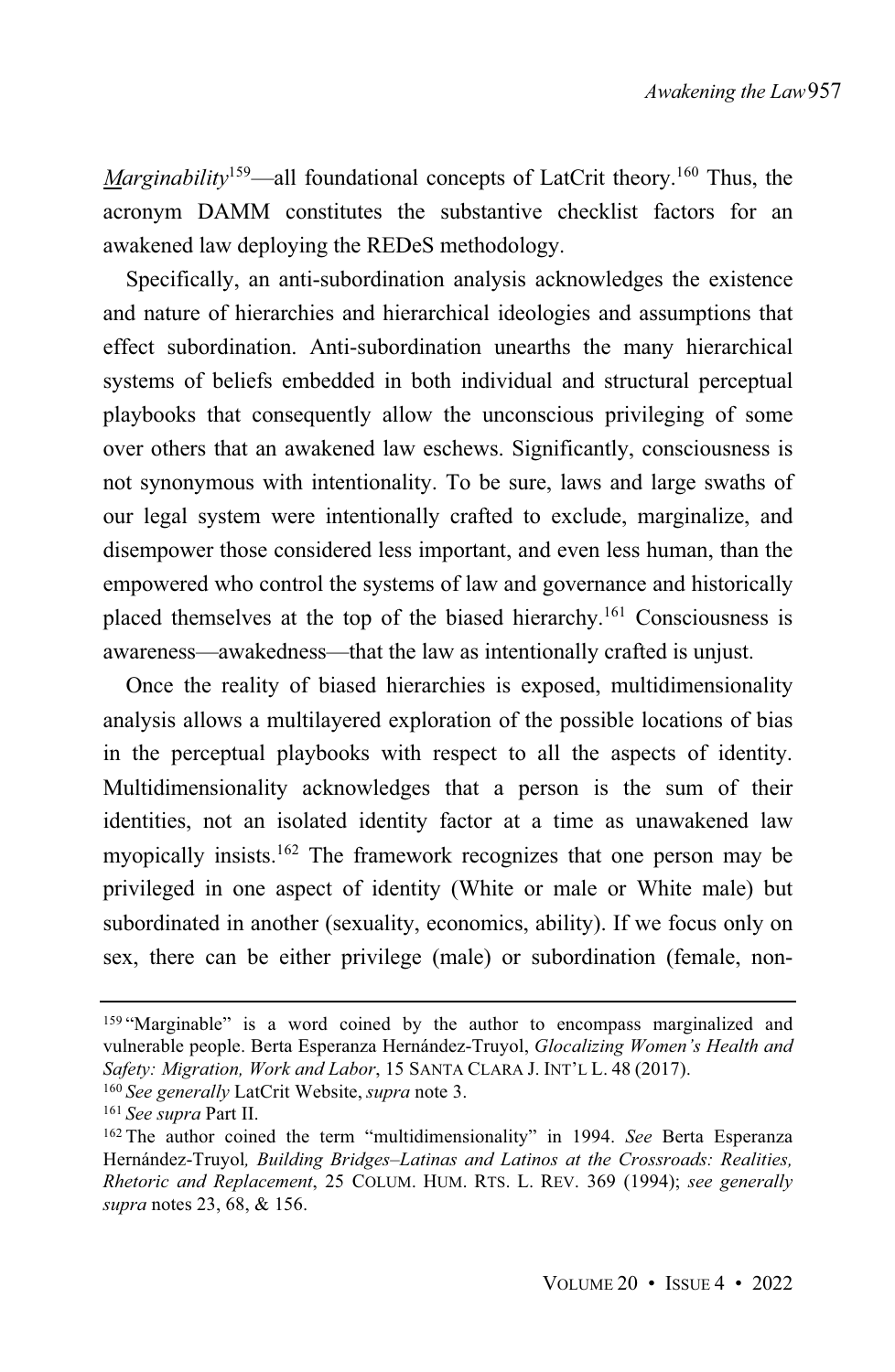binary); if we focus only on race, there is privilege (White) and subordination (POC); if we focus only on sexuality, there can be privilege (heterosexuality) and subordination (LGBTQ+); if we focus only on gender identity, there can be privilege (cis) and subordination (trans), and so forth. Once there is recognition of the myopia of law, its exposure reveals the multidimensional reality of humans' existence. The deliberative part of the process then considers the specific context of the tension being analyzed, the bias imbued in any of the factors pertinent to the particular concern or conflict, and seeks to find a solution that is awakened: considering the pertinent elements and deploying an awakened analysis.

Finally, marginability recognizes the effects of the perceptual playbooks in establishing hierarchies. This portion of the analysis exposes that those outside of the playbook-created hierarchies are vulnerable to and marginalized by the ingrained biases embedded in the individual and structural playbooks. The deliberative stage considers how to correct the marginalization and vulnerability of the out-groups and places the interests of those whom the perceptual playbooks have excluded, ignored, and even erased from a place at the legal table, at the center. Such positionality effects an awakening that will enable justice.

Deploying the REDeS methodological exploration of the LatCriticalbased substantive DAMM factors serves to awaken the law. It provides a framework to enable a radical deconstruction of the structural and individual biases forming the foundation of the perceptual playbooks that have rendered the law asleep. The analysis, at a structural level allows the recognition of the bias in the institutions of law, its exposure, and due deliberation in which a radical reconstruction of the existing systems is possible. Such process enables the creation of a fair system where equality and justice can be a reality.

On the individual bias level, the process provides the framework for the parallel scrutiny of the actions of those involved in making, interpreting, and enforcing the law. The paradigm enables a radical deconstruction of the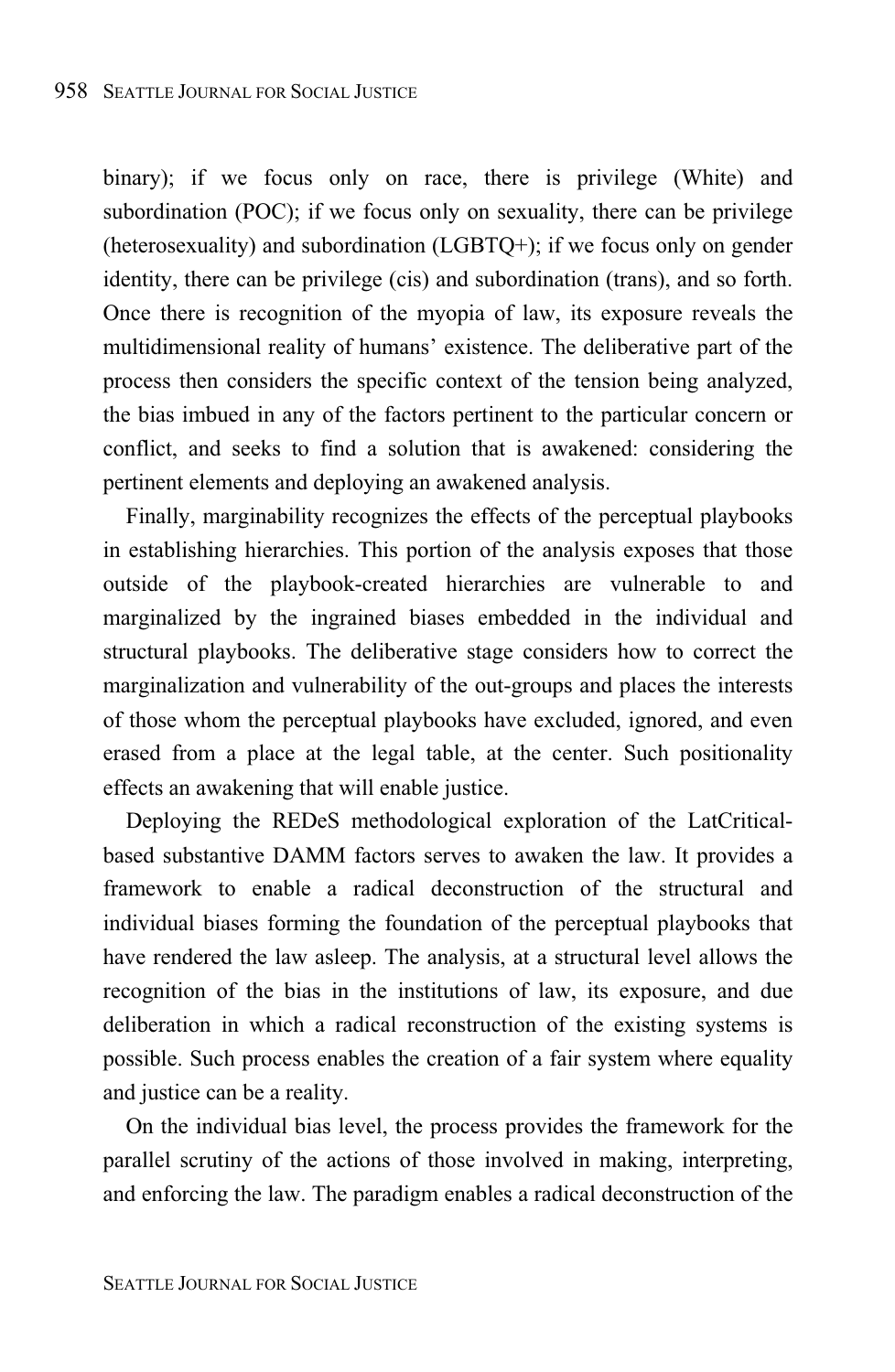implicit and structural biases that plague the law and legal system; it effects the recognition and exposure of the skewed perceptual playbooks upon which the somnolent law is based and provides the grounds for deliberation by considering multiple narratives and histories that allow solutions to effect a just—awakened—reconstruction of law.

#### V. AWAKENING: REDES PRAXIS – THE FULTON EXAMPLE

How does this paradigm work on the ground? The recent *Fulton* <sup>163</sup> case provides a magnificent example of a legal system that is asleep. It plainly shows that knowledge is not consciousness, that intentionality is not awakedness.<sup>164</sup> Indeed, notwithstanding much input by interest groups and civil society—at eighty-one amicus briefs, the Fulton case had the most amicus briefs filed during that term<sup>165</sup>—the decision reflects a law that is asleep.

In *Fulton*, the Supreme Court, notwithstanding a contract to the contrary and notwithstanding state law prohibiting discrimination, concluded that Catholic Charities (CC), a religiously affiliated institution, was within its rights to refuse to place children for fostering with married couples of the same sex.<sup>166</sup> The *Fulton* Court, unsurprisingly, put its weighty thumb on the side of the religiously affiliated institution.<sup>167</sup> Surprisingly, it was a unanimous decision.<sup>168</sup> Unsurprisingly, the decision is asleep; it replays myriad lines from the dominant perceptual playbook: *Fulton* elevates religion over all other interests, and it ignores/erases all others' rights/interests; it entrenches marginalization of the marginalized; it perpetuates vulnerability; it preserves hierarchies of power. Significantly, those whose interests are erased are disempowered: children and non-

<sup>163</sup> Fulton v. Philadelphia, 141 U.S. 1868 (2021).

<sup>164</sup> *See supra* Part II.

<sup>165</sup> *See* Feldman, *supra* note 5.

<sup>166</sup> *Fulton*, 141 U.S. at 1868.

<sup>167</sup> *Id.*

<sup>168</sup> *Id.*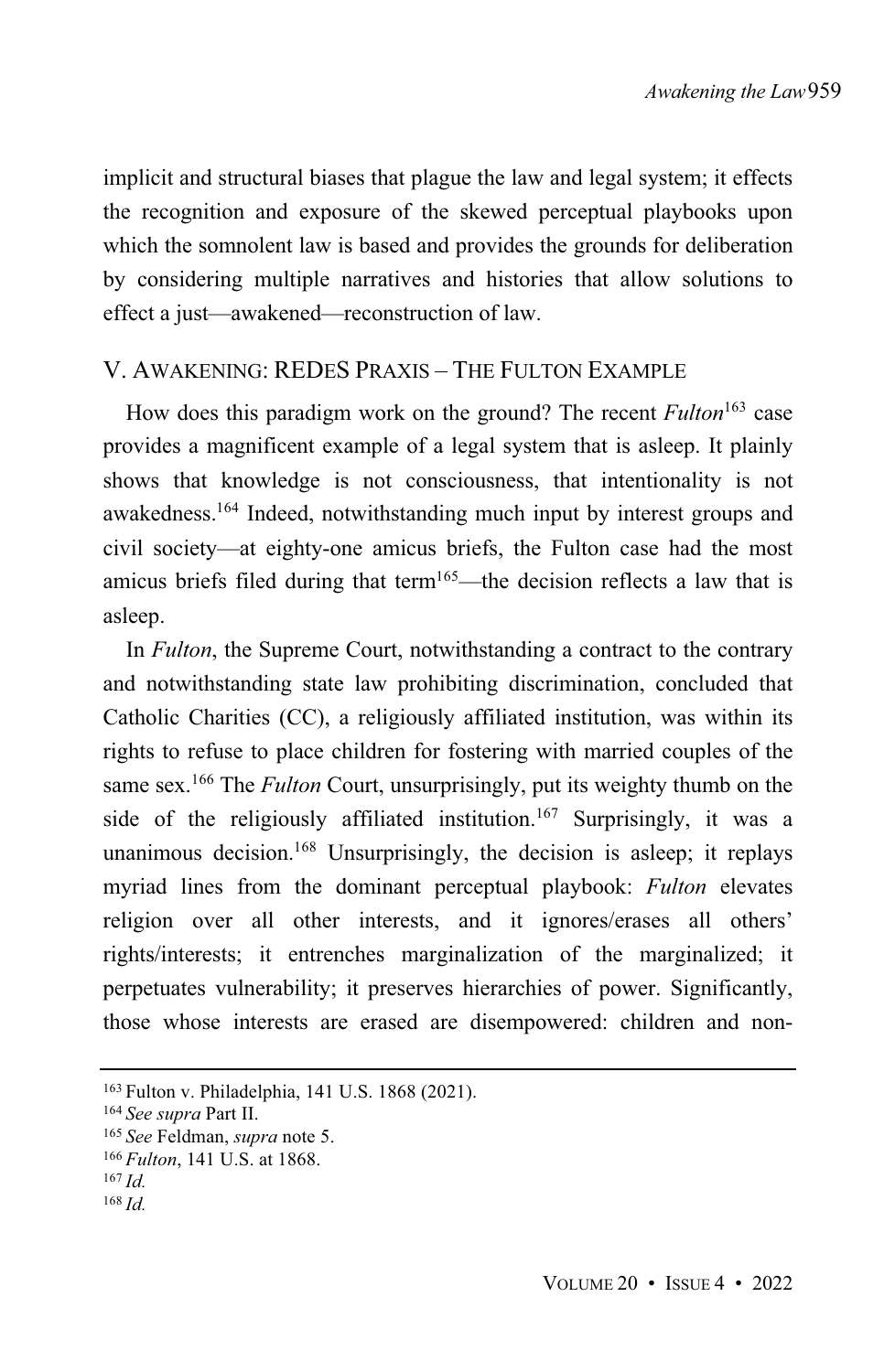heterosexuals—groups who are viewed as less than, as outsiders, and as undeserving others.

Deploying REDeS, it is easy to *recognize* the decision's failing across all the elements of the paradigm. First, the decision offends the dignity of many, including the children who will languish in foster systems and be deprived of a loving home as well as of those who want to be foster parents but are denied their rights simply because of whom they love. Next, the Court's decision is an affront to anti-subordination principles. For one, the decision subordinates all other interests to religion and ignores that, while religion is a right at issue, so are myriad other rights, including the rights to equality and liberty, in particular liberty rights to privacy and intimacy, that under the Court's analysis are, if not trammeled, erased. Indeed, the Court's myopic approach does not even contemplate the multidimensional interests before it. For example, the Court fails to consider the best interests of the child and the interests of potential foster parents who themselves are more than a single identity (LGBTQ) but are also individuals or couples who desire to provide an important and necessary societal service: caring for children. And, certainly, the Court fails to consider that the persons excluded from fostering are members of a group that, throughout history, has been and continues to be vulnerable and marginalized.

A critical deconstruction of the Court's monocular approach *exposes* the lack of respect for dignity, but also the Court's failure to consider the subordination effected by its ruling as well as the multidimensionality of not only the persons but also the rights that are central to an awakened decision. There are potential foster parents who are experiencing prohibited discrimination on the basis of sex.<sup>169</sup> Yet, for the Court, they remain invisible; only CC's interests were center stage. The decision also exposes the subordination of some interests (parent-child, family, equality) to others (religion) as well as the hierarchy of power involved in the case (church

<sup>169</sup> Bostock v. Clayton Cty., 140 U.S. 1731 (2020).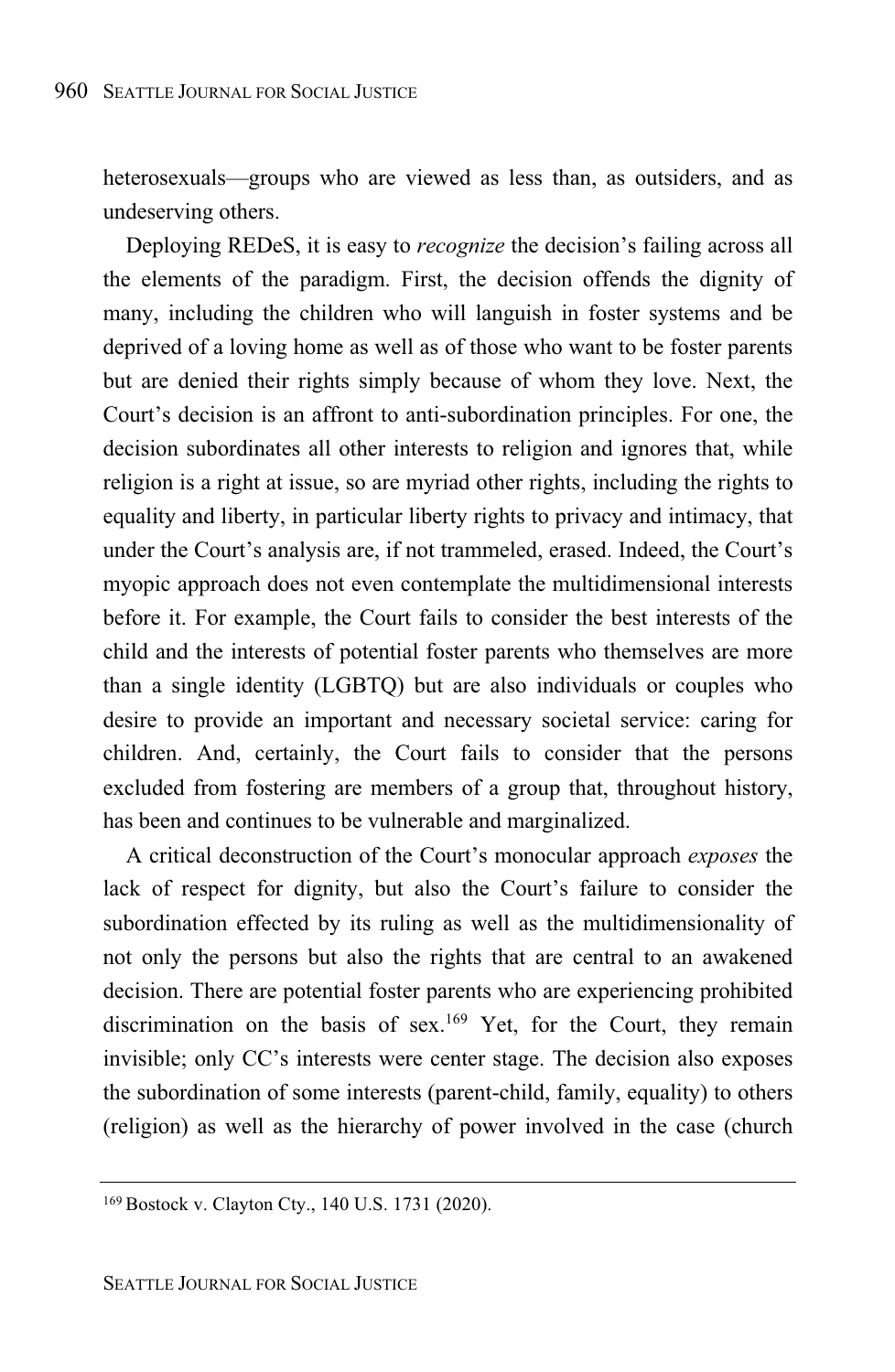over others). Moreover, there are children who are being left without foster parents. These children may be poor, of color, differently abled, and they are being deprived of love by potentially caring parents. Yet, for the Court they remain invisible, perhaps because they are historically marginalized and vulnerable. Only CC's interests were considered which again, not only shows hierarchical preferences but also effects dignitarian harms.

With the recognition and exposure of the additional interests, it is possible to *deliberate* about how to respect and honor all interests involved. With that fuller information base, it is possible to reach a solution that considers all stakeholders, including the subordinated, and the marginable. With the information matrix produced by the analysis, an awakened law could have crafted a *solution* that protects the rights and interests involved in the conflict. The Court's solution simply and short-sightedly utilized unawakened playbooks (and thereby reinforced individual and structural biases), protected only the interest of the litigant located at the top of the established structure, and perpetuated the status quo.

The REDeS analysis would have brought the ignored rights of children, and potential parents to the table. The proposed paradigm would recognize the conflict in telling only part of the story, it would expose all the elements and include the narrative of the CC and the counternarrative of exclusion, subordination, and myopia of rights; it would deliberate the problem with all the information before it, and it would solve the problem in the pursuit of justice centering the marginable's needs and conditions. An awakened analysis by justices who care about justice and act differently once awakened might have reached a different decision, one that promotes justice for the well-being of children and the dignity of all families. The process would be an awakened one, not one that ignores myriad rights at stake.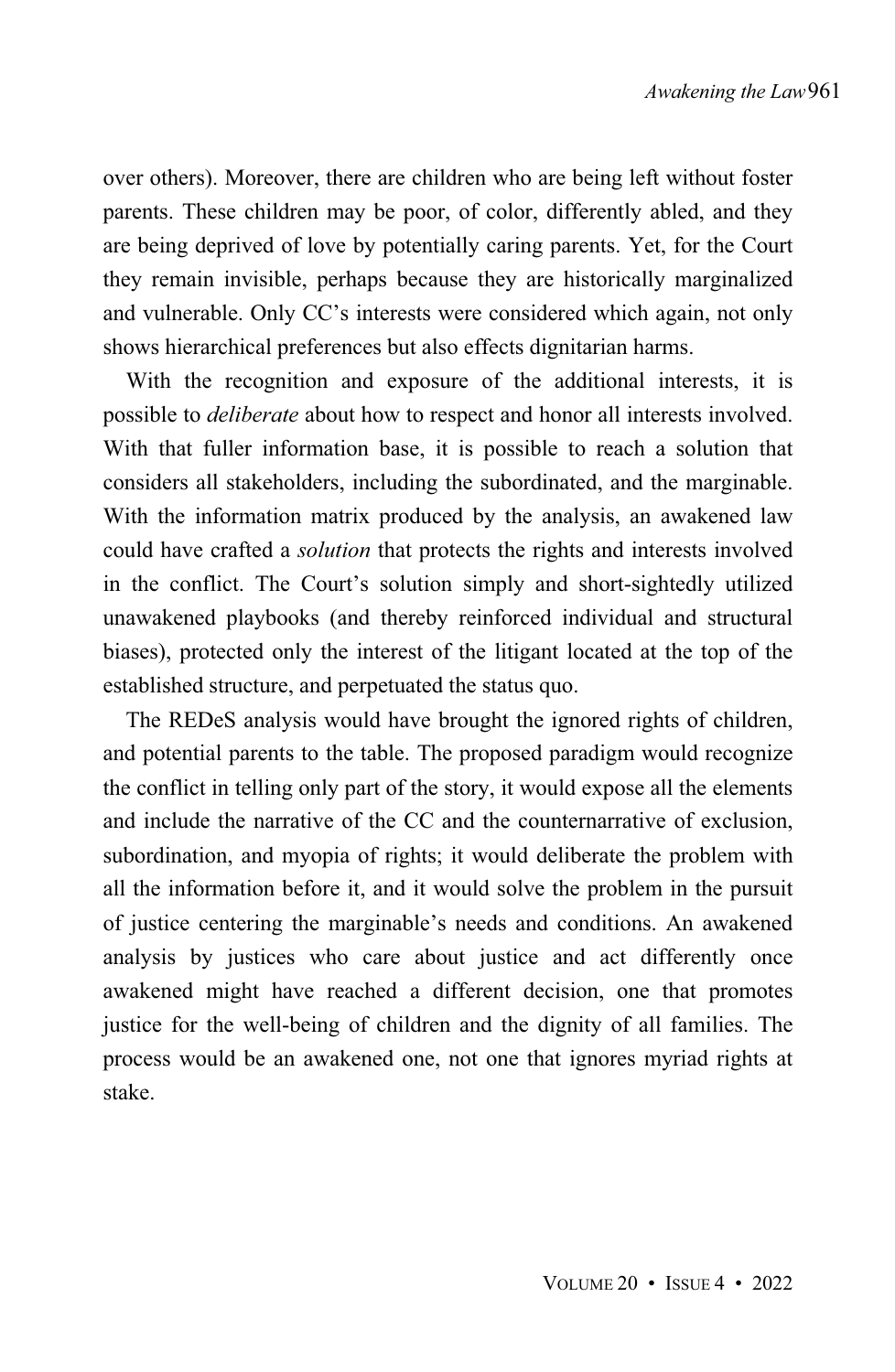#### VI. CONCLUSION

Awakening the law is a complex, dynamic, and continuous process. Historically we have experienced cycles that include progress and backlash; we are living it now with the attacks on CRT and on voting rights—attacks that seek to obscure a painful history of racial inequality, marginalization, vulnerability, and subordination.<sup>170</sup> The more the individuals' and institutions' biases are unveiled, together with the revelations of how these biases are embedded in the norms that pose as neutral, the more the perceptual playbooks that pose as nonaligned with any ideology can be critically deconstructed to eliminate their inherent injustice.

Because of the multiple layers of what we call law, any awakening must be analyzed at myriad levels—all the performative spaces of law in family, schools, and in the legal structures in society, the legislative, the executive, and the judicial. At each of these levels, the awakening must occur at individual and structural points. For example, at the legislative level, the individual legislators need to be awakened to the truth of the specific concern, such as racism, and the collective needs to be awakened to the truth to pass an awakened law that can confront racism at the structural level. Similarly, at the executive level, which includes the agencies of the administrative state, the leaders must be awakened before the structures they run can be awakened to deliver justice. The same is true for the judiciary where the individual judges as well as a fair and just interpretation of the law needs to be awakened.

It is a challenging aspect of the awakening the law process that the onus rests largely on those who suffer under the law—the marginable and disempowered—to expose the false truths of the legal playbook that are

<sup>170</sup> Marokey Sawo & Asha Banerjee, *The Racist Campaign Against 'Critical Race Theory' Threatens Democracy and Economic Transformation*, ECON. POL'Y INST. WORKING ECONS. BLOG (Aug. 9, 2021, 9:35 AM), https://www.epi.org/blog/the-racistcampaign-against-critical-race-theory-threatens-democracy-and-economictransformation [https://perma.cc/LB2W-9J2A].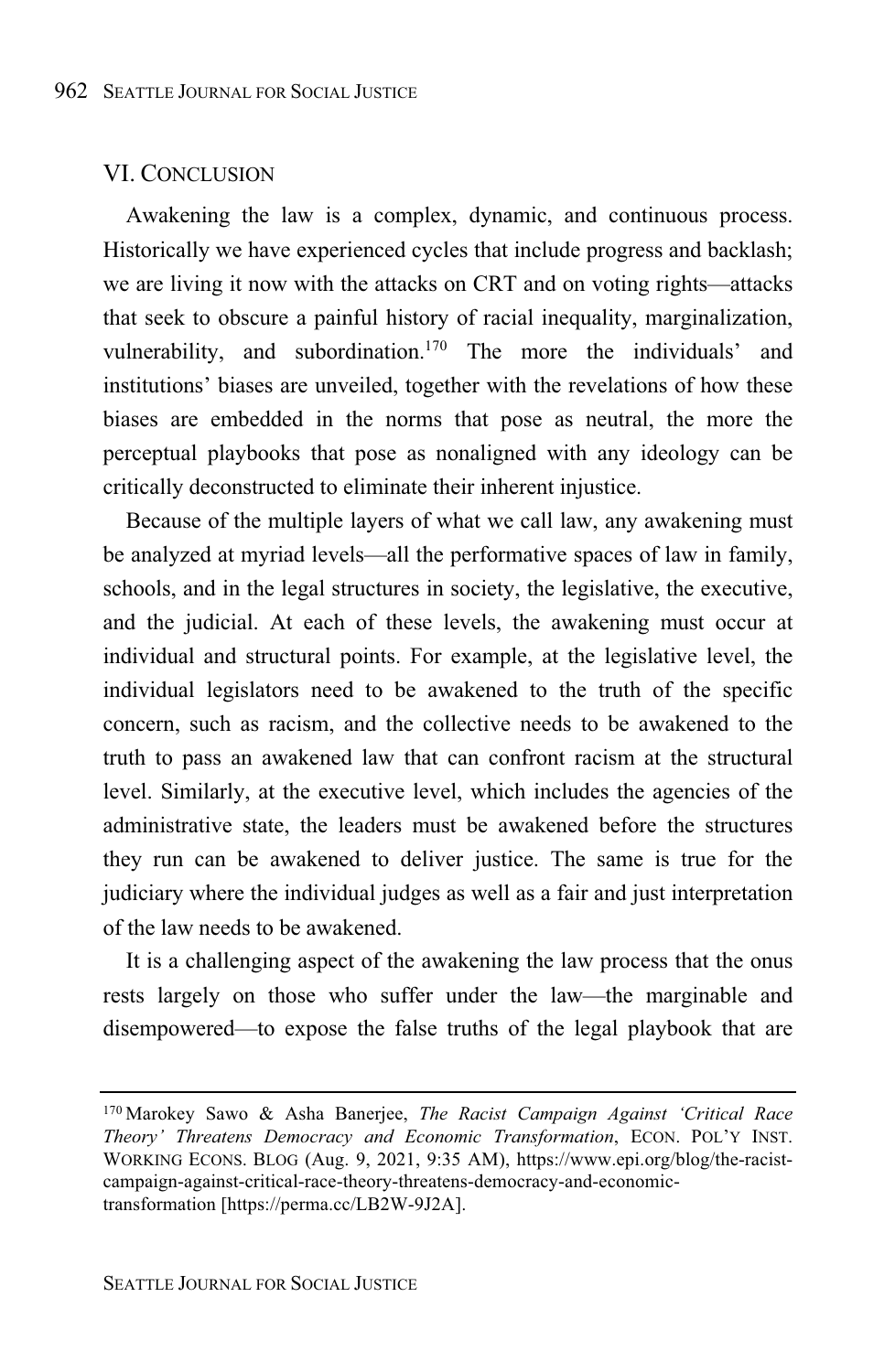embedded in the law. Awakening the law is a dynamic and complex matrix that includes unearthing and deconstructing not only the implicit bias of individuals who make, administer, enforce, and interpret the law but also the structural bias in law that has resulted from such implicit biases.<sup>171</sup>

Awakening the law entails multiple phases. First, there needs to be a realization that the law is asleep. Second, it is necessary to unveil the rootedness in law of the biased narratives, the historic inequalities and inequities embedded in the law. Third, to engage in the awakening project, it is imperative that there be an understanding, acceptance of, and deliberation about the social, economic, religious, cultural, and political influences on the prevalent history and legal narratives—the far from neutral climate regarding race, sex, gender, ethnicity, religion, economics, ability, education, etc. that has articulated and entrenched a skewed and biased version of history. The perceptual playbooks of the lawmakers, enforcers, and interpreters have created the legal perceptual playbooks that institutionalize the unjust, unawakened law in the books. Only with an awakened law can the legal system find solutions to the ingrained injustices in the legal perceptual playbooks to pave the way for law to attain its justice potential.

Moreover, those privileged by the existing systems need to recognize their privilege, expose its nature, deliberate on its consequences, and participate in crafting solutions that always include the interests of the marginable—those who have been disadvantaged and subordinated by the privilege of the few—in resolving injustice. Simultaneously, such awakening allows the shifting of the gaze toward those who, in the eyes of the law, have been disposable or dispossessed, in order to enable a move towards just legal norms and structures.

<sup>171</sup> *See supra* Part IV.